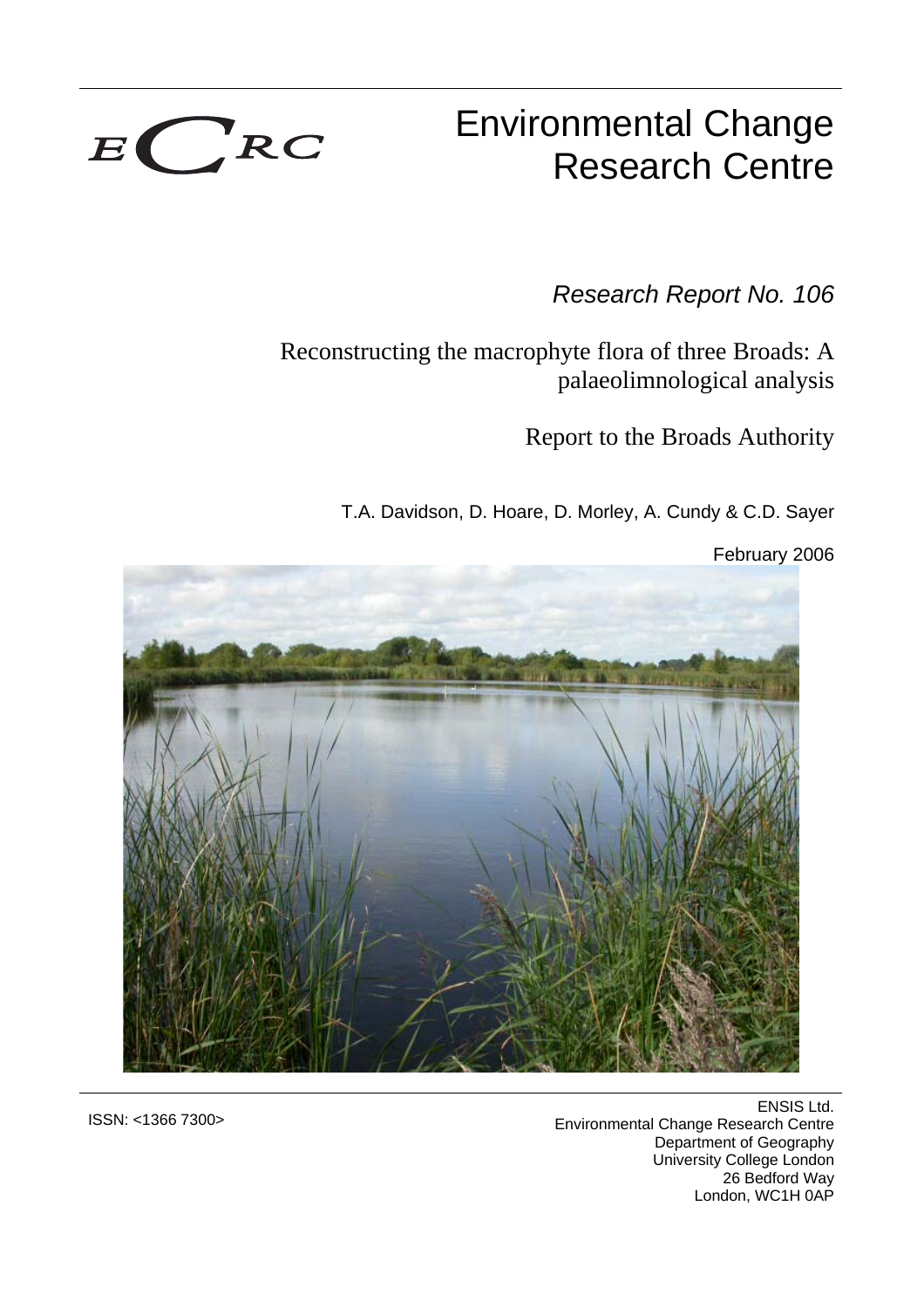## **Reconstructing the macrophyte flora of three Broads: A palaeolimnological analysis**

**Report to the Broads Authority** 

T.A. Davidson, D. Hoare, D. Morley, A. Cundy & C.D. Sayer

February 2006

ENSIS/Environmental Change Research Centre University College London 26 Bedford Way London WC1H 0AP

This is a report of research commissioned by the Broads Authority. The views and recommendations presented in this report are not necessarily those of the Broads Authority and should, therefore, not be attributed to the Broads Authority. No part of this report may be reproduced, stored in a retrieval system, or transmitted, in any form or by any means, electronic, mechanical, photocopying, recording, or otherwise, without the prior permission of the Broads Authority.

*Cover Photo – Little Broad (Daniel Hoare)*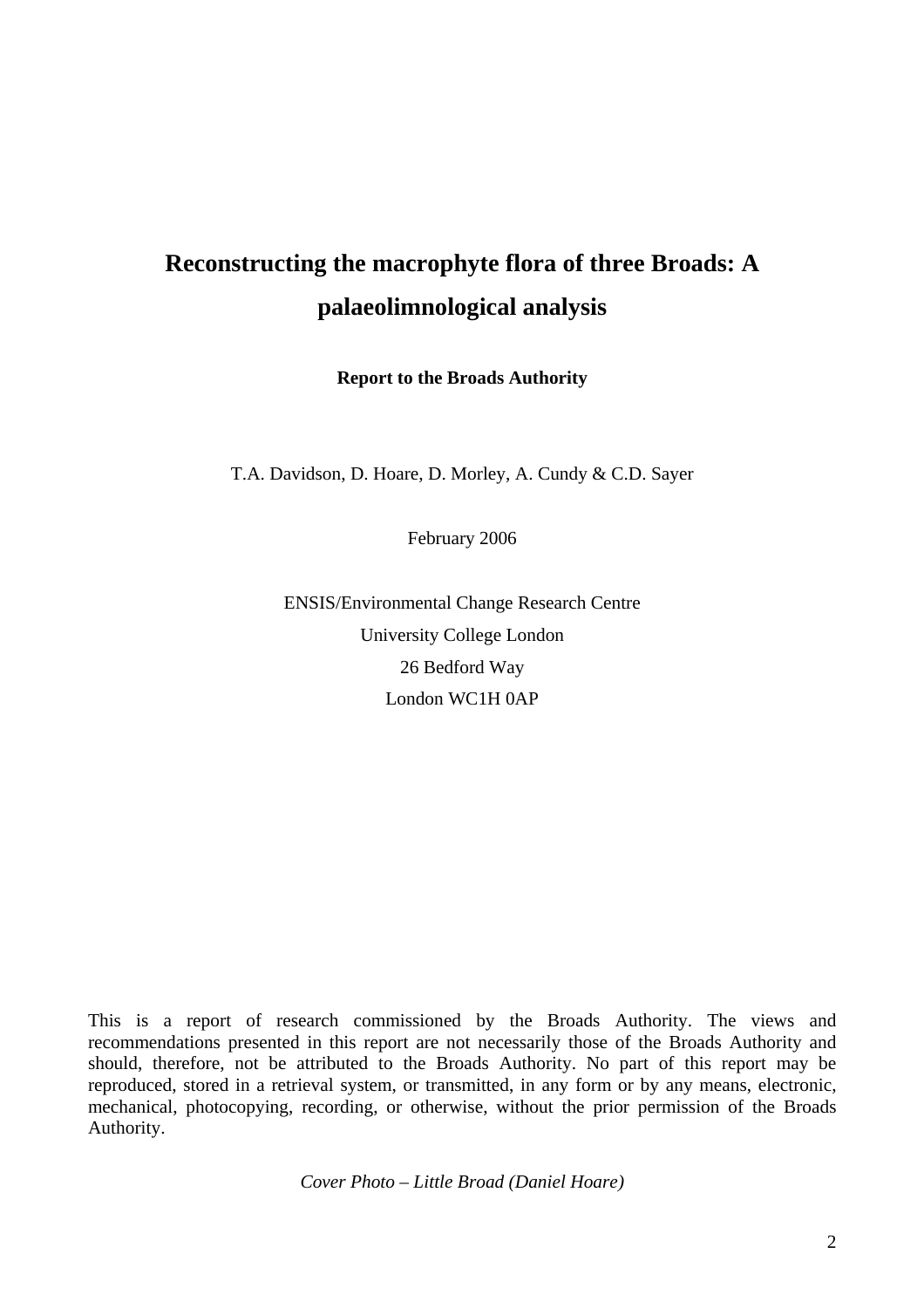## **Contents**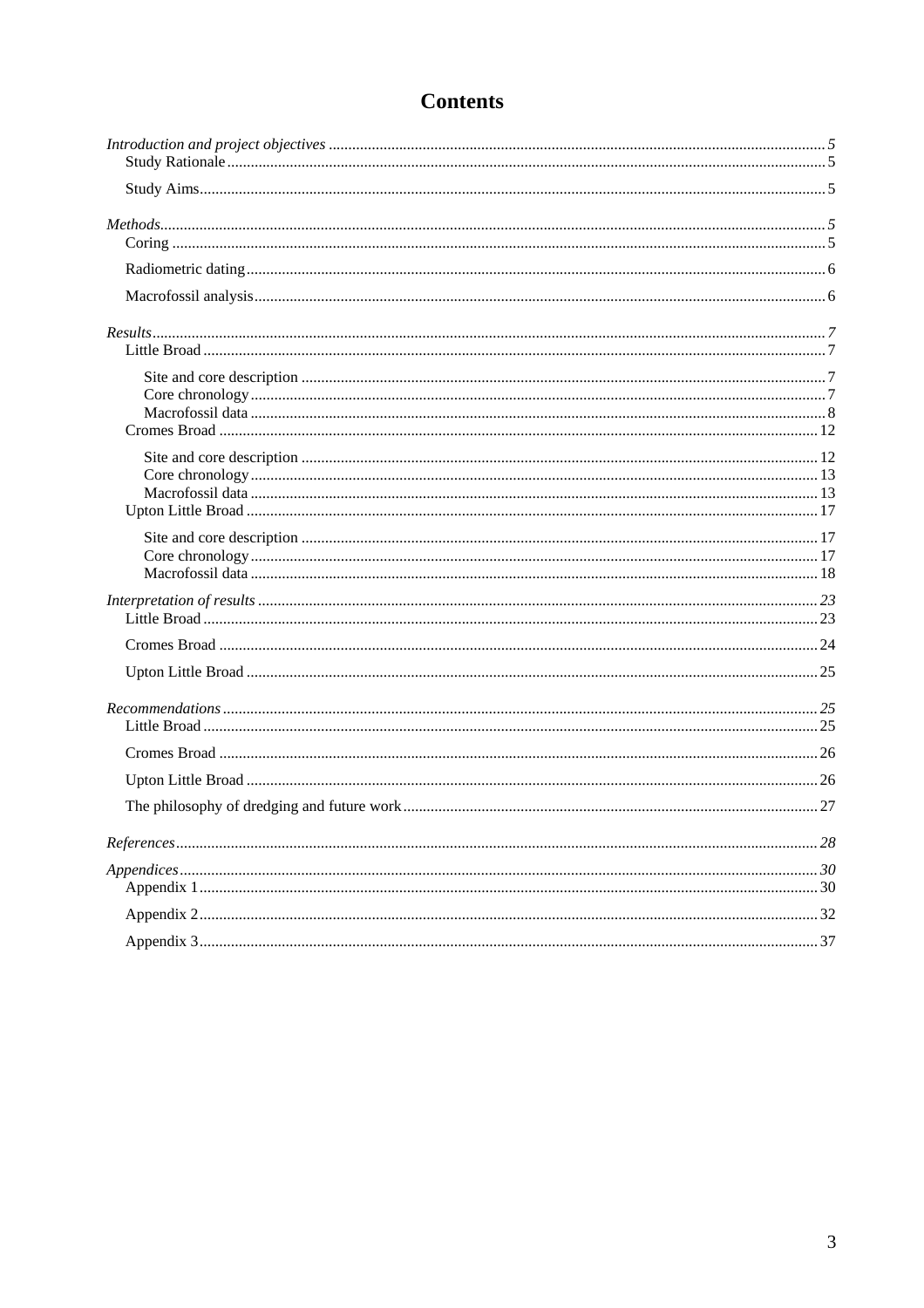## **List of Figures**

| Figure 3. Summary stratigraphy for selected plant macrofossils for the core LILT1 from Little Broad  10         |  |
|-----------------------------------------------------------------------------------------------------------------|--|
|                                                                                                                 |  |
|                                                                                                                 |  |
|                                                                                                                 |  |
| Figure 7. Summary stratigraphy of animal remains for the core CROM1 from Cromes Broad 16                        |  |
|                                                                                                                 |  |
|                                                                                                                 |  |
|                                                                                                                 |  |
| Figure 11. Summary stratigraphy of mollusc and cladoceran remains for UPTL1 from Upton Little Broad 21          |  |
| Figure 12. Summary stratigraphy of fish, macroinvertebrates and bryozoans for UPTL1 from Upton Little Broad  22 |  |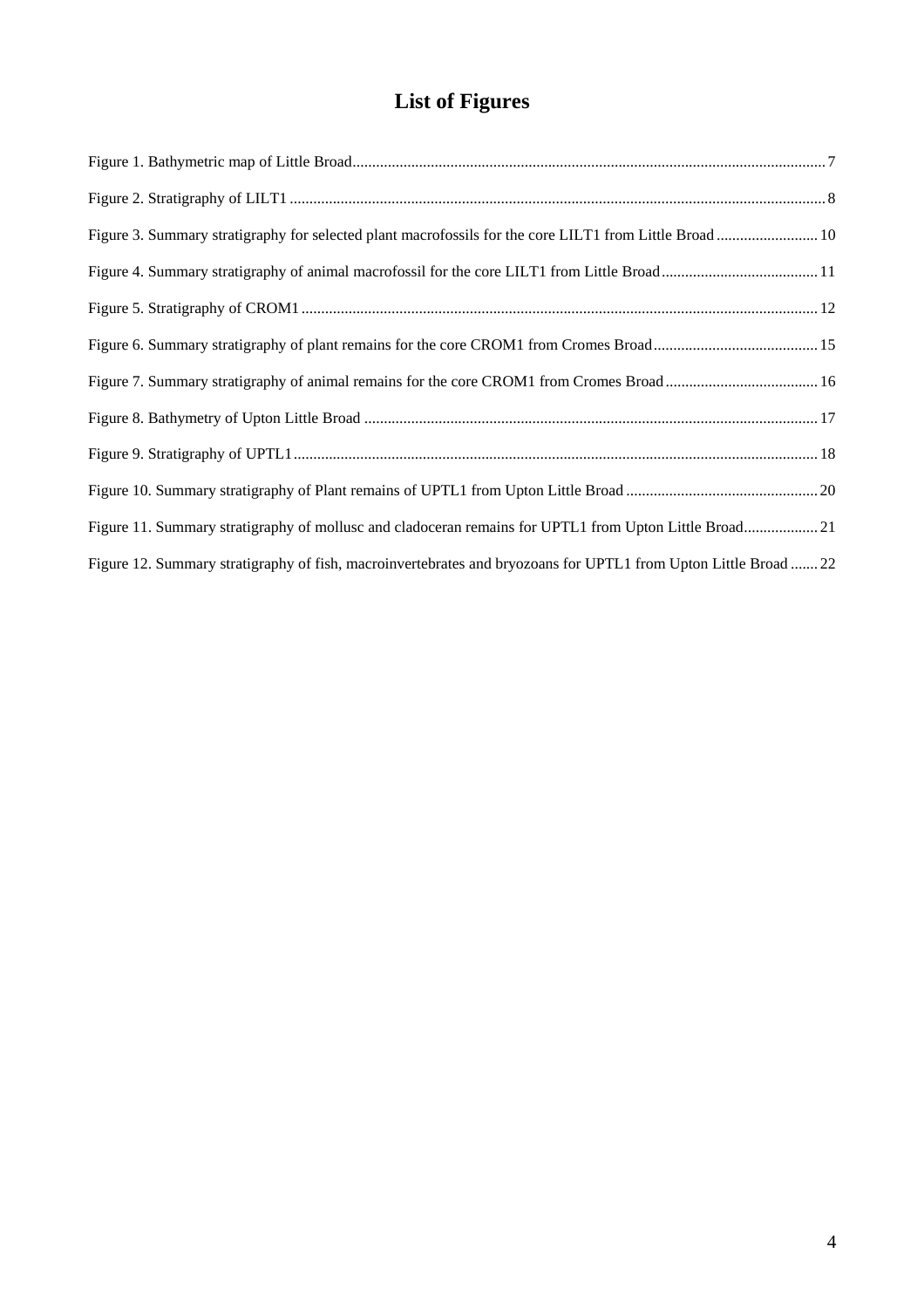## <span id="page-4-0"></span>**Introduction and project objectives**

## <span id="page-4-1"></span>*Study Rationale*

The decline in ecological quality and conservation value of Europe fresh waters is an all too common phenomenon. In lowland Britain the main anthropogenic impact on the river aquatic systems is that associated with elevated nutrient loading. The Broads are internationally important wetlands spanning a number of river basins in East Anglia. The Broads have suffered along with other wetlands and eutrophication has had a deleterious effect on the system (Mason & Bryant 1975, Moss 1977). There has been a general decline in the ecological quality and conservation value of the Broads as a result of eutrophication, with one of the main symptoms being elevated algal productivity. One of the changes in the ecological structure and functioning of shallow lakes in response to enrichment is an alteration in their macrophyte flora (Ris & Sand-Jensen 2001) and in extreme cases there may be the complete loss of submerged plants (Scheffer *et al*. 1993). The loss of the diversity of the macrophyte flora in the Broads is one of the contributing factors to the decline in their conservation value.

Standing water bodies are ephemeral features of the landscape as they naturally fill-in with sediment. Increases in primary production caused by elevated nutrient levels accelerate this process. Thus, the life-span of enriched Broads may be greatly reduced as accumulation rates increase from perhaps  $< 1$  mm yr<sup>-1</sup> under low nutrient conditions to 1 cm yr<sup>-1</sup> under very eutrophic conditions. Furthermore, under oxidised conditions lake sediments act as a sink for phosphorus, one of the key agents of eutrophication. Increased primary productivity can result in de-oxygenation at the sediment surface which reverses its capacity to bind to phosphorus resulting in its release into the water, which increases enrichment still further. The removal of the accumulated sediment from the Broads has, therefore, been seen as an appropriate method of lake restoration as it both increases water depth and removes a source of phosphorus (e.g. Moss *et al.* 1996a). A number of Broads have had their sediments removed as part of their management, for example Cockshoot (Moss *et al*. 1996b), Strumpshaw, Cromes and Barton Broads. This study sought to inform management of Little, Cromes and Upton Little Broads with particular reference to sediment removal through the analysis of plant and animal remains the sediment cores.

## <span id="page-4-2"></span>*Study Aims*

The study had two main aims:

- 1. To determine the former macrophyte communities of the three Broads and to assess the degree and timing of any shifts in the past macrophyte flora.
- 2. To assess the appropriateness of sediment removal as a restoration measure.

## <span id="page-4-3"></span>**Methods**

## <span id="page-4-4"></span>*Coring*

Sediment cores were extracted using an adapted Livingstone type piston corer (Livingstone 1955) from Little Broad, Upton Little Broad and Cromes Broad on the  $12<sup>th</sup>$  and  $13<sup>th</sup>$  of September 2005. The cores were coded LILT1 (Little Broad), CROM1 (Cromes Broad) and UPTL1 (Upton Little Broad) and were 120 cm, 146 cm and 134 cm in length respectively. The cores were extruded at 1 cm intervals in the field and the main characteristics of the sediment and any stratigraphic changes were noted.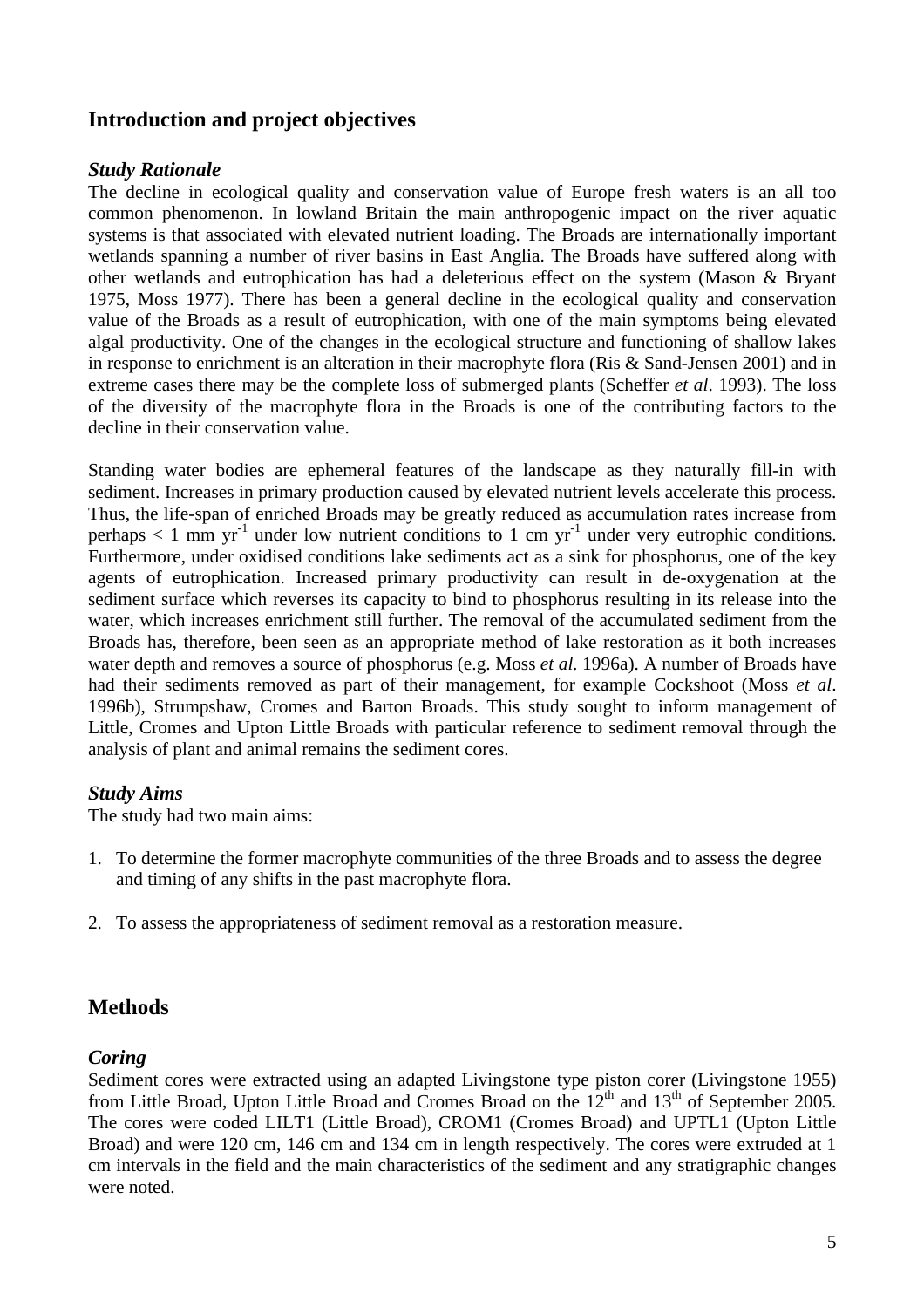## <span id="page-5-0"></span>*Radiometric dating*

<sup>210</sup>Pb (half-life = 22.3 years) is a naturally-produced radionuclide that has been extensively used in the dating of recent sediments. Dating is based on determination of the vertical distribution of  $^{210}Pb$ derived from atmospheric fallout (termed unsupported  $^{210}Pb$ , or  $^{210}Pb_{excess}$ ), and the known decay rate of  $^{210}$ Pb (see Appleby and Oldfield 1992 for further details of the  $^{210}$ Pb method).  $^{137}$ Cs (half-life  $=$  30 years) is an artificially produced radionuclide, introduced to the study area by atmospheric fallout from nuclear weapons testing, and nuclear reactor accidents. Global dispersion of  $^{137}Cs$ began in AD 1954, with marked maxima in the deposition of  $^{137}$ Cs occurring in AD 1958, AD 1963 (from nuclear weapons testing) and AD 1986 (from the Chernobyl accident). For the latter, the majority of the fallout of <sup>137</sup>Cs occurred in the north and west of the UK, with the south and east receiving comparatively little fallout (e.g. Cambray et al 1987, Watt Committee on Energy, 1991). In favourable conditions, periods of peak fallout/discharge provide subsurface activity maxima in accumulating sediments which can be used to derive rates of sediment accumulation (e.g. Ritchie *et al*., 1990; Cundy and Croudace, 1996).

Core sub-samples were counted on a Canberra well-type ultra-low background HPGe gamma ray spectrometer to determine the activities of  $^{137}Cs$ ,  $^{210}Pb$  and other gamma emitters. Spectra were analysed using the Genie 2000 system, and accumulated using a 16K channel integrated multichannel analyzer. Energy and efficiency calibrations were carried out using bentonite clay spiked with a mixed gamma-emitting radionuclide standard, QCYK8163, and checked against an IAEA marine sediment certified reference material (IAEA 135). Detection limits depend on radionuclide gamma energy, count time and sample mass, but were typically *ca*. 20 Bq/kg for <sup>210</sup>Pb, and 4 Bq/kg for  $^{137}$ Cs and  $^{241}$ Am, for a 150,000 second count time.

## <span id="page-5-1"></span>*Macrofossil analysis*

In the absence of reliable historical information on past aquatic macrophyte communities, analysis of sedimentary macro-remains of plants (the seeds, fruits and remains of stems, leaves and rhizomes) may provide a technique for determining changes in the aquatic flora of a site (Birks 1980). Recent work has indicated that plant macrofossils provide a reliable means for tracking shifts in the dominant components of the submerged aquatic flora in shallow lakes (Davidson *et al*. 2005).

In this study 15 levels from UPTL1 and LITL1 and 14 from CROM1 were examined for macrofossils. A comparatively large volume of sediment was analysed (between 42 and 65 cm<sup>3</sup>) by amalgamating adjacent 1 cm slices. The surface sample of a core generally has a high proportion of water and therefore contains less plant material, thus the top-most sample analysed here was the 1-3 cm section. Samples were sieved at 350 and 125 microns, the exact sample volume being measured by water displacement. The entire residue on the 350 micron sieve was examined under a stereomicroscope at magnifications of X10-40 and plant and animal macrofossils were enumerated. A quantitative sub-sample, approximately one tenth of the sample, from the 125 micron sieve was analysed for smaller remains, such as leaf spines. All material was identified by comparison to reference material. It is not always possible to ascribe remains to species level, thus in some cases an aggregate groups of species corresponding to the highest possible taxonomic resolution was used. For example, *Potamogeton* leaf remains were grouped as *Potamogeton pusillus* agg. which included *P. pusillus* and *P. berchtoldii*. Distinct morphotypes of *Chara* oospores were also identified. The data are presented as numbers of remains per  $100 \text{ cm}^3$  of wet sediment.

Cluster analysis was performed on both plant and animal macrofossil data to facilitate the description of zones for all three cores. A variety of constrained clustering techniques were employed using the program ZONE (Juggins 1991). All clustering techniques have weakness and in certain circumstances provide misleading zones. In order to obviate this problem the results of a number of methods were compared and only the patterns which were consistent in a number of the techniques were employed.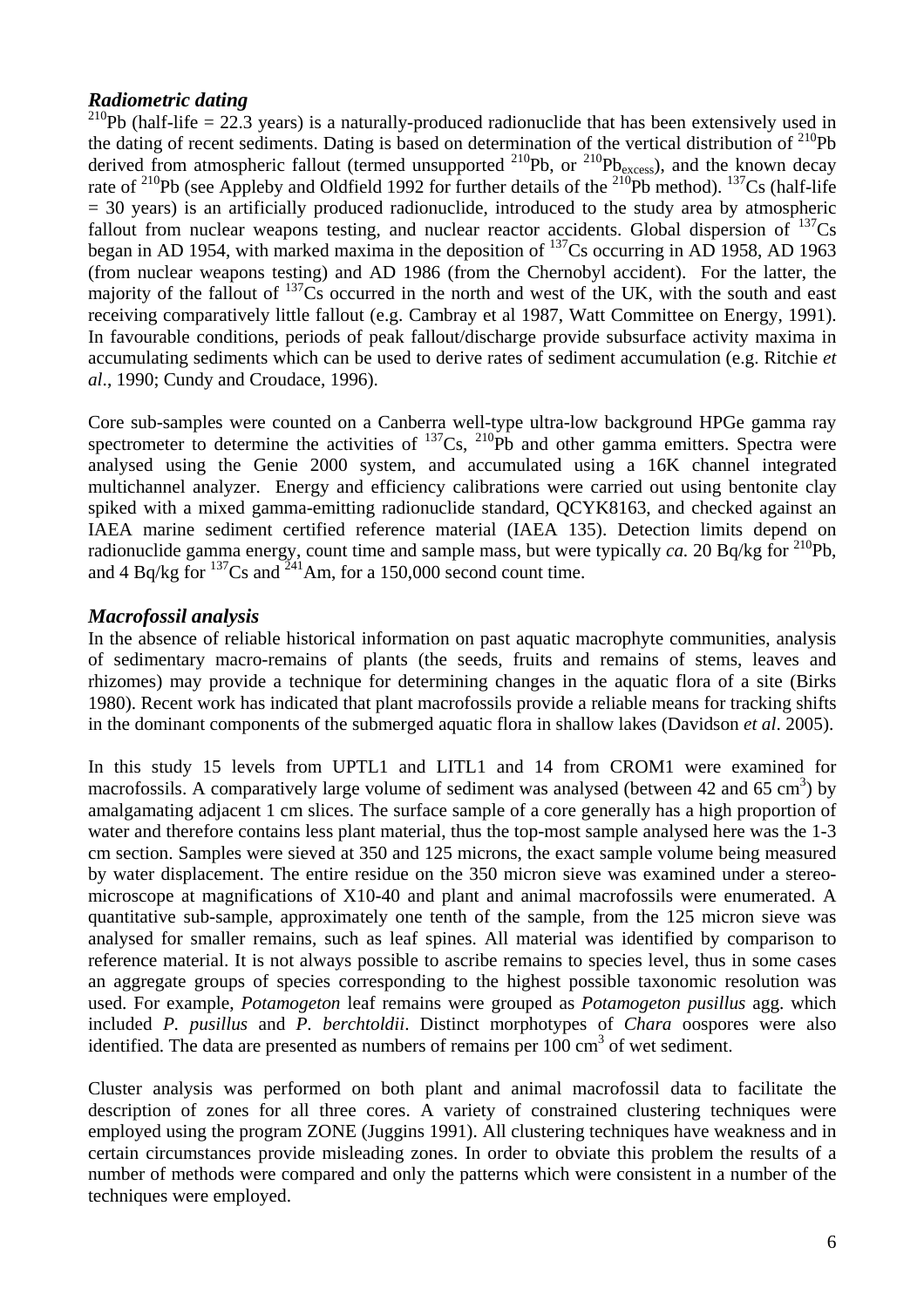## <span id="page-6-0"></span>**Results**

## <span id="page-6-1"></span>*Little Broad*

#### <span id="page-6-2"></span>**Site and core description**

Little Broad (TG 449 129) is a small (1 ha), extremely shallow (max. depth 49 cm) lake which forms part of the Trinity Broads system. A detailed lake bathymetry, with the core location is given in Figure 1. There was, in general, very little variation in water depth which varied from shallow to very shallow, the deepest area lying to the north east of the lake centre. Currently the Broad does not support any submerged vegetation.

#### <span id="page-6-4"></span>*Figure 1. Bathymetric map of Little Broad*



#### <span id="page-6-3"></span>**Core chronology**

The extremely low unsupported <sup>210</sup>Pb activity in the sediments of LILT1 precluded dating by the  $2^{10}$ Pb method.  $2^{10}$ Pb activity declined below detection limits at depths greater than 5 cm despite extended count times. The  $^{137}Cs$  profile, however, had a well defined maximum at 3.5 cm, which is likely to correspond to the 1963 weapons fallout peak, (NB. This subsurface maximum is unlikely to be a result of fallout from the Chernobyl accident in 1986 due to the relatively low levels of Chernobyl fallout received in the study location – see methods), indicative of an accumulation rate of c. 1mm  $y^{-1}$  during the last 40 years. The extrapolation of this accumulation rate further back into to the record would rely on the assumption of a uniform accumulation rate. This assumption is very unlikely to have been met and thus the only dating used has been the  $137Cs$  peak.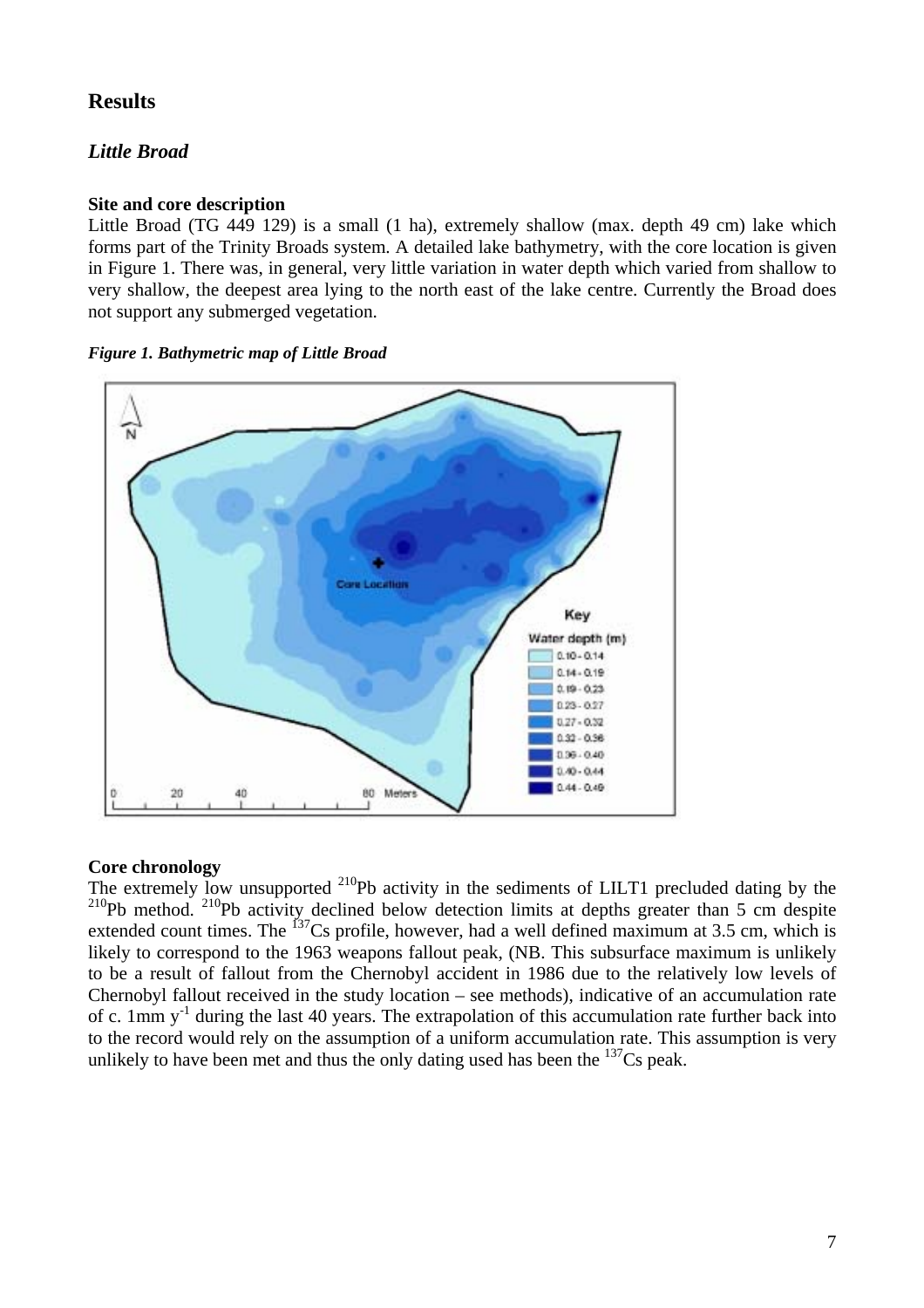of any seeds it is difficult to definitively ascribe a species to the *Ceratophyllum* remains. It is likely, however, that they were *C. demersum* rather than the rarer *C. submersum*. The last sample in zone 1 had a slight increase in *Nitella* oospores which had very low numbers in the bottom two samples, and the first appearance of *Stratiotes aloides* leaf spines.

At the boundary between zones 1 and 2 (77 cm) there was a transition in the assemblage with a decline in the numbers of *Chara* oospores and *Ceratophyllum* spines and an increase in *S. aloides* spines and *Nitella* oospores. Zone 2 had the greatest diversity of remains, with *Nymphaea alba* seed fragments, *Zanichellia palustris* seeds and *P. friesii* leaf fragments in addition to low numbers of *Chara* oospores and *Ceratophyllum* leaf spines. Towards the top of zone 2 the abundance and diversity of remains of all submerged species fell. In zone 3 (33-0 cm) the macrofossil assemblage was dominated by the emergent species of *Typha* spp. and *Juncus* spp. A single sample in the zone contained very low numbers of *Nitella* oospores and *Z. palustris*, but in general there was an almost total absence of remains of submerged or floating leaved macrophytes.

## *Animal remains*

The constrained clustering of the animal macrofossil assemblage produced exactly the same zonations as that based on plant remains.

In zone 1 the remains of fish in the form of scales were relatively diverse, with percid, cyprinid and pike (*Esox lucius)* all represented. Macro-invertebrate remains were abundant, with high numbers of *Orthotrichia* spp., undifferentiated Trichopteran and the cocoons of the fish leech *Piscicola geometra*. The cladoceran community was characterised by the absence of ephippia from largebodied pelagic species, such as *Daphnia*, and the consistent presence of *Simocephalus* spp. Additionally, the over-wintering statoblast of the bryozoan *Cristatella mucedo* were numerous in all samples whereas those of *Plumatella* spp., whilst present in all samples varied more in their abundance. Molluscs were represented by the operculae of *Bithynia tentaculata* only.

In Zone 2 (77-33 cm) percid fish scale remains were consistently present and abundant. Trichopteran cases became less numerous, in particular *Orthotrichia* spp. declined to towards the top of the zone. Similarly *P. geometra* cocoons numbers fell gradually during at this time. As in the lower section of the core pelagic cladocerans were relatively rare, but towards the top of the zone *Daphnia magna* occurred more consistently, albeit in low numbers, as did *Daphnia hyalina* agg. and *Ceriodaphnia* spp. The numbers of the ephippia of *Leydigia* spp. remained fairly constant through the zone. The abundance of statoblasts of the bryozoans *C. mucedo* and *Plumatella* spp. fell sharply, the latter being only sporadically present in zone 2. Those of the rarer bryozoan species *Lophopus crystallinus* were found in this section of the core. In zone 2 *B. tentaculata* remains disappeared whereas those of *Pisidium* spp. appeared and slightly increased towards the top of the zone.

In zone 3 (33-0 cm) the abundance of percid scales fell, pike were absent and cyprinids were also rare. Trichopteran cases, of all species, were almost entirely absent. The abundance of pelagic cladoceran, in particular *D. magna* and *D. hyalina* agg., ephippia increased markedly at the top of the core, whereas the mud-associated *Leydgia* spp. and plant-associated *Simocephalus* spp. showed very little variation.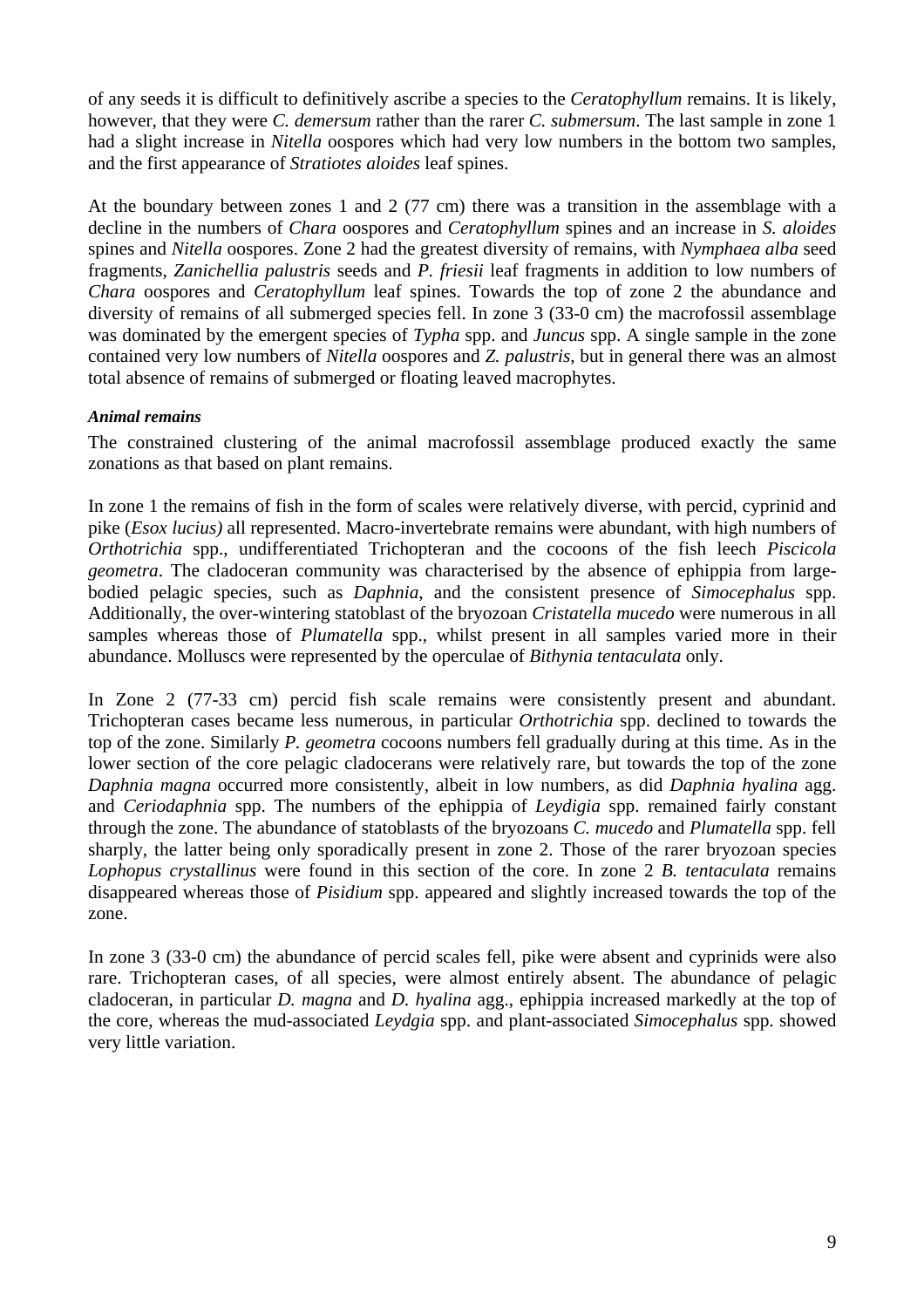<span id="page-8-0"></span>

*Figure 3. Summary stratigraphy for selected plant macrofossils for the core LILT1 from Little Broad*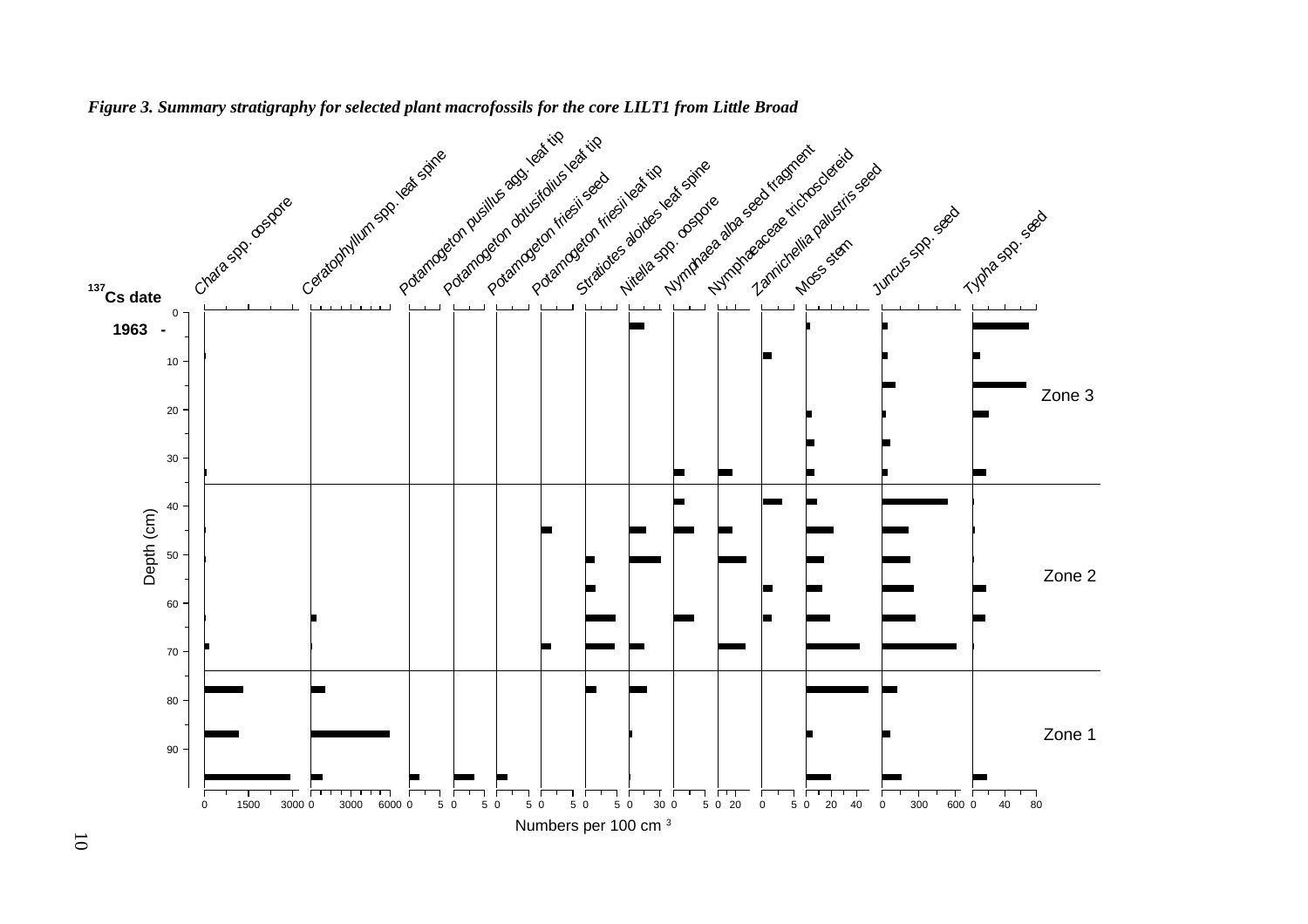

#### *Figure 4. Summary stratigraphy of animal macrofossil for the core LILT1 from Little Broad*

Numbers per 100 cm3

<span id="page-9-0"></span>11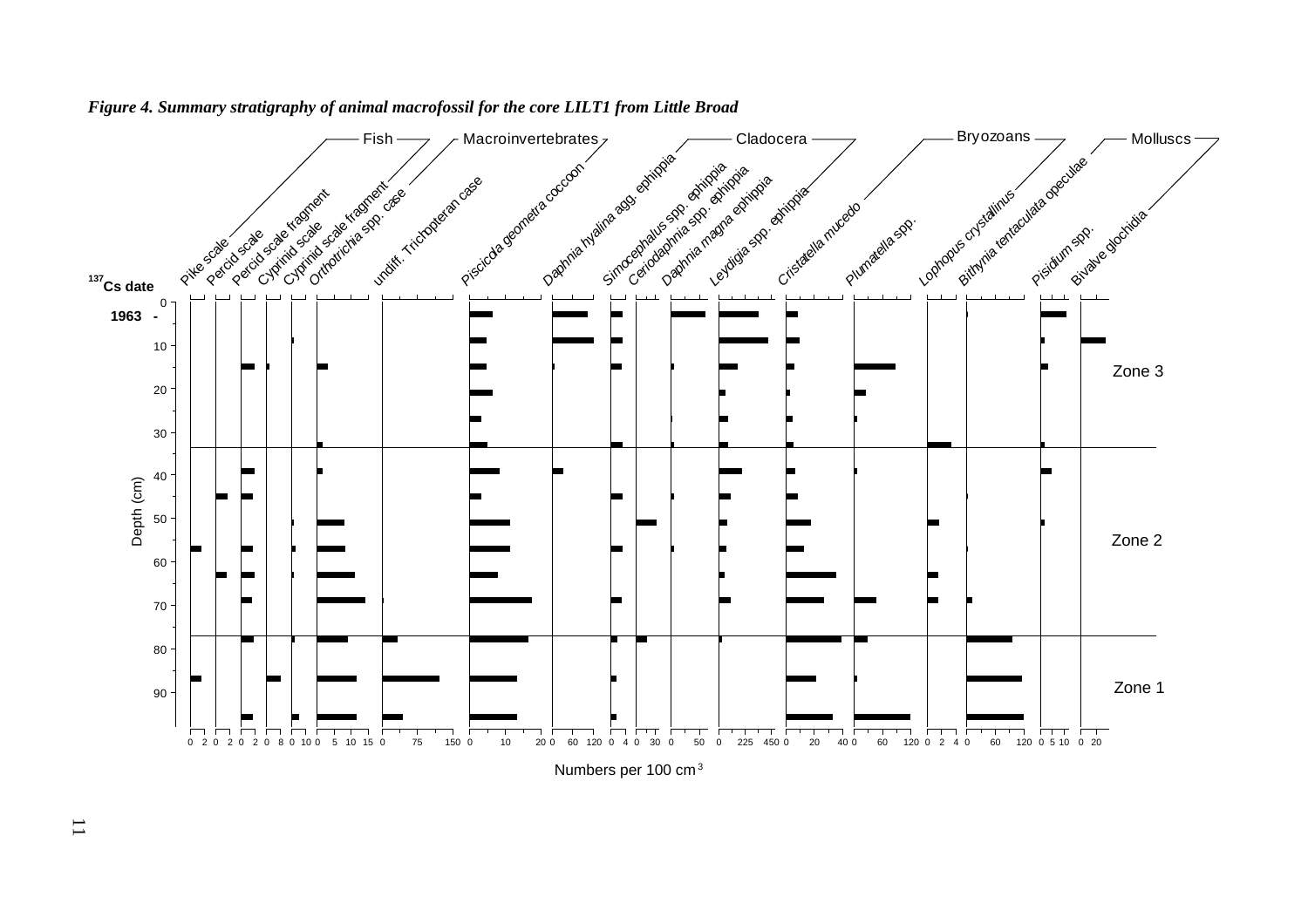<span id="page-10-1"></span>*Figure 2. Stratigraphy of LILT1* 

| Depth (cm) | Sediment colour    | The core LILT1 was taken from the<br>centre of the site (Fig. 1) at a water<br>depth of 39 cm. There were a number                                                                                                                                                                                                                |
|------------|--------------------|-----------------------------------------------------------------------------------------------------------------------------------------------------------------------------------------------------------------------------------------------------------------------------------------------------------------------------------|
| $0 - 40$   | Grey-brown         | of notable stratigraphic features (Fig.<br>2). The base of the sequence was peat<br>indicating that the entire lacustrine<br>period of Little Broad was covered by<br>Thus,<br>119-101<br>the<br>core.<br>cm<br>represents a period prior to the<br>flooding of the peat diggings and the<br>formation<br>Broad.<br>of the<br>The |
| $41 - 61$  | Light-brown        | remainder of the core was made up of<br>true lake sediments with relatively<br>distinct changes in sediment colour<br>(Fig. 2).                                                                                                                                                                                                   |
| 62-80      | Mid-brown          |                                                                                                                                                                                                                                                                                                                                   |
| 81-89      | <b>Light brown</b> |                                                                                                                                                                                                                                                                                                                                   |
| 90-100     | Mid-brown          |                                                                                                                                                                                                                                                                                                                                   |
| 101-119    | Peat               |                                                                                                                                                                                                                                                                                                                                   |
|            |                    |                                                                                                                                                                                                                                                                                                                                   |

#### <span id="page-10-0"></span>**Macrofossil data**

The complete results of the macrofossils analysis of core LILT1 are given in Appendix 1. Figure 3 comprises a selection of fossils of generally submerged species which summarise the major floristic changes along the length of the core. Shifts in the animal macrofossil remains, in this case fish, macro-invertebrates, cladocerans, bryozoans and molluscs can be seen in Figure 4. There were three main zones in both the plant and animal remains data, reflecting two significant shifts in assemblages.

#### *Plant remains*

The base of the sequence, zone 1 (98–77 cm), was dominated by high numbers of *Chara* oospores of one main morphotype. The bottom sample contained around  $3000$  oospores per 100 cm<sup>3</sup> of sediment, a high number which suggests the existence of extensive *Chara* meadows in the Broad at this time (Zhao *et al*. 2006). The bottom sample also had remains of three *Potamogeton* species, *Potamogeton obtusifolius*, *Potamogeton friesii* and *Potamogeton pusillus* agg. In the adjacent sample no *Potamogeton* remains were found, charophyte oospore abundance fell and there was an increase in *Ceratophyllum* spp. spine numbers from around 900 to 6000 per 100 cm<sup>3</sup>. In the absence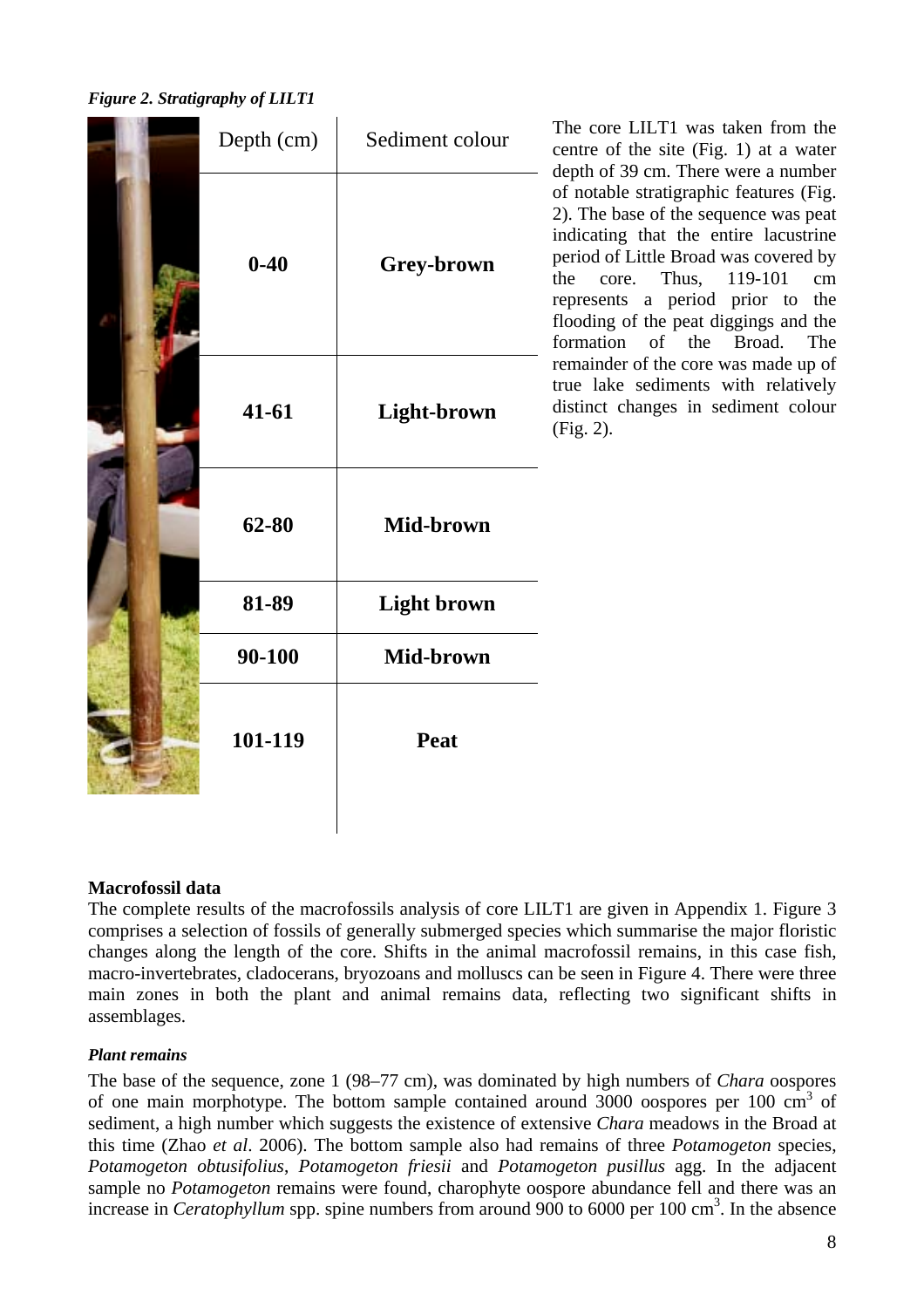## <span id="page-11-0"></span>*Cromes Broad*

#### <span id="page-11-1"></span>**Site and core description**

Cromes Broad (TG 374 196) is a side valley Broad in the Ant system. It is small (3.7 ha) and has two sections, this study focussed exclusively on the recently dredged northern section. The north section had a maximum and mean depth of 86 cm and 58 cm respectively prior to dredging. The Broad is now deeper in the central area but the lake margins were left un-dredged and CROM1 was extracted from one these un-dredged areas to the northern end of the Broad. Prior to dredging the Broad had a relatively depauperate macrophyte flora which in 2000 was dominated by *Ceratophyllum demersum, Lemna minor* and various types of filamentous algae (Sayer & Davidson unpublished data). In 1999-2000 the Broad had annual mean nutrient concentrations of 0.58 mg  $I<sup>-1</sup>$ NO<sub>3</sub> -N and 249  $\mu$ g l<sup>-1</sup> TP (Sayer unpublished data).

#### <span id="page-11-2"></span>*Figure 5. Stratigraphy*

| y of CROM1 |                       |
|------------|-----------------------|
| Depth (cm) | Sediment colour       |
| $0 - 60$   | Mid-brown             |
| 61-100     | <b>Chestnut-brown</b> |
| 101-120    | Grey-brown            |
| 121-149    | Peat                  |
|            |                       |

The core CROM1 was 149 cm long and was taken at a water depth of 44 cm. The stratigraphy of the core was relatively homogenous and in comparison to the other cores in this report the colour changes were very subtle. The base of the core consisted of peaty material, although less firm in texture than the bottom of the other cores which formed part of this study. This combined with the fact that remains of aquatic species were extremely rare in the sample at 139-141 cm indicated that the sequence covers the entire lacustrine period of the Broad. The peat-type sediment that occurred at the core bottom gave way to grey-brown sediment at around 100 cm with a further change to chestnut brown at 60 cm. There is then a final shift in sediment type to a homogenous mid-brown from approximately 60 cm to the surface of the core.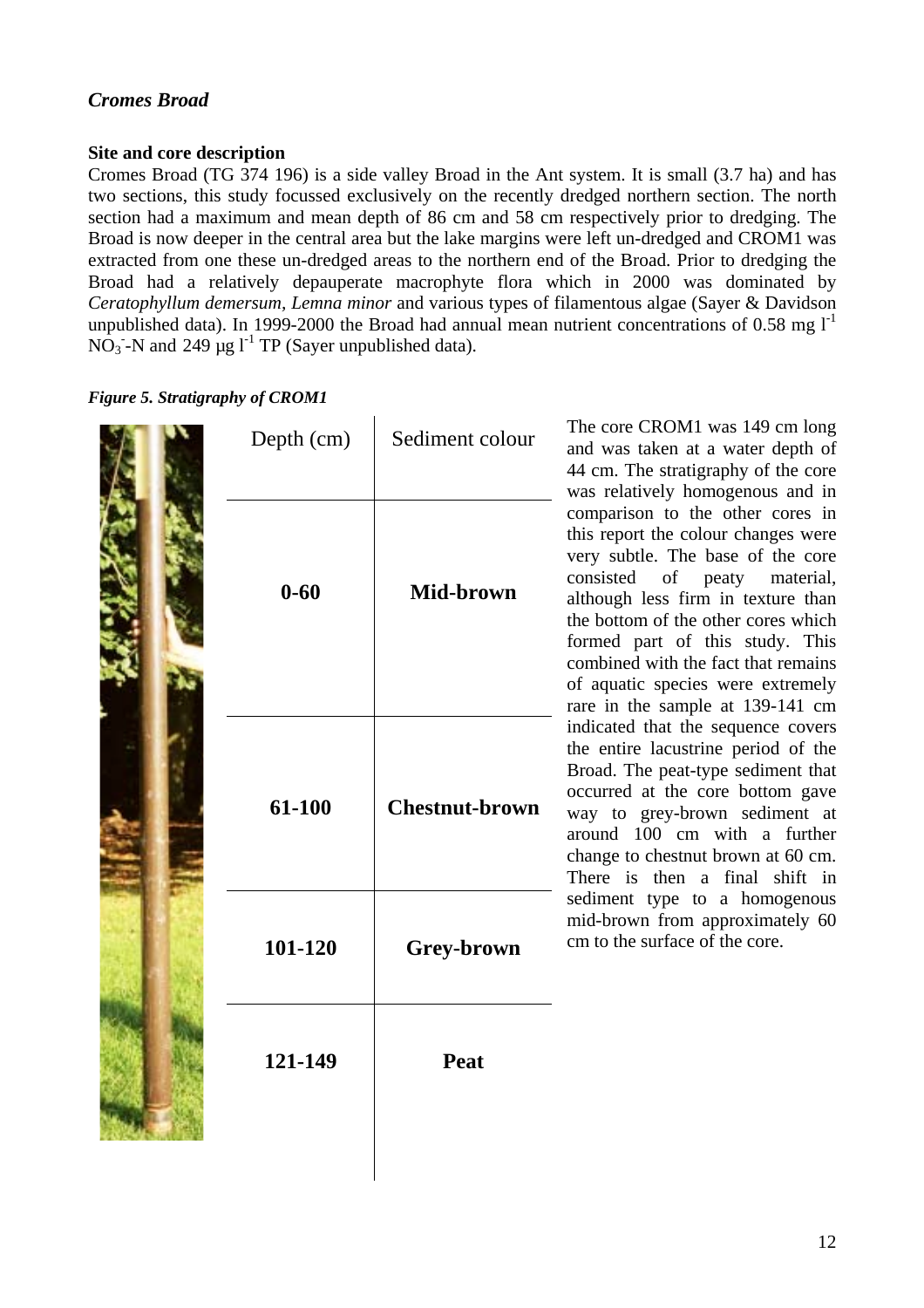### <span id="page-12-0"></span>**Core chronology**

As for LILT1 the <sup>210</sup>Pb activity for CROM1 was very low and was only above the detection limits in one sample. Thus, it was not possible to establish a chronology employing  $^{210}Pb$ . The  $^{137}Cs$ profile observed in this core was relatively erratic in comparison to that observed in LILT1. There was no clearly defined subsurface activity maximum. Instead, there is a relatively broad maximum between -1 and -7 cm depth. As in LILT1, the bulk of the  $^{137}Cs$  activity is confined to the upper 10cm of the core. Thus, it was not possible to calculate a precise sediment accumulation rate using this profile, although based on the broad subsurface maximum present, a rate of 1.8mm  $a^{-1}$  or less can be estimated (again, assuming that the activity maximum observed corresponds to the 1963 peak fallout event from nuclear weapons testing).

## <span id="page-12-1"></span>**Macrofossil data**

The complete data set of all macrofossils found in CROM1 is given in Appendix 2. Figures 6 and 7 are summaries of the stratigraphy of the plant and animal remains respectively. The species plotted in the diagrams were selected on the grounds of abundance and relevance to the investigation.

#### *Plant remains*

The constrained cluster analysis of the plant remains produced three zones. Zone 1 (129-91 cm) had a diverse submerged plant macrofossil assemblage compared not only to the other cores in this study but also other investigations (e.g. Davidson *et al*. 2005). There was some variation in the assemblages between the lower and upper part of zone 1. The basal two samples had abundant *Nitella* oospores which declined then disappeared above 100 cm. The charophyte assemblage was dominated by *Chara* spp. 1 which had relatively high abundances throughout the zone, becoming the dominant charophyte after the disappearance of *Nitella* oospores. Particularly notable is the presence of a single seed of *Myriophyllum alterniflorum* at the base of the sequence. Other important species represented by remains in zone 1 were *Chara* spp. 3, albeit in relatively low numbers, along with a diverse array of *Potamogeton* species, including *P. pusillus* agg., *P. obtusifolius*, *P. friesii* and *P. praelongus*. Furthermore, *Ranunculus* sect. *Batrachium* was found towards the top of the zone.

Zone 2 (90-46 cm) saw a shift away from numerous *Chara* and *Potamogeton* remains to the dominance of those of *N. alba* and *Ceratophyllum*. Towards the top of zone 2 there was a further shift as the numbers of the leaf spines of *S. aloides* increased and those of *Ceratophyllum* fell. In the bottom two samples of the zone the remains of the colonial blue-green algae *Gloetrichia* were numerous.

Zone 3 (45-1 cm) had a depauperate assemblage with both a low diversity and abundance of remains. There was a decline in the number *Ceratophyllum* leaf spines with relatively few present in the uppermost sample. Spines of *S. aloides* also declined and then disappeared, there was a single *Lemna minor* leaf found in the top sample. *N. alba* seed fragments were still present but Nymphaeaceae trichosclereids were absent from zone 3.

## *Animal remains*

Cluster analysis of the animal remains produced very similar zones to the plant remains. Zone 1 (129-91 cm) had a relatively low diversity of remains. Oribatid mites were, however, abundant and *Orthotrichia* spp. was consistently present. *D. pulex* and *D. hyalina* agg, occurred sporadically and in low numbers as did the smaller *Ceriodaphnia* spp. The ephippia of the benthic cladocerans *Camptocercus rectirostris*, *Simocephalus* spp and Chydoridae were occasionally present. In zone 1 *C. mucedo* and *Plumatella* statoblasts were present in all samples and in relatively high numbers, whereas *Lophopus crystallinus* statoblast appeared only in the basal sample.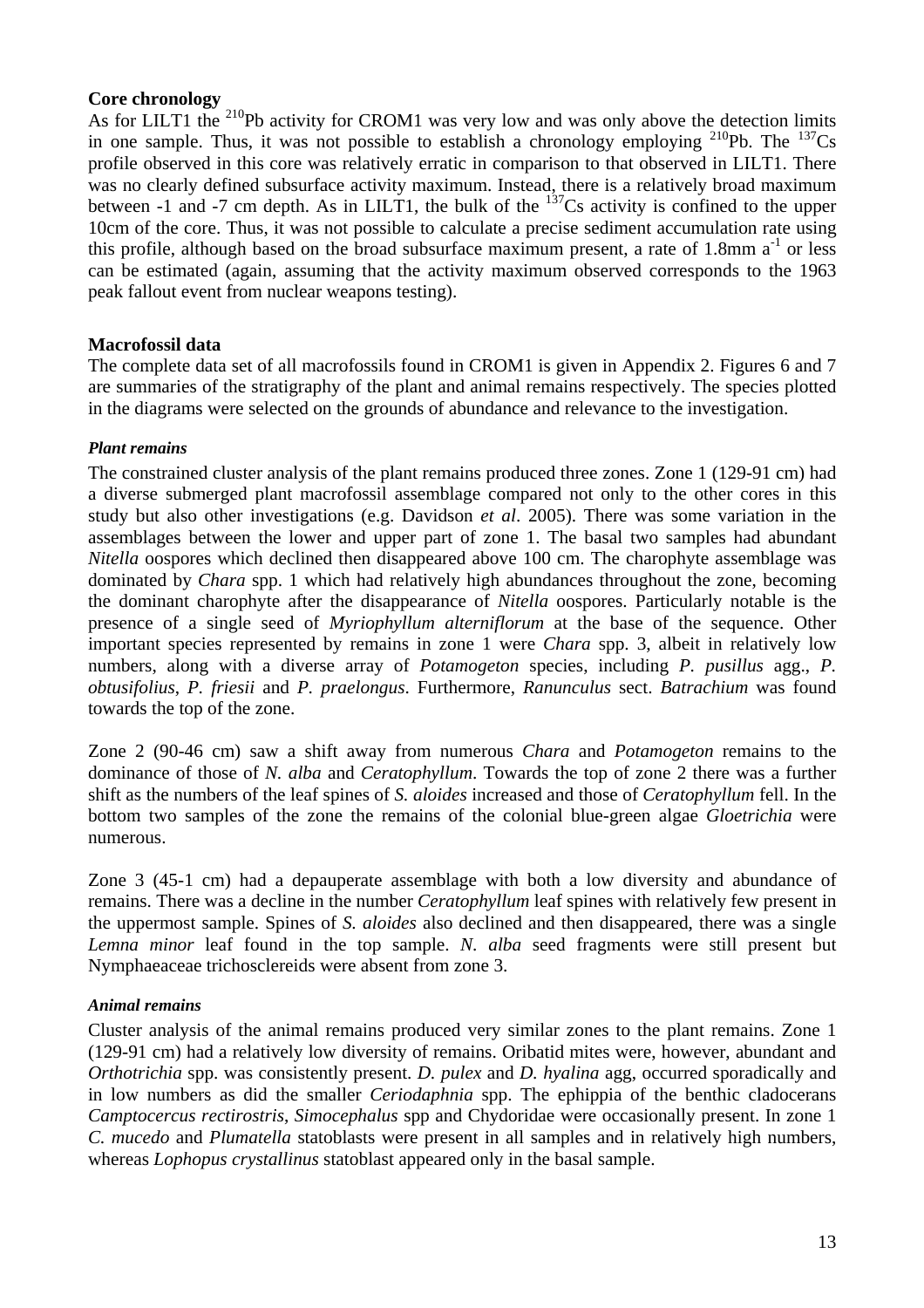Zone 2 (90-46 cm) had a relatively diverse assemblage. There were three different types of trichopterans, oribatid mites were again numerous and the cocoons of the fish leech *P. geometra*  were abundant. Cladocerans also became more numerous with *D. pulex* numerically dominating the pelagic cladoceran assemblage. *D. hyalina* and *Ceriodaphnia* spp were consistently present albeit in low numbers. Similarly, plant and mud associated species were better represented in this zone, with more chydorid ephippia and the (re)appearance of *Simocephalus* spp. and *Leydigia* spp. Both *C. mucedo* and *Plumatella* spp. increased to very high abundances.

Zone 3 (45-0 cm) saw a sharp drop in the number all trichopteran cases. Oribatid mites persisted in reduced numbers as did the cocoons of *P. geometra*. There was a loss of *D. pulex* whereas *D. hyalina* and *Ceriodaphnia* spp. persisted. The ephippia of the benthic taxa *Simocephalus* spp., chydorids and *Leydigia* spp. significantly rose in number. In contrast, numbers of the statoblasts of *C. mucedo* fell sharply and those of *Plumatella* declined slightly and the remains of the much rarer *L. crystallinus* (re)appeared in the record. A number of mollusc remains appeared in zone 3, in particular the glochidia of the swan mussel (*Anodonta cygnea*) and *Pisidium* spp in very low numbers.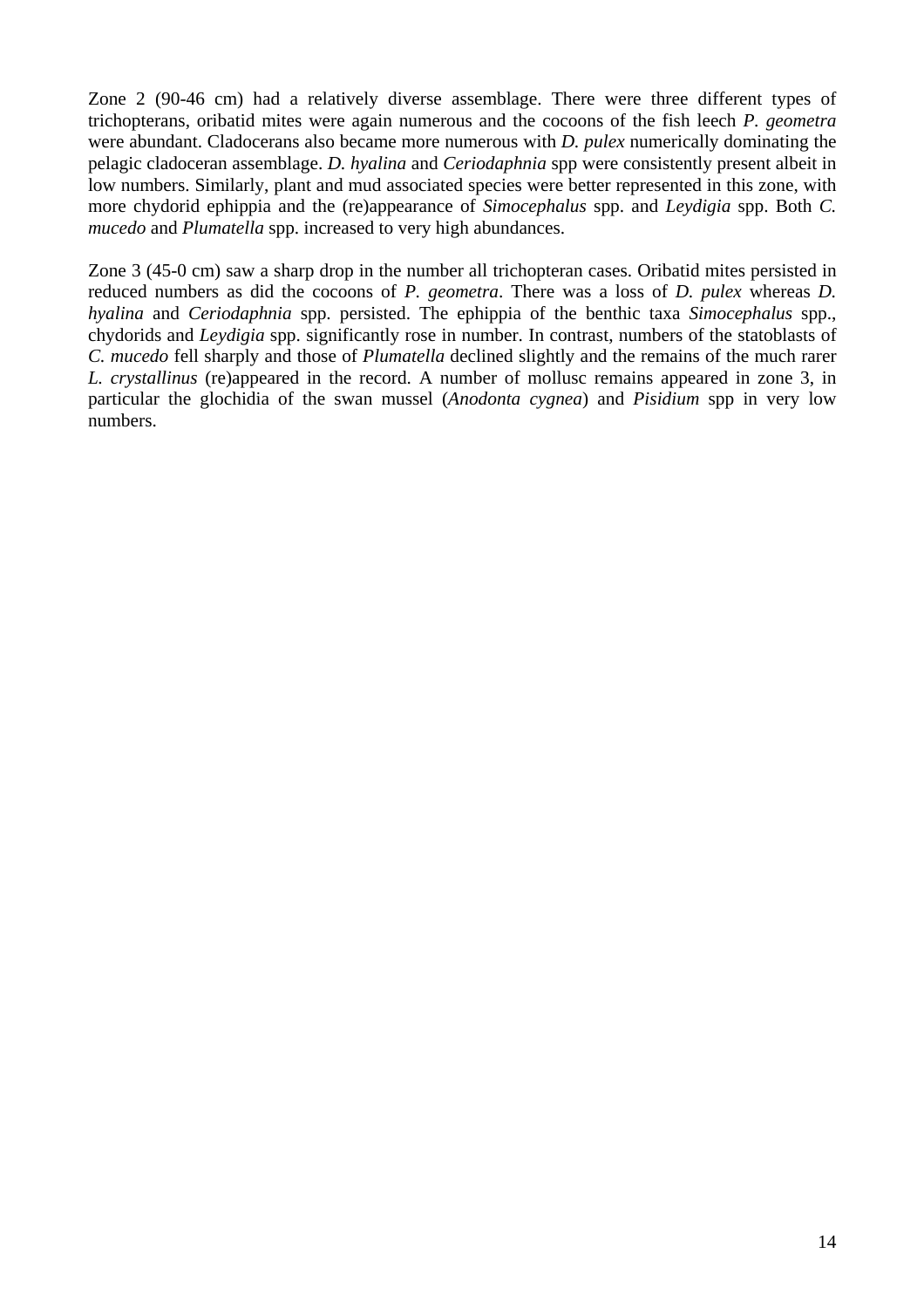<span id="page-14-0"></span>

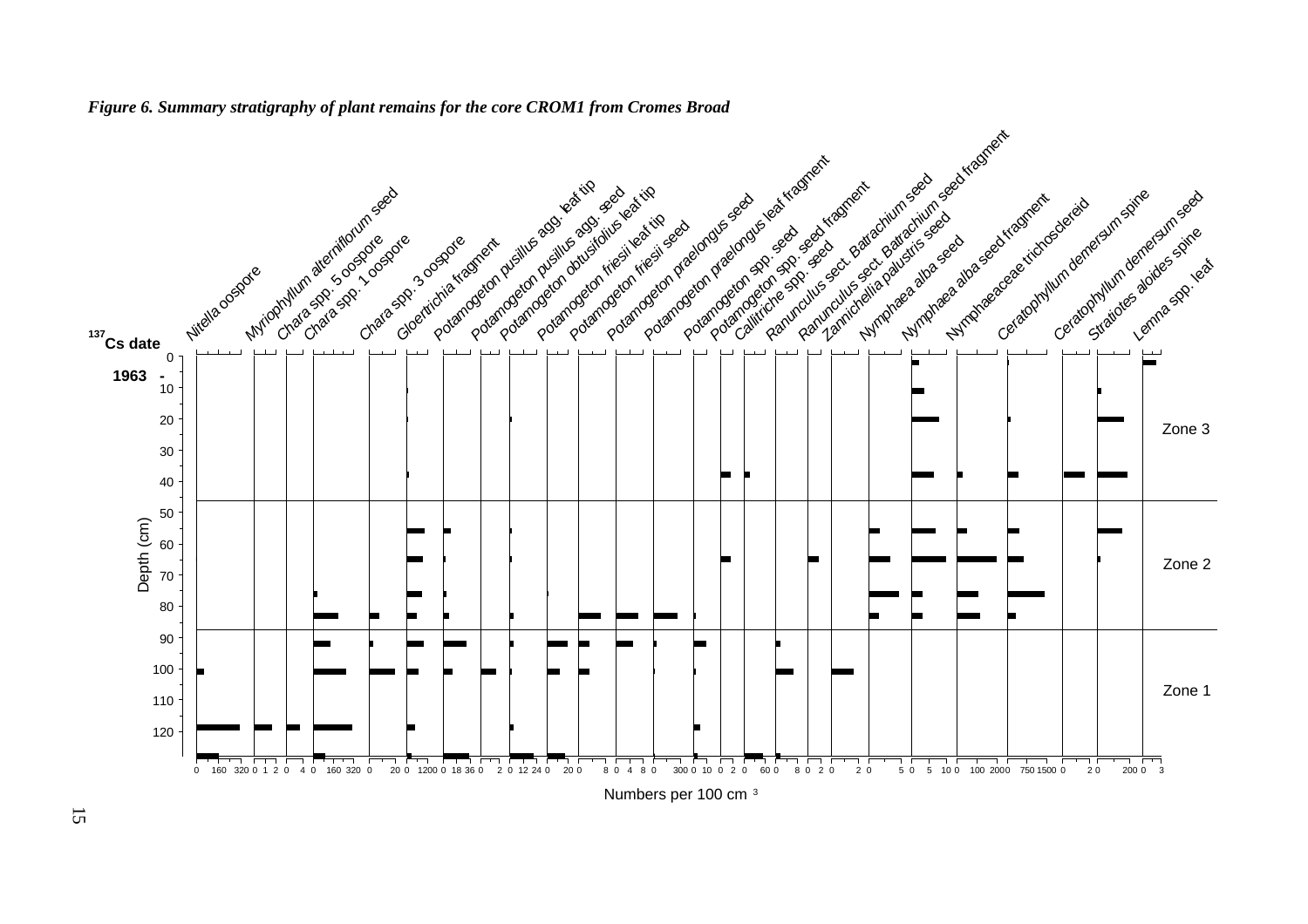<span id="page-15-0"></span>

#### *Figure 7. Summary stratigraphy of animal remains for the core CROM1 from Cromes Broad*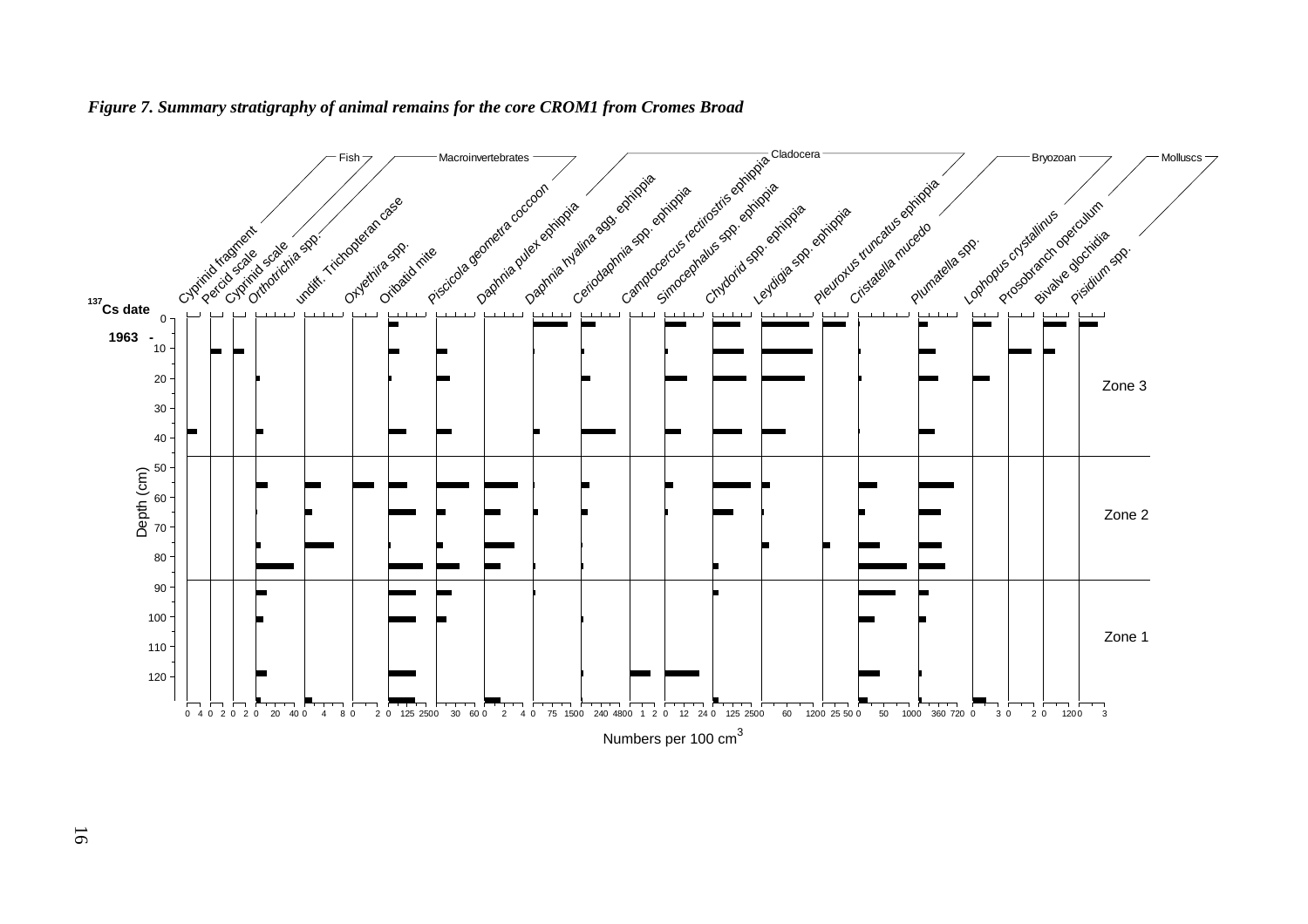## <span id="page-16-0"></span>*Upton Little Broad*

#### <span id="page-16-1"></span>**Site and core description**

Upton Little Broad (TG 393 133) is a side valley broad in the Bure system. It is small, (2.2 ha) and shallow with a maximum depth of around 75 cm.

The bathymetry (Fig. 8) was produced as a part of a previous study (Skeate *et al*. 2004). Upton Little Broad is generally very shallow but deepens to over 75 cm just east of the centre of the Broad. An assessment of the macrophyte flora was made as part of the coring exercise. The site was dominated by *Najas marina* which was abundant. *Chara contraria*. and *Potamogeton pectinatus* were also present but had lower abundances. Also numerous were colonial algal balls which occupied a relatively large area of the sediment surface, particularly in the shallow areas to the west of the Broad. These colonial algae were previously identified as *Aphanocapsa* spp. (Skeate *et al*. 2004).



#### <span id="page-16-3"></span>*Figure 8. Bathymetry of Upton Little Broad*

#### <span id="page-16-2"></span>**Core chronology**

The <sup>210</sup>Pb activity in UPTL1 was significantly higher than at the other two sites, it was, however, undetectable below 10 cm. Thus, whilst levels were higher than at the other sites it was still not possible to establish a <sup>210</sup>Pb based chronology. Once again, however, <sup>137</sup>Cs showed a distinct subsurface maximum in activity at -6 to -7 cm depth and declined to activities below detection limits at -12 cm depth. Activities observed are relatively low (in comparison with the other cores dated), presumably due to the relatively carbonate-rich nature of the sediment in this core (large numbers of shell fragments were present under visual examination). 137Cs shows high affinity for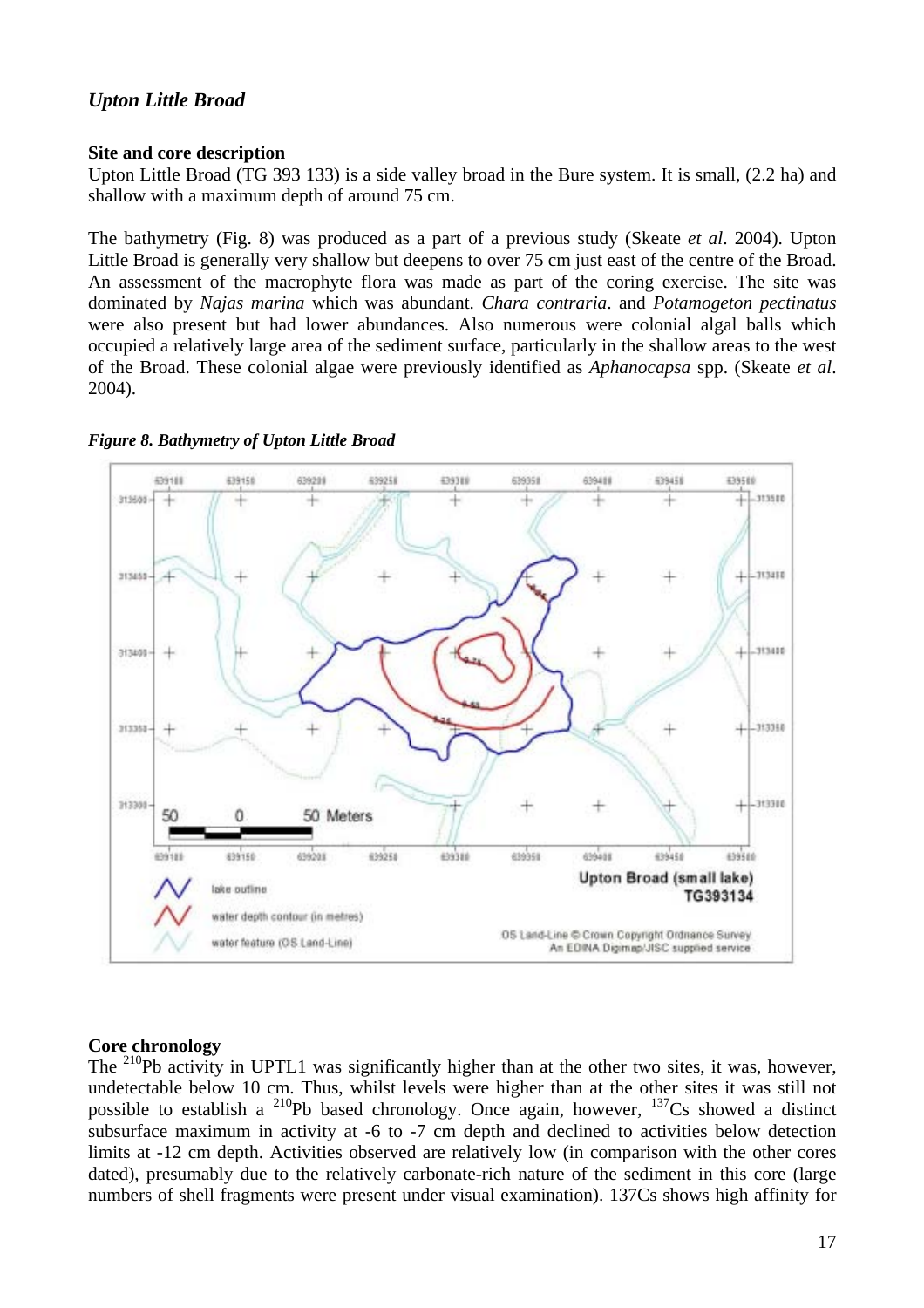clay-rich sediments, and the presence of large amounts of carbonate material will tend to reduce the observed activities, effectively "diluting" any 137Cs present (e.g. Cundy et al 2002). Assuming that the activity maximum at -6.5 cm corresponds to the period of peak fallout of 137Cs from aboveground nuclear weapons testing in 1963, then a sediment accumulation rate of  $1.5 - 2$  mm a-1 is indicated.

<span id="page-17-1"></span>

|  |  | <b>Figure 9. Stratigraphy of UPTL1</b> |  |  |
|--|--|----------------------------------------|--|--|
|--|--|----------------------------------------|--|--|

| Depth    | Sediment colour     |
|----------|---------------------|
| (cm)     |                     |
| $0 - 10$ | <b>Green ooze</b>   |
| 11-50    | Mid-brown marl      |
| 51-100   | Light-brown<br>marl |
| 100-110  | Mid-brown marl      |
| 111-135  | Peat                |

The core UPTL1 was 135 cm long and was taken at a water depth of 50 cm. There were a number of marked changes in sediment composition along the length of the core. The base was peat and therefore the sequence represents the entire life of the Broad with the peat probably corresponding to the time of initial flooding. At 110 cm there was a relatively sharp change from peat to midbrown marl, which at approximately 100 cm shifts into light-marl. This colour persisted to 51 cm where there was a change back to a mid-brown colour. The final change was a shift to a green ooze. The sediments in the top 10 cm of the core have a flocculent quality with a high water content. These sediments are very similar to those at the surface of Upton Great Broad where the faecal pellets of chironomids which have fed almost exclusively on the colonial blue green algae *Aphanothece* spp. dominate the sediment structure.

## <span id="page-17-0"></span>**Macrofossil data**

The complete data set of all macrofossils found in UPTL1 is given in Appendix 3. Owing to the extremely high abundance of remains found in UPTL1 the results are displayed in three separate Figures. Figure 10 is the summary stratigraphy of selected plant remains, Figure 11 the combined mollusc and cladoceran stratigraphy and Figure 12 a summary stratigraphy of fish, invertebrate and bryozoan remains.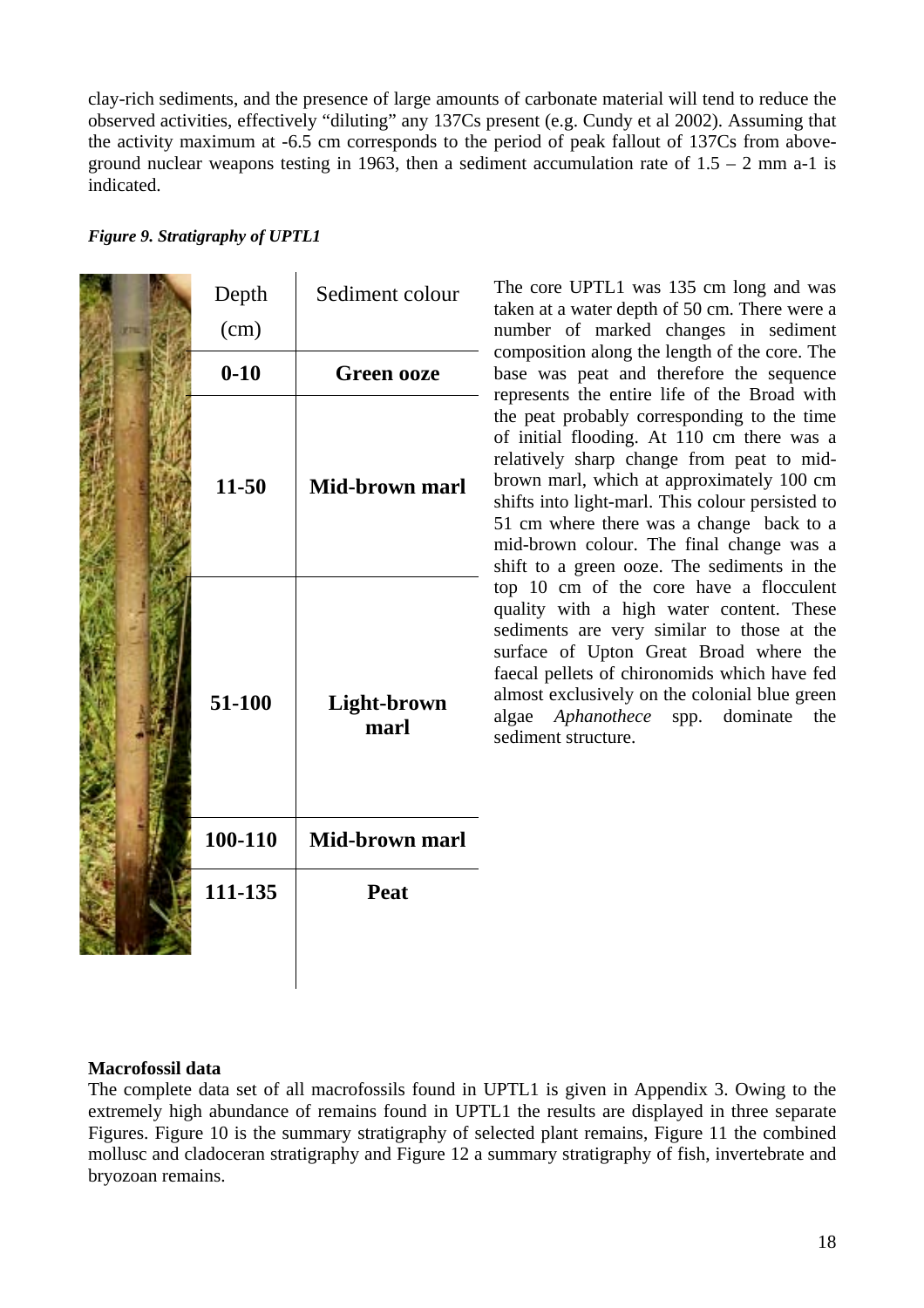#### *Plant remains*

The constrained clustering produced four distinct zones. Zone 1 (110-96 cm) contained five distinct morphotypes of *Chara* oospore, at relatively low numbers along with a *N. marina* seed and *Sphagnum* leaves. Zone 2 (95-84 cm) contained almost no macrofossil remains, with just *Chara* oospore spp. 3 represented in one sample. The only other remain in zone 2 were unidentified orange gelatinous matter, which most resemble some form of colonial algae and were extremely abundant.

Zone 3 (84-26 cm) had a relatively diverse plant macrofossil assemblage with all five morphotypes of *Chara* oospore present in addition to *S. aloides*, *R.* sect *Batrachium*, *N. alba* and at least two species of *Potamogeton*. There were, however, some changes within zone 3 with *N. marina* fleetingly present at the base of the zone before disappearing. The top of zone 3 saw the appearance of a number of species including, Nymphaeaceae, *R.* sect. *Batrachium*, *Chara* spp. 1 and spp. 5 along with *Z. palustris*.

Zone 4 (25 cm to the surface) was characterised by a decline in species richness and a shift to the dominance of *N. marina* leaf spines, *Z. palustris* seeds and *Chara* spp. 1 and spp. 5 oospores.

#### *Animal remains*

Mollusc remains were both numerous and diverse in UPTL1 (Fig. 11). The zonations based on mollusc and cladoceran remains was identical to the plant remain based zonations. Zone 1 contained a rich array of mollusc shells. There were few cladoceran ephippia with only low numbers of *Simocephalus* spp. and *Leydigia* spp., which are associated with plants and mud respectively. Fish remains indicated the presence of both percid and cyprinid fishes and bryozoan statoblasts were generally absent from the lower part of the core (Fig. 12).

In keeping with the plant data animal remains were rare in zone 2 (95-84 cm). Mollusc shells were entirely absent with only the operculae of *Bythinia* present. Low numbers of chydorid, *Leydigia* and *Ceriodaphnia* ephippia were found and fish scales were absent. There was a very similar pattern for the *Orthotrichia* and *P. geometra* remains.

Zone 3 (84-31 cm) had a much more diverse assemblage with 16 species of molluscs represented. There was a general trend up-core with the decline and loss of *Bythinia* and *Lymnea peregra* respectively. In contrast, other species, including *Gyraulus crista*, *Physa* spp., *Planorbis vortex* and *Acroluxus lacustris* increased in number or appeared towards the top of zone 3. Cladoceran remains showed a general shift from benthic to pelagic species as chydorid and *Leydigia* spp. ephippia numbers fell and those of *D. magna*, *D. hyalina* and *Ceriodaphnia* rose. Above 79 cm fish remains were not particularly abundant, but percid scales were consistently present. A single whole bream scale was found at the top of this zone. *Orthotrichia* spp. cases appeared at the base of the zone then numbers declined sharply. *P. geometra* cocoons were abundant throughout zone 3 as were oribatid mites. Bryozoans were common at this time with *C. mucedo* and *Plumatella* consistently present and *L. crystallinus* appearing in one sample at the base of zone 3.

Zone 4 (17 cm and the surface) had many fewer mollusc remains. The species characteristic of zone 3 were *H. complanata*, *Planorbis albus* and *V*. *cristata* with *Pisidium* spp. and the operculae of prosobranch species also present. The cladoceran assemblage displayed relatively large shifts with a dramatic increase in numbers of pelagic species, *D. magna*, *D. hyalina* and *Ceriodaphnia*, though the later was absent from the uppermost sample. Both cyprinid and percid scales were present in this zone. Macroinvertebrate remains were scarce with only oribatid mites consistently present. *C. mucedo* and *Plumatella* spp. were present in lower numbers than zone 3.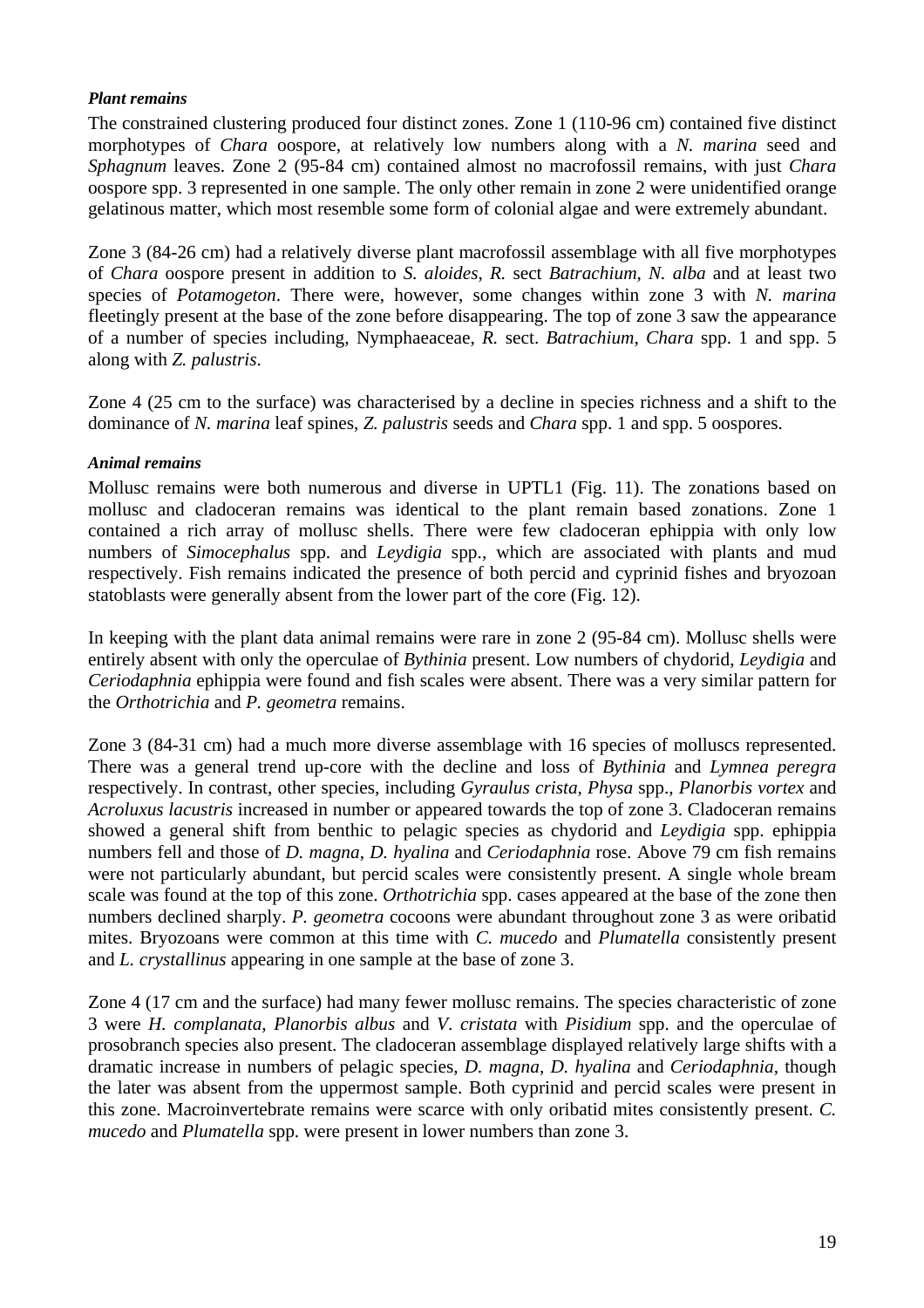<span id="page-19-0"></span>

#### *Figure 10. Summary stratigraphy of Plant remains of UPTL1 from Upton Little Broad*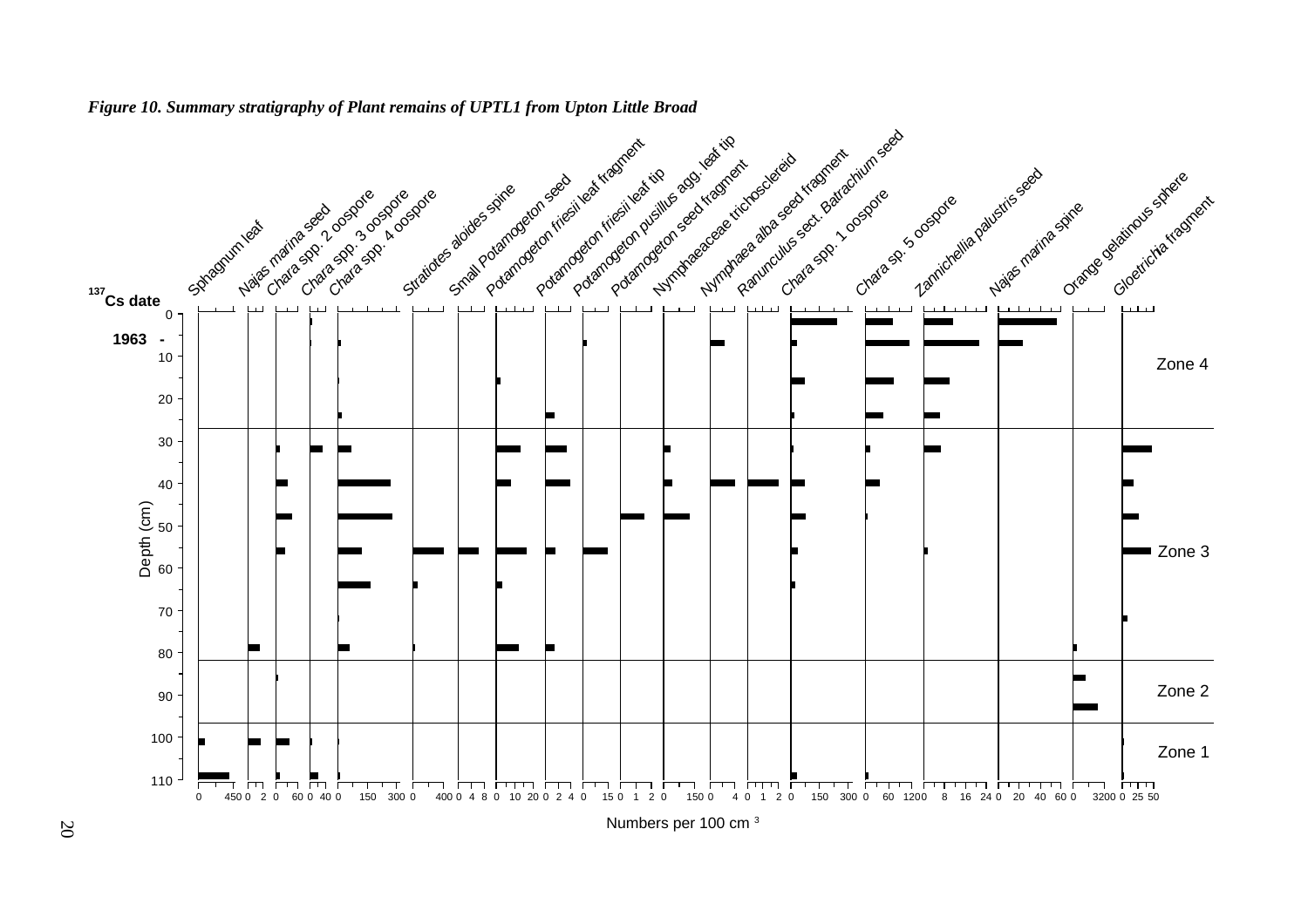

*Figure 11. Summary stratigraphy of mollusc and cladoceran remains for UPTL1 from Upton Little Broad* 

<span id="page-20-0"></span>Numbers per 100 cm <sup>3</sup>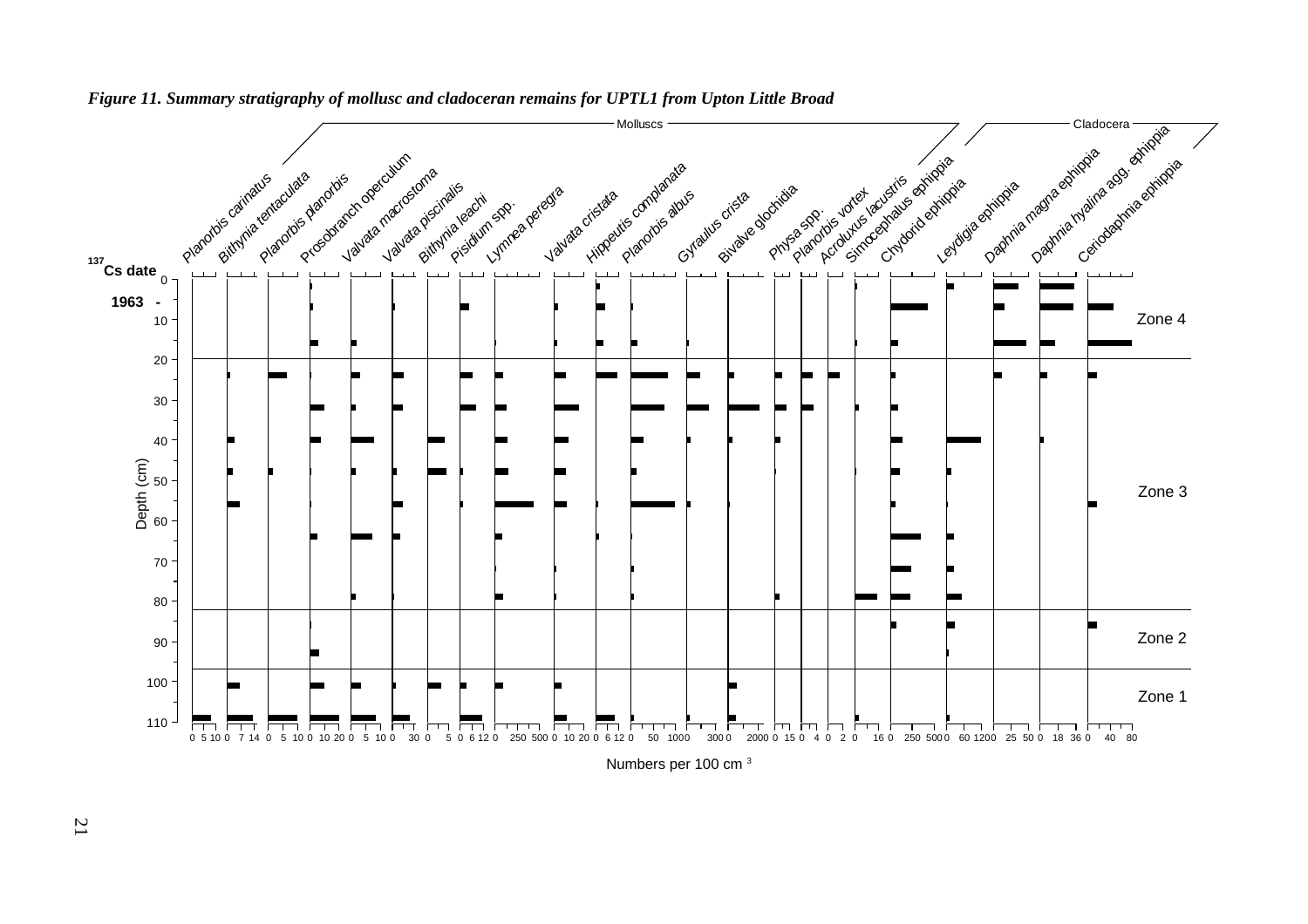<span id="page-21-0"></span>

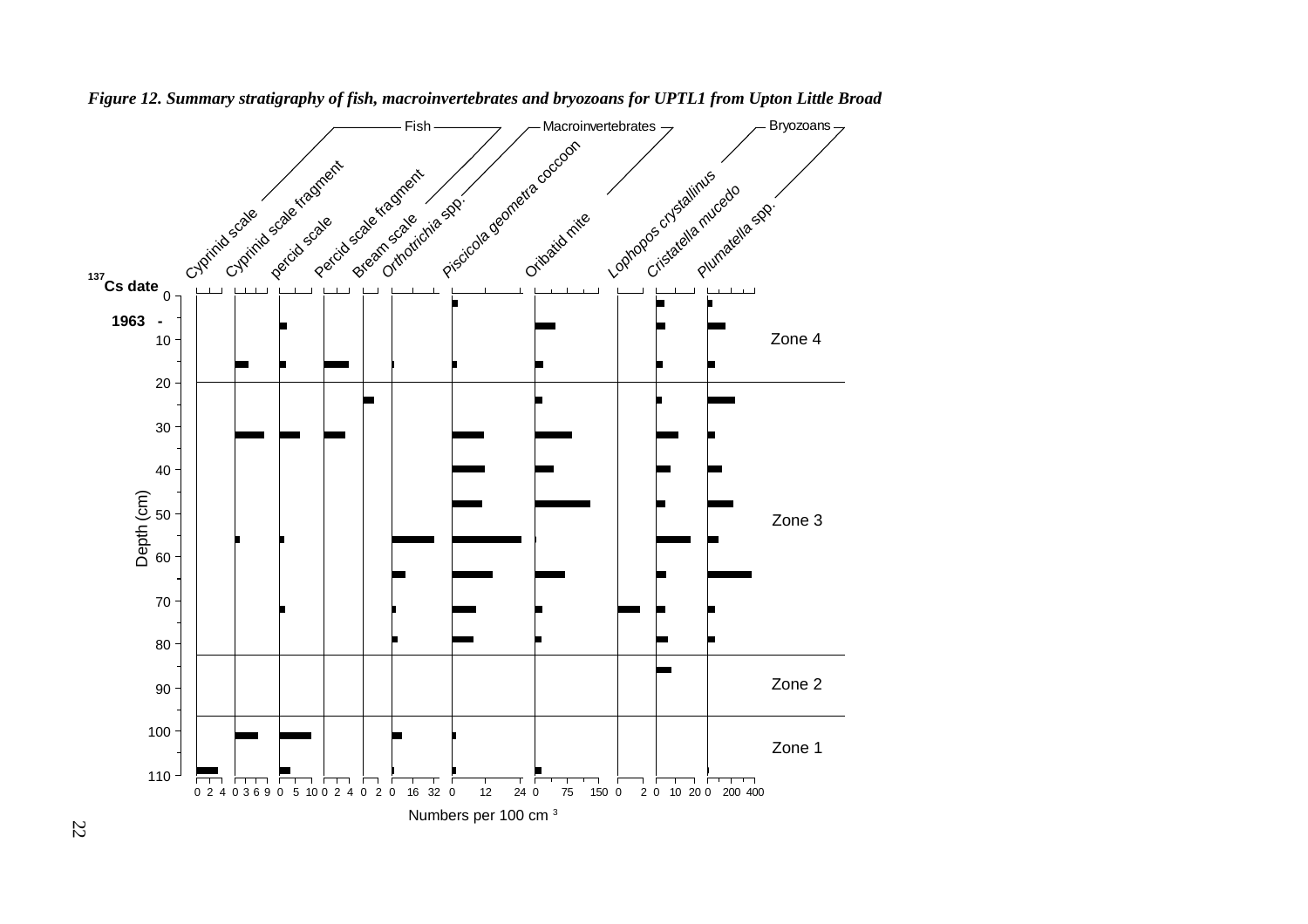## <span id="page-22-0"></span>**Interpretation of results**

The adaptations of the standard macrofossil methods applied here, i.e. the use of two sieve sizes and maximising the volume of sediment analysed from the larger fraction, appear to have produced reliable data. The number and diversity of, in particular, plant remains compares favourably with both published data (e.g. Odgaard & Rasmussen 2001; Davidson *et al*. 2005) and with other palaeolimnological studies of similar sites (e.g. Davidson & Appleby 2003). A number of studies have demonstrated that the analysis of plant macrofossils in sediments is unlikely to reconstruct past species diversity as rare species and those which leave fewer remains (e.g. *Potamogeton* species) are likely to be under-represented (Davis 1985; Dieffenbacher-Krall & Halteman 2000). The m method has, however, been shown to provide a reliable means with which to track changes in the dominant components of the submerged vegetation of shallow lakes (Davidson *et al*. 2005).

In addition to sub-fossils of aquatic vegetation, those left by animals, such as fish, molluscs and cladocerans can shed light on past changes in the ecological structure and function of shallow lakes (Jeppesen *et al* 2001). Cocoons of the fish leech *P. geometra* may provide information on plant abundance as they require not only fish, on which they feed, but also plant surfaces to which the cocoons are attached (Odgaard & Rasmussen 2001). Thus, in addition to the direct information provided by the remains of the actual plants these animal remains provide complementary information on both plant abundance and wider changes in ecological functioning.

The results presented here strongly suggest that all three Broads have undergone significant changes in their aquatic vegetation, and their associated biota, over the life of the Broads. Although actual change in species composition has varied between sites all have seen a decline and/or loss of those species associated with lower nutrient concentrations.

Whilst this study has been able to highlight the shifts in macrophyte community structure that have occurred over time the changes in ecological function responsible for and resulting from these alterations have not been elucidated. These aspects could be investigated by analysing the sub-fossil remains of other biological groups within the sediment cores. For example, analysis of cladoceran remains can provide insights into changes in plant abundance and in the changes in the structure of the fish population, in particular variation in zooplanktivorous fish predation pressure (Jeppesen *et al*. 2001). Such analysis may provide information on the causes of any shifts in the aquatic flora which may feed into the development of management strategies.

## <span id="page-22-1"></span>*Little Broad*

An accumulation rate of 1 mm  $y^{-1}$  post 1963 as suggested by the <sup>137</sup>Cs profile is very low for a nutrient enriched shallow lake. There may, however, have been a slowing of accumulation as the water depth reduced over the last few decades. Within lake production of sedimentary material may have fallen as planktonic productivity is likely to have diminished as the water column became smaller. The overall result of these processes may have lowered the sediment accumulation rate. This likely variation in accumulation rate, combined with the lack of a reliable  $210Pb$  profile, made the calculation of a reliable chronology difficult for LILT1.

The macrofossil profile indicated a number of shifts in the major components of the submerged flora over the time period represented by the core. The ancestral community was dominated by *Chara* and contained at least three species of *Potamogeton*, (*P. pusillus* type, *P. obtusifolius* and *P. friesii*), with less abundant *Ceratophyllum* spp. and *Nitella*. In zone 1 it is likely there was a shift from *Chara* to *Ceratophyllum*, however, the numbers of *Chara* oospores (>1000 per 100 cm3 ), suggest there were still extensive *Chara* beds (Zhao *et al*. 2006). In zone 2 the data suggest that a community of *Chara*/*Potamogeton*/*Ceratophyllum* gave way to a different flora dominated by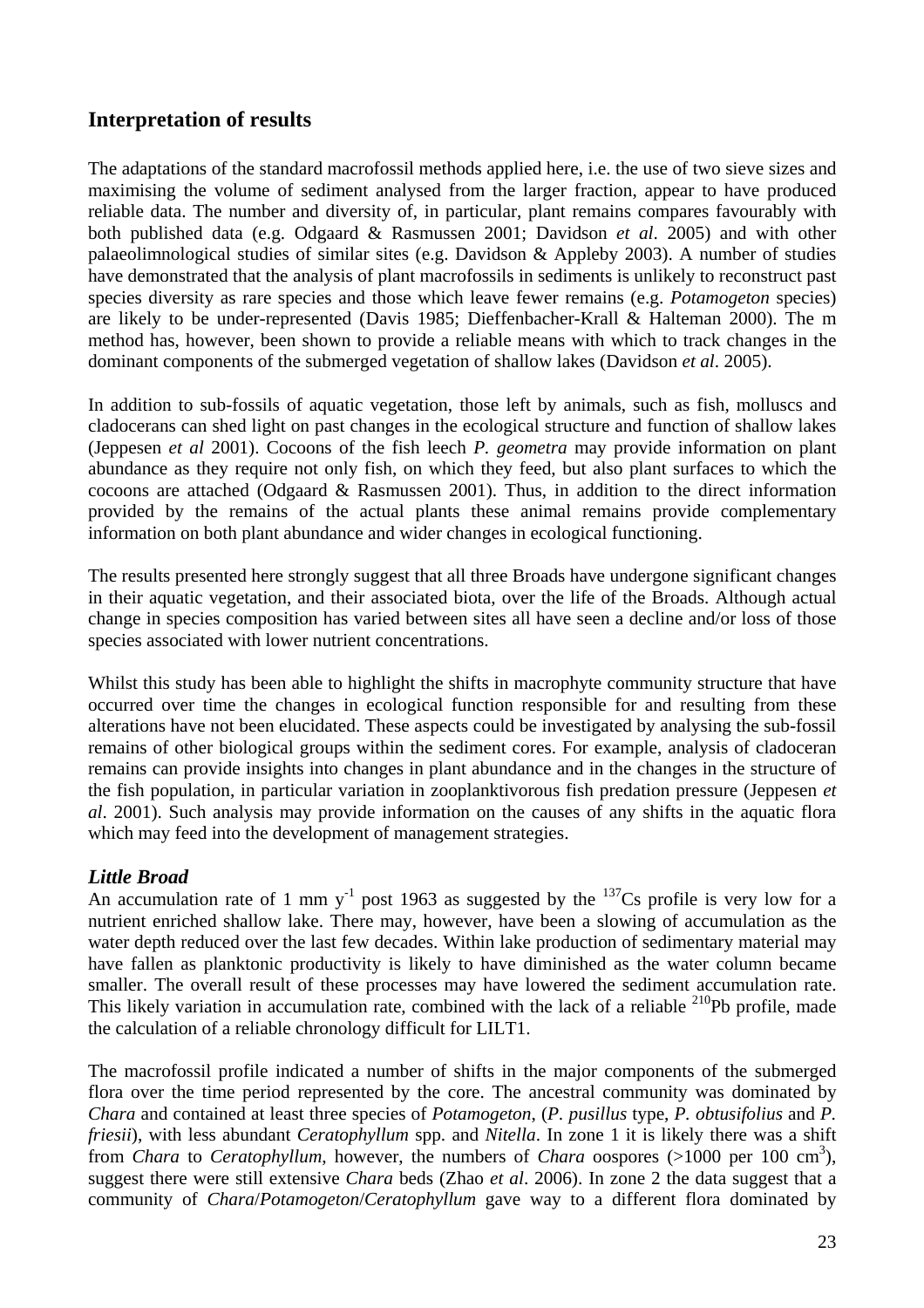*Nitella* and *S. aloides*. The final shift in this zone reflects a further change in community structure as *N. alba* and *Z. palustris* became more important components of the assemblage. The shifts in flora are in keeping with those to be expected from the progressive eutrophication of the site (Sand-Jensen 1997, Körner 2000, Egertson *et al*. 2004) as those species associated with lower nutrient levels were lost from the site and were replaced by species normally found at higher nutrient concentrations.

The final change which occurred in zone 3 suggests that the site ceased to support a viable macrophyte community. The cause of which is difficult to attribute to one factor alone, as the lake became too shallow to support submerged species and nutrient levels increased at the same time. It is likely the loss of sufficient water depth was the direct cause of the loss of plants but in turn the accelerated sedimentation rates were the result of eutrophication.

The animal macrofossil profile, in particular the trichopteran and mollusc data, support the idea of a changed plant community. These animals may have responded to either the different plant architecture after the decline of *Chara* in zone 1, or perhaps to changes in the ecological function associated with enrichment. Within zone 2, in particular towards the top, a range of animal fossils (e.g. undifferentiated trichopteran, *Orthotrichia* spp. and *Bythinia* spp.) indicated a gradual decline in either plant abundance or an increase relative abundance of a less preferable plant species. It is difficult to state with certainty that there was a decline in plant abundance. What is true is that plant-associated species declined and it may be that that submerged species coverage also fell. The fish leech *P. geometra* requires a host fish, its cocoons, however, require plant surface for attachment. The reduction in numbers may suggest that that submerged species abundance diminished from the middle of zone 2 upwards (Odgaard & Rasmussen 2001).

## <span id="page-23-0"></span>*Cromes Broad*

The very low  $^{210}Pb$  activity unfortunately made establishing a good chronology for CROM1 The poor definition of <sup>137</sup>Cs may be due to disturbance and reworking of old sediments as a result of the dredging operation carried out at the site. Unfortunately, as for LILT1 it was not possible to establish a chronology for CROM1.

The Cromes Broad plant macrofossil profile had a very high diversity of identifiable remains. The Broad appears to have gone through a series of changes in its submerged flora. The data suggest a relatively unusual flora for the Broads dominated by a combination of *Nitella* spp. and *Chara* spp. 1, but with the addition of *Myriophyllum alterniflorum*. *M. alterniflorum* is currently uncommon in the region and in the past may well have been limited to lower alkalinity sites. There is a suggestion that the community structure shifted within zone 1 as *Nitella* abundance declined, *M. alterniflorum* disappeared and *Chara* species composition shifted from *Chara* spp. 5 to *Chara* spp. 3. In addition *Chara, Nitella* and *M. alterniflorum* there were an array of *Potamogeton* species present at this time, including *P. obtusifolius* and *P. praelongus* (currently a rare species in lowland England and the Broads) and also *Ranunculus* sect. *Batrachium*. The presence of low numbers of *Z. palustris*  seeds at this time does not necessarily mean that it was abundant at the site as this species is a prolific seed producer (Zhao *et al*. 2006).

This ancestral charophyte, pondweed community was lost at the transition between zones 1 and 2 as species more associated with elevated nutrient levels, *N. alba* and *Ceratophyllum* spp became dominant. The fact that a seed of *C. demersum* was present in the record suggests that the leaf spines came from this species rather than the rarer *Ceratophyllum submersum*. Towards the top of zone 2 *S aloides* may have become more abundant as *C. demersum* declined. The final shift in zone 3 suggests there was low species diversity and reduced coverage of submerged plants, with perhaps sparse coverage of *C. demersum*, *N. alba* and the presence of *Lemna* spp., consistent with the current flora of the site.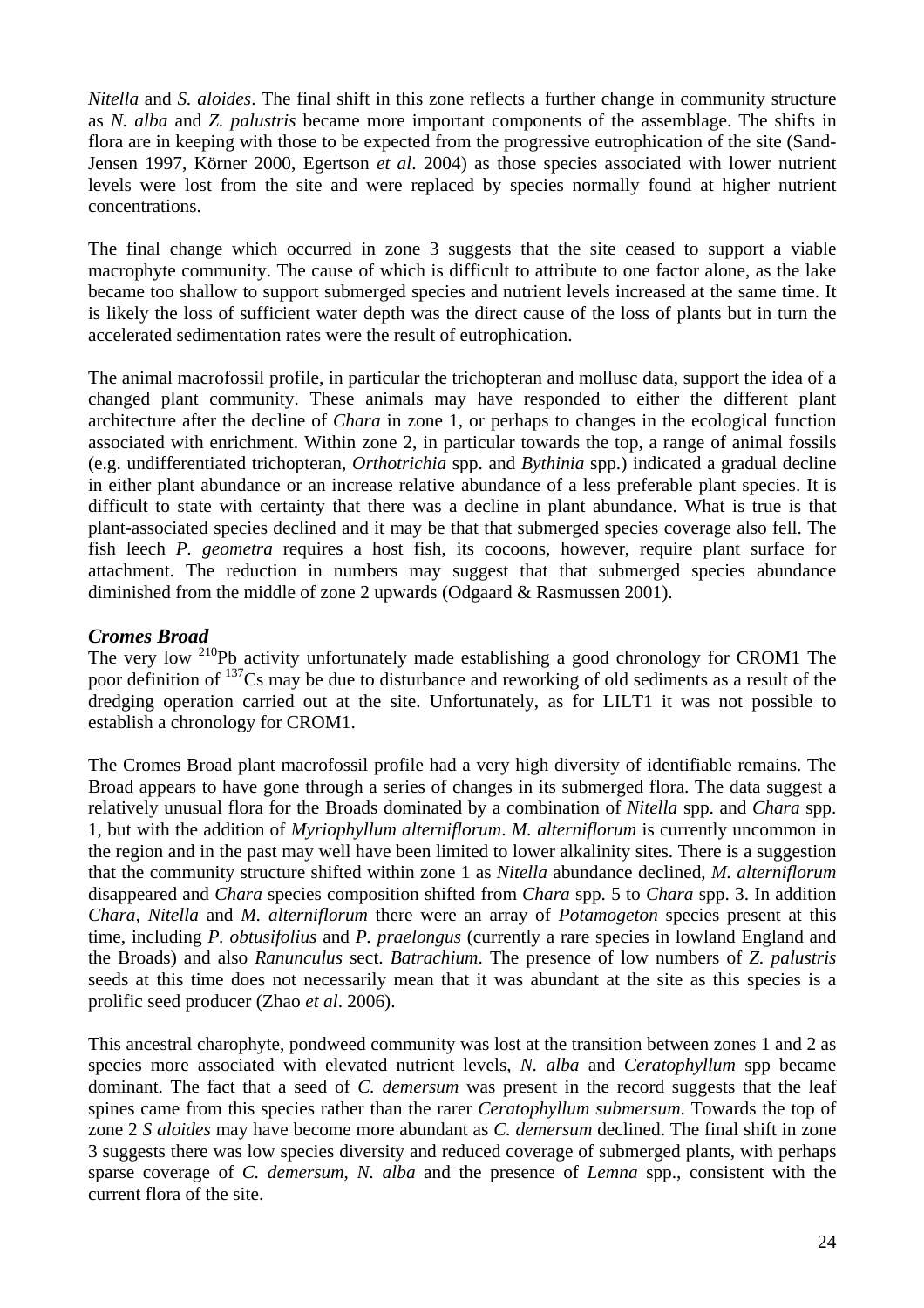The remains of plant associated animals, such as *P. geometra, Plumatella* spp and all the trichopteran species, indicate that plant abundance may have increased in zone 2. *C*. *demersum* in particular can grow prolifically in slightly enriched sites and it may have had a relatively high coverage during this period. The disappearance of the ephippia of *D. pulex*, the most plant associated *Daphnia* species, and increases in the other planktonic cladocerans, *Ceriodaphnia* and *D. hyalina* agg., suggest that plant abundance may have declined.

## <span id="page-24-0"></span>*Upton Little Broad*

Despite higher <sup>210</sup>Pb levels in the uppermost sediments it was still not possible to establish a longer term chronology for UPTL1. Again the  $^{137}Cs$  provided one date for the core and suggest a relatively low accumulation rate for the site in the last few decades. It is likely, however, that there has been some acceleration in the rate of sediment accumulation.

The remains from Upton Little Broad were diverse, with rich plant and, in particular, mollusc assemblages. In keeping with the other sites in this study Upton Little Broad has gone through a series of changes in ecological structure, but in contrast to the other sites it still has an extant submerged plant community. The lowest sediment sample analysed was on the cusp between the basal peat and true lake sediment. The Broad initially contained five species of *Chara*, *N. marina* along with a diverse mollusc assemblage, an apparently healthy fish community containing percid and cyprinid species and a number of plant-associated macroinvertebrates. Zone 2 was unusual in that there was an almost complete absence of remains of truly aquatic species. The samples were dominated by an unidentified orange gelatinous material which may have been the remains of some form of colonial algae. It is difficult to interpret this dramatic shift in assemblage which may represent up to 150-200 years. An extreme reduction in water level could produce such a response, if water depth fell below a level capable of supporting submerged vegetation. Some cladocerans were present in zone 2, these were generally benthic species and their presence means water was present but may indicate that it was relatively shallow.

The initial paucity of remains in zone 3 may reflect the Broad's recovery from the alteration in community structure in zone 2, the remains of plants and molluscs were relatively sparse. The increase in abundance of remains towards the centre of the zone suggests the flora consisted of *Chara*, *P. friesii* and *S. aloides*. Towards the top of zone 3 there was probably a shift in the community to include a greater proportion of *N. alba*, *R.* sect. and *Batrachium* and *Chara* spp. 2 and 4. The data indicate the subsequent loss and/or decline of *Chara* species 2, 3 and 4 in zone 4. There was also a parallel rise in dominance of *Chara* species 1 and 5 at this time and *Z. palustris* and *N. marina* became more important components of the community. This last group reflects the extant community relatively accurately. The shift in mollusc abundance and in cladoceran species composition may reflect a decline in plant coverage over the last few decades. The increase in planktonic cladocerans indicates an increase in the pelagic proportion of primary productivity, a change in ecological function associated with nutrient enrichment (Vadeboncoeur *et al*. 2003).

## <span id="page-24-1"></span>**Recommendations**

## <span id="page-24-2"></span>*Little Broad*

Having completely lost its submerged flora and being extremely shallow the site has little value when considered as a body of open water. The removal of the lake's sediments could restore some depth to the site, and remove one of the potential sources of nutrients. If dredging or suction pumping of the Broad's sediments were undertaken it would be vital to remove the sediment to a sufficient depth to allow the original community to establish itself and also to ensure that more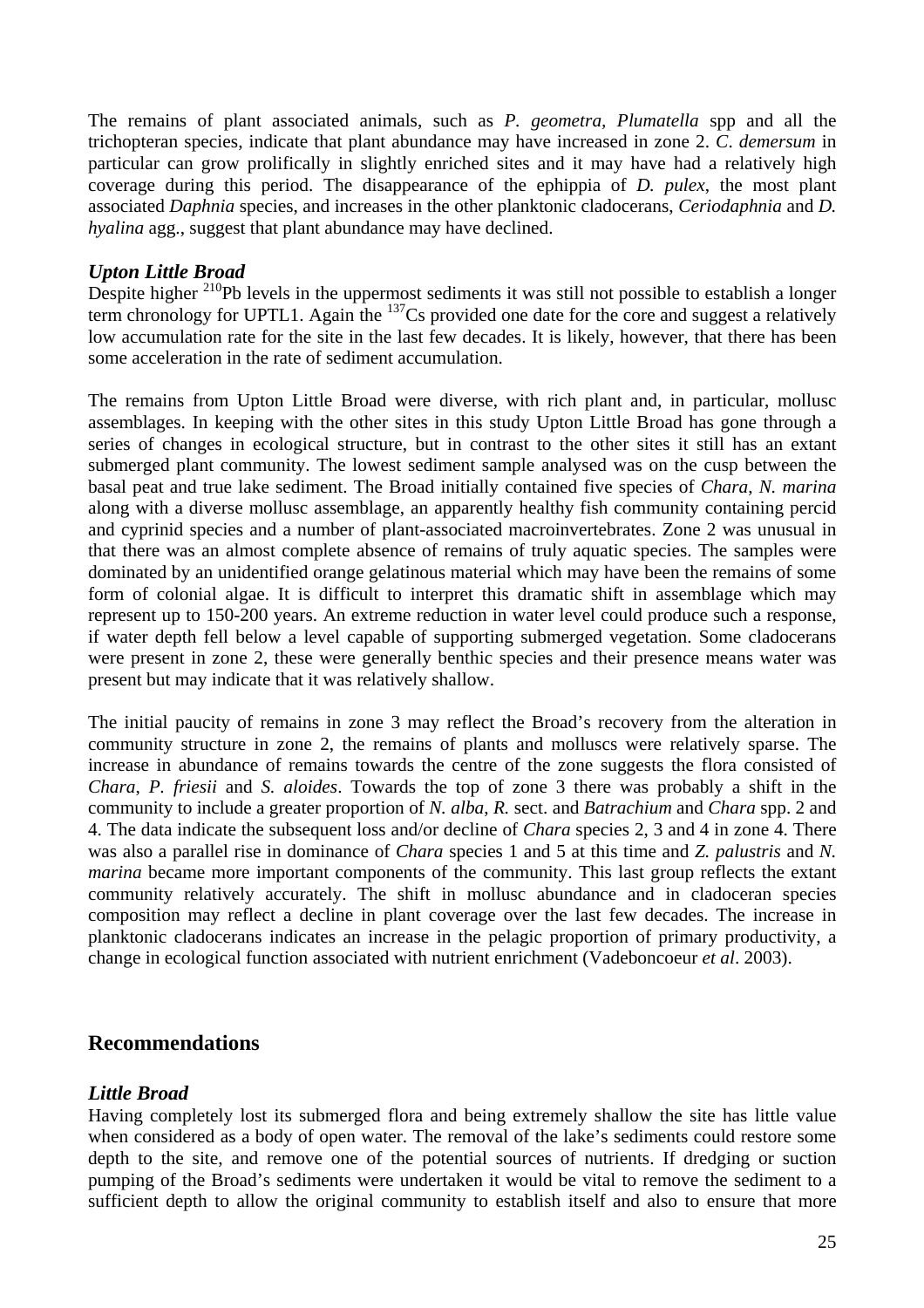phosphorus rich sediments are removed. The general colour changes in the core corresponded well to the macrofossil stratigraphy and this suggests it would be desirable to remove around 80 cm of sediment if the aim were to restore the original *Chara* dominated community. If this were done it would be vital to assess the current sources of enrichment for the Broad. Dredging without reducing the nutrient inputs may well preclude the establishment of the ancestral submerged flora.

The soft nature of the basal peat layer of the sediments precluded the accurate measurement of sediment depth during the site survey. Thus, calculating the volume of sediment to be removed from the site has to be based on the assumption of uniform sediment depth. Whilst this assumption is unlikely to be true, in shallow lakes with a uniform basin such as Little Broad, calculations based on the assumption are still valuable. If 80 cm of sediment was removed from the entire basin the total volume of sediment would be approximately  $8,300 \text{ m}^3$ .

## <span id="page-25-0"></span>*Cromes Broad*

Cromes Broad has recently been dredged. The work here suggests that compared to the more base rich Bure and Yare systems, the Ant, and perhaps Cromes in particular, had a relatively distinct flora in the region with *Myriophyllum alterniflorum* and *P. praelongus* present. This information on the former plant community provides a yard-stick against which to measure the success of restoration work.

A number of studies have demonstrated the effects of nutrient enrichment on submerged macrophytes (Jupp & Spence 1977, Blindow 1992; Jeppesen 1998, James *et al*. 2005). The effects of progressive nutrient enrichment on a shallow lake were clearly demonstrated by the macrofossil profile from Cromes Broad as the plant communities underwent complete turnover in species assemblage. It is, therefore, vital that, in combination with the removal of mud from the lake bed, the sources of nutrients that led to the decline in ecological quality are ameliorated. In addition, at Cromes Broad it may be necessary to assess the potential of the sediments in the lake margins, which were not removed in the dredging operation, as a source of phosphorus release.

## <span id="page-25-1"></span>*Upton Little Broad*

As at the other sites Upton Little Broad has clearly undergone massive changes in its macrophyte flora as a result of eutrophication. Unlike the other sites Upton Little Broad supports a relatively extensive population of *Najas marina* an extremely rare species of submerged plant which is protected under schedule 8 of the Wildlife and Countryside Act, 1981, and is listed as vulnerable in the British Red Data book and in the IUCN European Red Data Categories. Thus, sediment removal at the site to re-instate water depth needs to be agreed by all parties and supported by defined objectives, rigorous assessment of data and sensitive delivery. Any action at a site containing a viable community of such a rare plant needs to be very carefully considered as the Upton Broad system forms the U.K. stronghold of *N. marina*. If sediment were to be removed from Upton Little Broad one of the key questions that must be addressed is what is the target community? If the site were to be dredged what depth of sediment should be removed? The removal of sediment may not accord well with the aim of maintaining *N. marina*. Removal of the lake's mud will reveal the more compacted sediments beneath and *N marina* has been shown to have a preference for sediments of low cohesion strength (Handley & Davy 2000). Thus, the current flocculent sediments may be the factor leading to the healthy population of *N. marina*.

If the target community was the *Chara* rich historical assemblage of the Broad then approximately 100 cm of sediment should be removed. The Broad did contain *N. marina* at that time but its reestablishment could not be guaranteed as the seeds from that depth may not be viable and the sediments may be too firm for it to establish. Thus, the development of a coherent management strategy with clear targets is vital.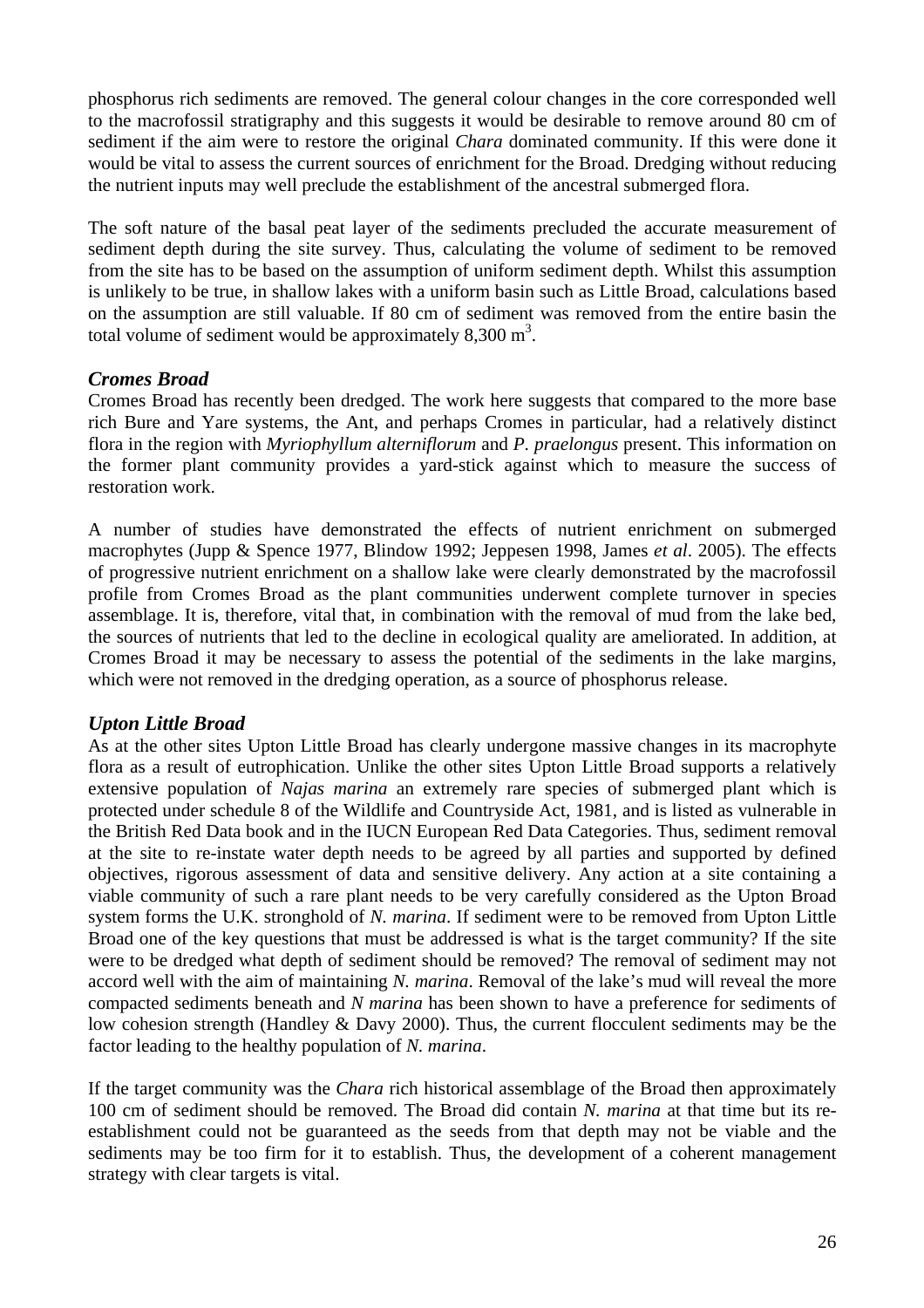## <span id="page-26-0"></span>*The philosophy of dredging and future work*

The removal of sediment from a lake is a costly and extreme course of action (Moss *et al*. 1996b). The disposal of the sediment has to be carefully considered and carried out with care. As mentioned above it is also un-sustainable to dredge a site without considering the present day nutrient load. If nutrients load is undiminished the symptoms, but not the cause, of eutrophication will have been treated and changes in plant community and accelerated in-filling of the lake will occur once again.

It would be interesting to consider some of the alternatives to dredging to solving the environmental problems of shallow lakes. One such idea is that some of the sites should be allowed to follow their natural, albeit accelerated, trajectory and ultimately fill in to form wetlands. Combined with this new lakes could be dug to compensate for the loss of freshwater habitat. The in-filling of these sites will create relatively unique environments, which whilst they have little value when thought of as lakes provide habitat for a whole host of flora and fauna. Not only do such sites provide habitat but they may also benefit ecological health on a larger landscape scale through their functioning for example the removal of nitrogen from water courses through de-nitrification (Moss 1998). Furthermore, whilst an enriched lake's sediments are a source of nutrients to the overlying water, an in-filled site's sediments may function as a nutrient sink and sediment trap when considered on a wider catchment scale.

Another management issue to consider is the effect of the partial removal of lake sediment, as has occurred at Cromes Broad. The sediment has not been removed from all areas the lake edge has been left relatively undisturbed resulting in a shallow marginal zone. The Broads are unique aquatic systems for a number of reason, the relatively steeply shelving margins of the water-bodies, a result of their origins as peat diggings, being one of the distinctive features. There may be implications of the partial removal of sediment that leads to shallow lake margins. For example how significant a nutrient source is the remaining sediment? There may be other ecological implications e.g. several species of macrophyte, perhaps more shade tolerant species such as the aquatic mosses (e.g. *Fontinalis antipyretica*), tend to occupy the lake edge but also prefer water with significant depth (i.e. > 50 cm). Broadland species currently limited to dyke systems, for example, *Potamogeton acutifolius*, *Potamogeton coloratus* and *Myriophyllum verticillatum* may well prefer the relatively deep water at the lake edge. These species may on the other hand be limited simply by nutrient levels; but other confounding factors to the restoration of ecological quality need to be considered and research into habitat preferences of different species may elucidate the most appropriate management techniques.

A further area of research highlighted by this study is looking into the viability of the seeds buried within the lake sediments. For example, are the seeds of *Najas marina* at a depth of 80 cm in Upton Little Broad viable? How long do *Chara* oospores retain the ability to germinate? Can we, not only restore lakes their previous condition but, by using the ancestral seed bank, also retain the same genetic lineage of plants at that site?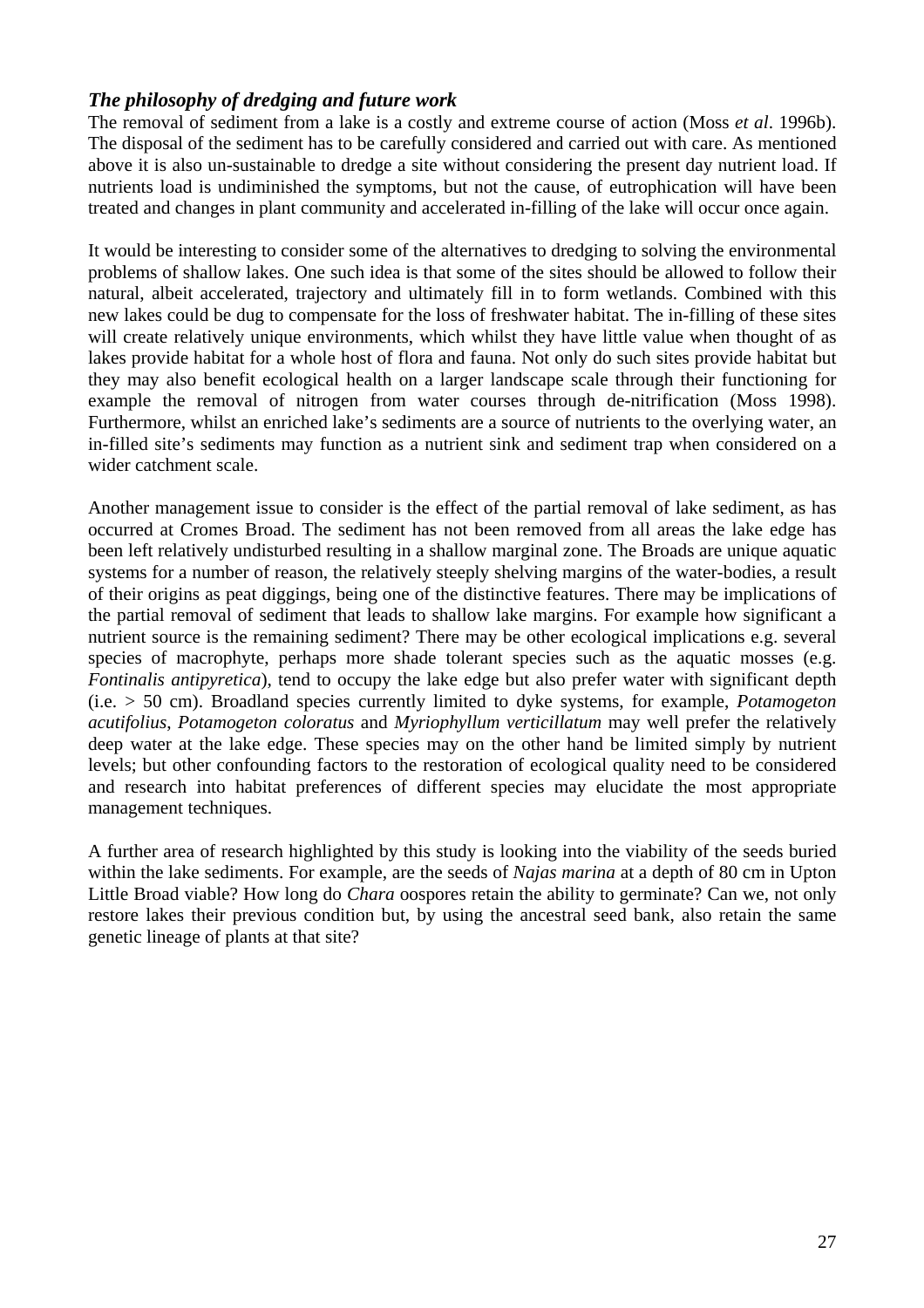## **References**

<span id="page-27-0"></span>Appleby P.G. & Oldfield F. (1992) Applications of <sup>210</sup>Pb to sedimentation studies. In: Ivanovich M. and Harmon R.S. (eds) Uranium-series disequilibrium. Applications to earth, marine and environmental sciences. 2<sup>nd</sup> Edition, Oxford Science, Oxford.

Birks H.H. (1980) Plant macrofossils in Quaternary lake sediments. *Archiv für Hydrobiologie*, **15**, 1–60.

Blindow I. (1992) Decline of charophytes during eutrophication: comparison with angiosperms. *Freshwater Biology*, **28**, 9–14.

Cambray, R.S., Cawse, P.A., Garland, J.A., Gibson, J.A.B., Johnson, P., Lewis, G.N.J., Newton, D., Salmon, L. & Wade, B.O. (1987). Observations on radioactivity from the Chernobyl accident. Nucl. Energy. **26**(2). 77-101.

Cundy A.B. & Croudace I.W. (1996) Sediment accretion and recent sea level rise in the Solent, southern England: inferences from radiometric and geochemical studies. Estuarine, Coastal and Shelf Science, **43**, 449-467.

Cundy AB, I.W.Croudace, P.E.Warwick, J-S Oh & S.K.Haslett (2002) Accumulation of COGEMA-La Hague-derived reprocessing wastes in French salt marsh sediments. Environmental Science and Technology, **36**, 4990 – 4997.

Davidson, T.A. & Appleby, P.G. (2003) *The environmental history of Kenfig Pool cSAC. Countryside Council for Wales, Contract Science Report No. 561.* ECRC Research Report **89**.

Davidson, T., Bennion, H., Yang, H., Appleby, P.G. & Luckes, S. (2002) *Investigation of recent environmental change at the Bosherston lakes, Pembrokeshire.* ECRC Research Report **84**.

Davidson T.A., Sayer C.D., Bennion H., David C. Rose, N. & Wade M.P. (2005) A 250 year comparison of historical, macrofossil and pollen records of aquatic plants in shallow lakes. *Freshwater Biology*, **50**, 1671-1686.

Davis F.W. (1985) Historical changes in submerged macrophyte communities of upper Chesapeake Bay. *Ecology*, **66**, 981–993.

Dieffenbacher-Krall A.C. & Halteman W.A. (2000) The relationship between modern plant remains to water depth in alkaline lakes in New England, USA. *Journal of Paleolimnology*, **24**, 213–229.

Egertson C.J., Kopaska J.A. & Downing J.A. (2004) A century of change in macrophyte abundance and composition in response to agricultural eutrophication.. *Hydrobiologia*, **524**, 145-156.

Handley R.J. & Davy A.J. (2003) Seedling root establishment may limit *Najas marina* L. to sediments of a low cohesive strength. *Aquatic Botany*, **73**, 129-136.

James C., Fisher J., Russel V., Collings S. & Moss B. (2005) Nitrate availability and hydrophyte species richness in shallow lakes. *Freshwater Biology*, **50**, 1049–1063.

Jeppesen E. (1998) The ecology of shallow lakes - trophic interactions in the pelagial. DSc dissertation. NERI Technical Report no. 247:37-39

Jeppesen E., Leavitt P., De Meester L. & Jensen J.P. (2001) Functional ecology and palaeolimnology: using cladoceran remains to reconstruct anthropogenic impact. *Trends in Ecology and Evolution*, **16**, 191-198.

Juggins S. (1991) Zone version 1.2.

Jupp B.P. & Spence D.H.N. (1977) Limitations of macrophytes in a eutrophic lake, Loch Leven. I. Effects of phytoplankton. *Journal of Ecology*, **65**, 175–186.

Körner S. (2002) Loss of submerged macrophytes in shallow lakes in north-eastern Germany. *Int. Rev. Hydrobiol*, **87**, 377–386.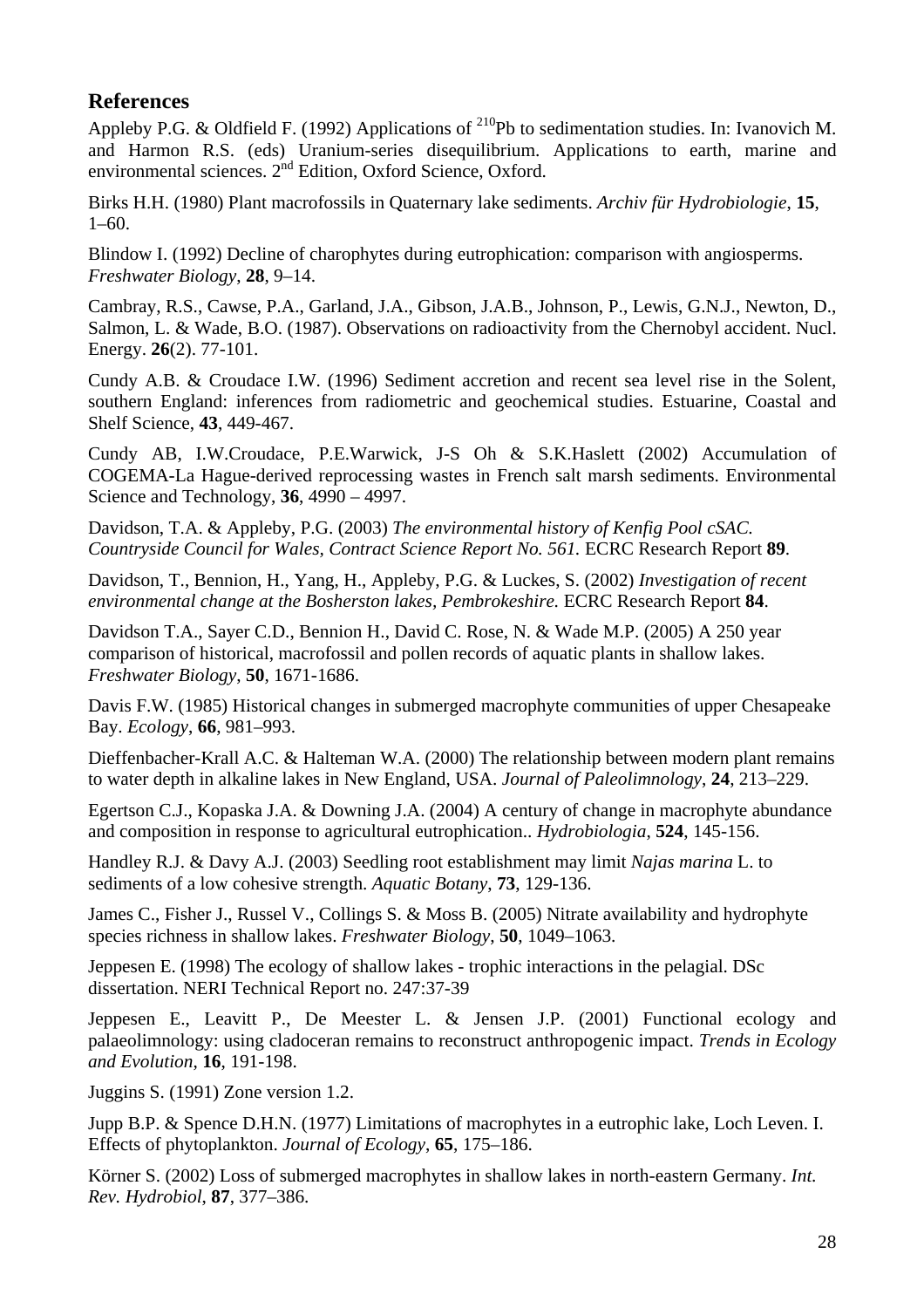Livingstone D.A. (1955) A lightweight piston sampler for lake deposits. *Ecology*, **36**, 137–139.

Mason C.F. & Bryant R.J. (1975) Changes in the ecology of the Norfolk Broads. *Freshwater Biology ,* **5**, 257-270.

Moss B. (1977) Conservation problems in the Norfolk Broads and rivers of East Anglia, England – phytoplankton, boats and the causes of turbidity. *Biological Conservation*, **12**, 95–114.

Moss B., Madgwick J. & Phillips G. (1996a) *A guide to the restoration of nutrient enriched shallow lakes*. Broads Authority, Environment Agency and EU life programme, Norwich.

Moss B., Stansfield J., Irvine K., Perrow M. & Phillips G. (1996b) Progressive restoration of a shallow lake: A 12-year experiment in isolation, sediment removal and biomanipulation. *Journal of Applied Ecology*, **33**, 71-86.

Moss, B. 1998. Ecology of freshwaters – man and medium. Blackwell Science Ltd, Oxford.

Odgaard B. & Rasmussen P. (2001) The occurrence of egg-cocoons of the leech *Piscicola geometra* (L.) in the recent sediments and their relationship with the remains of submerged macrophytes. *Archiv für Hydrobiologie*, **152**, 671–686.

Riis T. & Sand-Jensen K. (2001) Historical changes in species composition and richness accompanying perturbation and eutrophication of Danish lowland streams over 100 years. *Freshwater Biology*, **46**, 269–280.

Ritchie J.C., McHenry J.R. & Gill A.C. (1990) Application of radioactive fallout Cs-137 for measuring soil erosion and sediment accumulation rates and patterns: a review. Journal of Environmental Quality, **19**, 215-233.

Sand-Jensen K. (1997) Eutrophication and plant communities in Lake Fure during 100 years. In: Freshwater Biology: Priorities and Development in Danish Research (Eds K. Sand-Jensen & O. Pedersen), pp. 26–53. Gad Publishers, Copenhagen.

Scheffer M., Hosper S.H., Meijer M-L. Moss B. & Jeppesen E. (1993) Alternative equilibria in shallow lakes. *Trends in Ecology and Evolution*, **8**, 275-279.

Skeate E.R., Perrow M.R., Sayer C.D., Wheeler B., Shaw S., Hughes M., Shilland E. & Ayres K. (2004) A feasibility study into the restoration of Upton Broad including potential sediment removal. Report for the Norfolk Wildlife Trust.

Vadeboncoeur Y., Jeppesen E., Vander Zanden M.J. Schierup H.H., Christoffersen K.& Lodge D.M. (2003) From Greenland to green lakes: Cultural eutrophication and the loss of benthic pathways in lakes. *Limnology and Oceanography*, **48**, 1408-1418.

Watt Committee on Energy (1991) Five years after Chernobyl: 1986 – 1991, a review. Chameleon Press Ltd, London.

Zhao Y., Sayer C.D., Birks H.H., Hughes M. & Peglar S.M. (2006) Spatial representation of aquatic vegetation by macrofossils and pollen in a small and shallow lake. *Journal of Paleolimnology*, **35**, 335–350.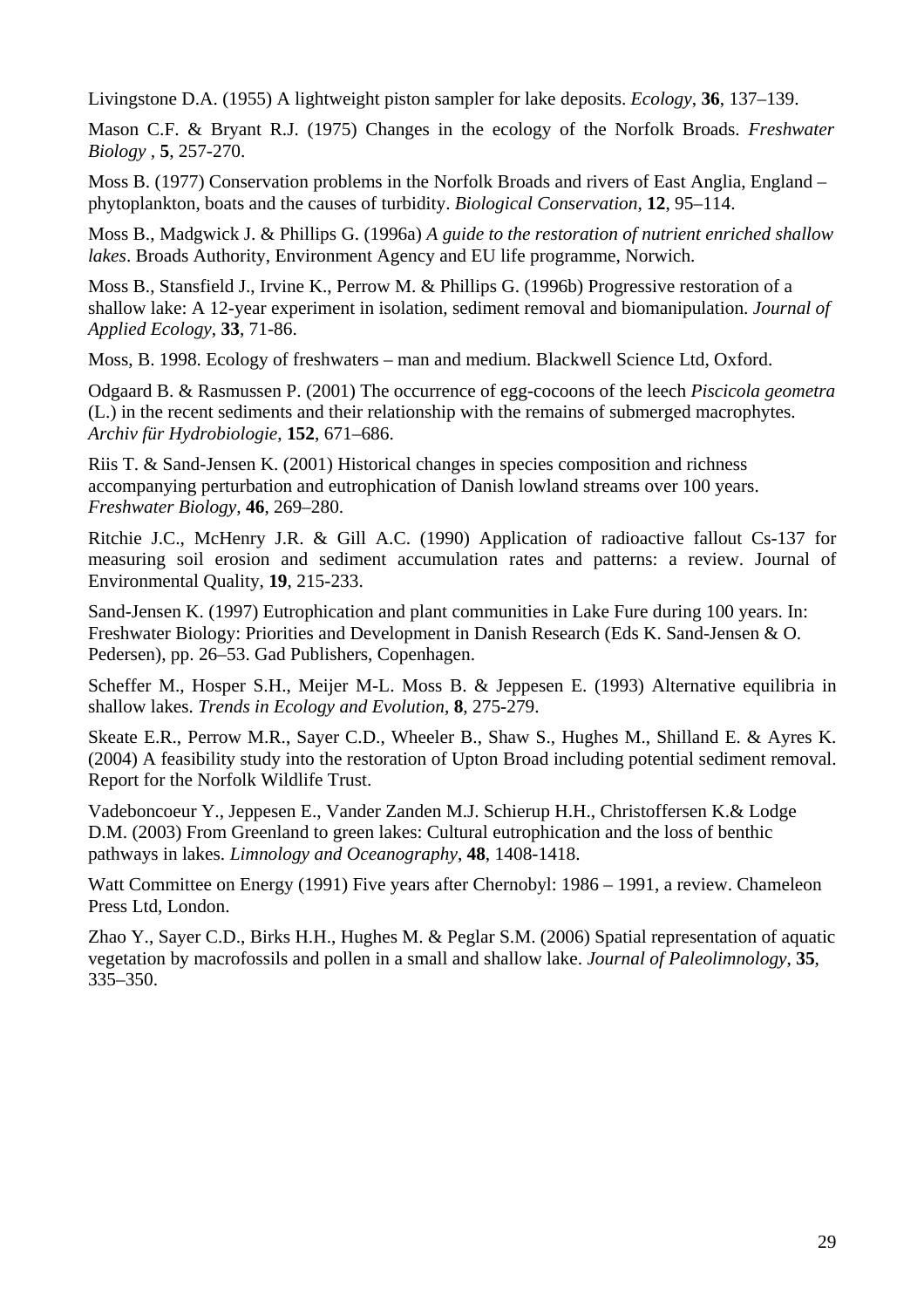## **Appendices**

All data are expressed as numbers 100 per  $cm<sup>3</sup>$  of wet sediment

## *Appendix 1*

<span id="page-29-1"></span><span id="page-29-0"></span>

| sample         | depth (cm) | Pike scale     | Perchid scale    | Percid frag | Cyprinid scale   | Cyprinid frag  | Unid scale frag   | Fish vertebrae |
|----------------|------------|----------------|------------------|-------------|------------------|----------------|-------------------|----------------|
| LILT1          | $1 - 3$    | $\Omega$       | $\theta$         | $\Omega$    | $\Omega$         | $\overline{0}$ | $\Omega$          |                |
| LILT1          | $7-9$      |                |                  |             | 0                | 1.639344262    | 1.639344262       |                |
| LILT1          | $13 - 15$  |                |                  | 3.225806452 | 1.612903226      | $\theta$       | 8.064516129       |                |
| LILT1          | $19-21$    |                |                  |             |                  | 0              |                   |                |
| LILT1          | $25 - 27$  |                |                  |             |                  |                |                   |                |
| LILT1          | 31-33      |                |                  |             |                  |                | 1.666666667       |                |
| LILT1          | 37-39      |                |                  | 3.333333333 |                  |                |                   |                |
| LILT1          | 43-45      |                | 1.666666667      | 1.666666667 |                  |                |                   |                |
| LILT1          | 49-51      |                |                  | $\Omega$    |                  | 1.639344262    |                   |                |
| LILT1          | 55-57      | 1.666666667    |                  | 1.666666667 | $\Omega$         | 3.333333333    |                   |                |
| LILT1          | 61-63      | $\Omega$       | 1.612903226      | 3.225806452 | $\Omega$         | 1.612903226    | 3.225806452       |                |
| LILT1          | 67-69      |                | 0                | 1.587301587 | 0                | $\Omega$       | 1.587301587       |                |
| LILT1          | 76-78      |                |                  | 1.851851852 |                  | 1.851851852    | 3.703703704       | 1.85           |
| LILT1          | 85-87      | 1.666666667    |                  | $\Omega$    | 8.333333333      | $\mathbf{0}$   | $\theta$          |                |
| LILT1          | 94-96      | $\Omega$       |                  | 1.666666667 |                  | 5              | 3.333333333       |                |
|                |            |                |                  |             | Corixidae elytra | Coleoptera     | undif Trichoptera |                |
|                |            |                |                  | P. geometra |                  |                |                   |                |
| sample         | depth (cm) | Fronto clypeus | Orthotrichia     | (coccoons)  | fragments        | frag           | case              | Daphnia spp.   |
| LILT1          | $1 - 3$    | 21.31147541    | $\theta$         | 6.557377049 | 8.196721311      | $\Omega$       | $\theta$          | 103.2786885    |
| LILT1          | $7-9$      | 4.918032787    |                  | 4.918032787 | 11.47540984      | 1.639344262    | $\Omega$          | 119.6721311    |
| LILT1          | $13 - 15$  | 1.612903226    | 3.225806452      | 4.838709677 | 6.451612903      | $\Omega$       | 0                 | 8.064516129    |
| LILT1          | $19-21$    | $\Omega$       |                  | 6.557377049 |                  | 6.557377049    | $\Omega$          | 3.278688525    |
| LILT1          | $25 - 27$  | 4.918032787    |                  | 3.278688525 |                  | $\Omega$       |                   | 1.639344262    |
| LILT1          | 31-33      | 1.666666667    | 1.666666667      | 5           | 3.333333333      |                |                   | 1.666666667    |
| LILT1          | 37-39      | $\Omega$       | 1.666666667      | 8.333333333 | 3.333333333      | 1.666666667    |                   | 35             |
| LILT1          | 43-45      | 26.66666667    | $\boldsymbol{0}$ | 3.333333333 | 3.333333333      | 3.333333333    |                   |                |
| LILT1          | 49-51      | 27.86885246    | 8.196721311      | 11.47540984 | 1.639344262      | 4.918032787    |                   |                |
| LILT1          | 55-57      | 11.66666667    | 8.333333333      | 11.66666667 | 3.333333333      |                |                   | 1.666666667    |
| LILT1          | 61-63      | 6.451612903    | 11.29032258      | 8.064516129 | $\theta$         | 4.838709677    | 1.612903226       | 1.612903226    |
| LILT1          | 67-69      | 34.92063492    | 14.28571429      | 17.46031746 | 1.587301587      | 1.587301587    | 3.174603175       | 0              |
| LILT1          | 76-78      | 27.77777778    | 9.259259259      | 16.66666667 | $\Omega$         | 1.851851852    | 33.33333333       | 1.851851852    |
| LILT1<br>LILT1 | 85-87      | 3.333333333    | 11.66666667      | 13.33333333 |                  | 1.666666667    | 123.3333333       | 0              |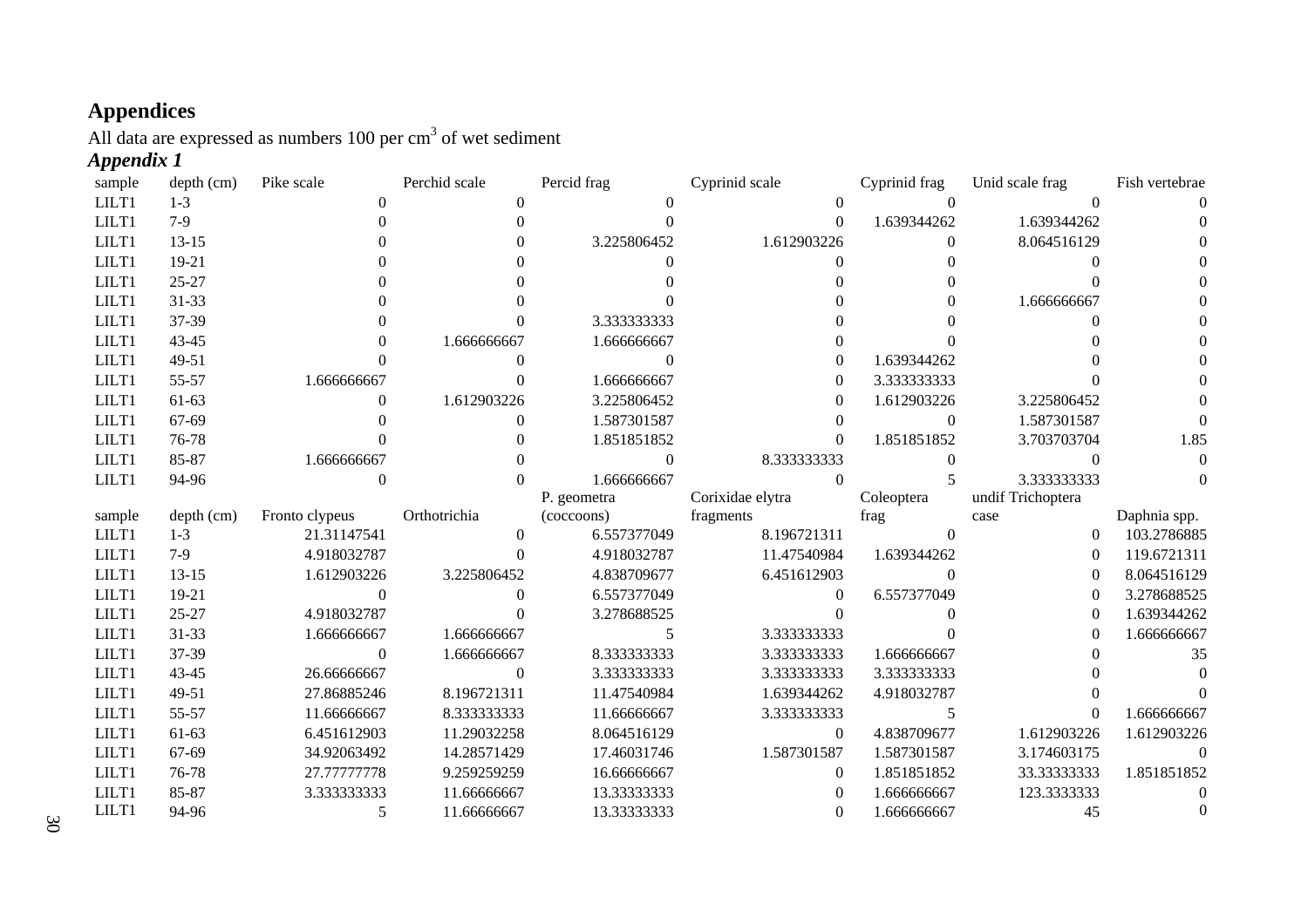| sample | $depth$ (cm) | Simocephalus spp. | Ceriodaphnia spp. | Daphnia magna     | Leydigia            | C. mucedo        | Plumatella spp | L. crystallinus |
|--------|--------------|-------------------|-------------------|-------------------|---------------------|------------------|----------------|-----------------|
| LILT1  | $1-3$        | 3.278688525       | 1.639344262       | 60.6557377        | 345.9016393         | 8.196721311      |                |                 |
| LILT1  | $7-9$        | 3.278688525       | $\Omega$          | 1.639344262       | 431.147541          | 9.836065574      |                |                 |
| LILT1  | $13 - 15$    | 3.225806452       |                   | 4.838709677       | 166.1290323         | 6.451612903      | 88.70967742    |                 |
| LILT1  | 19-21        | $\Omega$          |                   | $\theta$          | 55.73770492         | 3.278688525      | 24.59016393    |                 |
| LILT1  | 25-27        |                   |                   | 3.278688525       | 80.32786885         | 4.918032787      | 8.196721311    |                 |
| LILT1  | 31-33        | 3.3               |                   | 6.666666667       | 80                  | 5                | $\theta$       | 3.333333333     |
| LILT1  | 37-39        | $\Omega$          |                   | 1.666666667       | 203.3333333         | 6.666666667      | 8.333333333    |                 |
| LILT1  | 43-45        | 3.333333333       |                   | 6.666666667       | 106.6666667         | 8.333333333      | 0              |                 |
| LILT1  | 49-51        | $\boldsymbol{0}$  | 32.78688525       | 1.639344262       | 77.04918033         | 18.03278689      | $\Omega$       | 1.639344262     |
| LILT1  | 55-57        | 3.333333333       |                   |                   | 70                  | 13.33333333      | $\Omega$       |                 |
| LILT1  | 61-63        | $\theta$          |                   |                   | 53.22580645         | 35.48387097      | $\Omega$       | 1.612903226     |
| LILT1  | 67-69        | 3.174603175       |                   |                   | 100                 | 26.98412698      | 47.61904762    | 1.587301587     |
| LILT1  | 76-78        | 1.851851852       | 18.51851852       | 1.851851852       | 31.48148148         | 38.88888889      | 27.77777778    | $\Omega$        |
| LILT1  | 85-87        | 1.666666667       | $\Omega$          |                   | 1.666666667         | 21.66666667      | 8.333333333    |                 |
| LILT1  | 94-96        | 1.666666667       | 0                 |                   | $\Omega$            | 33.33333333      | 133.3333333    | $\Omega$        |
|        |              |                   |                   |                   |                     |                  |                |                 |
|        |              |                   |                   |                   |                     |                  |                |                 |
| sample | $depth$ (cm) | B. tentac operc   | Pisidium spp.     | Bivalve glochidia | Chara spp. oospores | Z. palustris     | Juncus spp.    | Typha spp.      |
| LILT1  | $1 - 3$      | 3.278688525       | 11.47540984       | $\theta$          | 34.42622951         | $\Omega$         | 50.81967213    | 70.49180328     |
| LILT1  | $7-9$        | 1.639344262       | 1.639344262       | 32.78688525       | 63.93442623         | 1.639344262      | 50.81967213    | 9.836065574     |
| LILT1  | $13 - 15$    | $\boldsymbol{0}$  | 3.225806452       | $\theta$          | 25.80645161         | $\boldsymbol{0}$ | 114.516129     | 67.74193548     |
| LILT1  | 19-21        | 1.639344262       |                   |                   | 19.67213115         | 0                | 32.78688525    | 21.31147541     |
| LILT1  | $25 - 27$    | $\Omega$          |                   |                   | 27.86885246         | 0                | 65.57377049    | $\Omega$        |
| LILT1  | 31-33        | 1.666666667       | 1.666666667       |                   | 85                  | $\theta$         | 50             | 16.66666667     |
| LILT1  | 37-39        | 1.666666667       |                   |                   | 28.33333333         | 3.333333333      | 535            | 1.666666667     |
| LILT1  | 43-45        | 3.333333333       |                   |                   | 70                  | $\mathbf{0}$     | 216.6666667    | 3.333333333     |
| LILT1  | 49-51        | $\boldsymbol{0}$  | 1.639344262       |                   | 70.49180328         | $\overline{0}$   | 229.5081967    | 1.639344262     |
| LILT1  | 55-57        | 3.333333333       |                   |                   | 33.33333333         | 1.666666667      | 266.6666667    | 16.66666667     |
| LILT1  | 61-63        | 1.612903226       |                   |                   | 45.16129032         | 1.612903226      | 274.1935484    | 16.12903226     |
| LILT1  | 67-69        | 12.6984127        |                   |                   | 182.5396825         | $\theta$         | 609.5238095    | 1.587301587     |
| LILT1  | 76-78        | 96.2962963        |                   |                   | 1320.37037          | 0                | 129.6296296    | $\Omega$        |

LILT1 94-96 146.6666667 0 0 2938.333333 0 166.6666667 18.33333333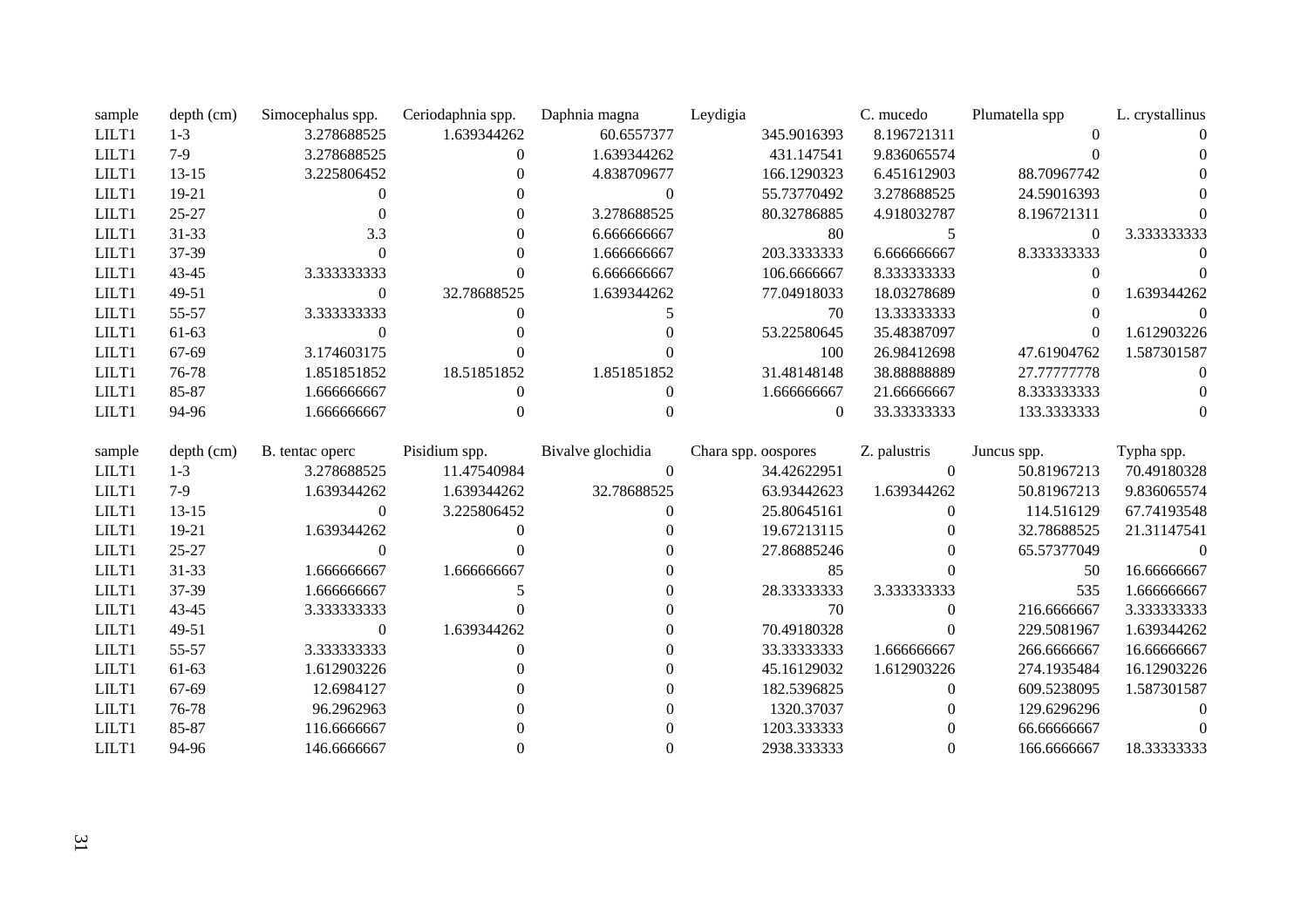## *Appendix 2*

| Appendix 2 |              |            |             |             |             |               |             |                |
|------------|--------------|------------|-------------|-------------|-------------|---------------|-------------|----------------|
|            | A. plantago- |            |             |             |             |               |             |                |
| Depth      | aquatica     | Alnus      | Apium spp.  | Arcella     | Birch       | B. umbellatus | Callitriche | Carex $sp_{-}$ |
| $1-3$      |              |            |             | $\theta$    | 6.666666667 |               |             |                |
| $10-12$    |              |            | $\theta$    | 145.4545455 | 3.636363636 |               | $\theta$    | 7.272727273    |
| $19 - 21$  |              |            |             | 480         |             |               |             |                |
| 37-39      |              |            | $\theta$    | 290.3225806 |             | 0             | 16.12903226 | 0              |
| 55-57      |              |            | $\left($    | 1385.964912 |             |               |             |                |
| 64-66      |              |            | 1.666666667 | 3166.666667 |             |               | $\Omega$    | 6.666666667    |
| 75-77      |              |            | $\Omega$    | 576.5625    | 1.5625      |               | 1.5625      |                |
| 82-84      |              |            | $\left($    | 2933.333333 |             |               | $\Omega$    | 1.666666667    |
| 91-93      |              |            | 0           | 366.6666667 |             |               | 1.666666667 |                |
| 100-102    | 3.333333333  |            |             | 250         |             | 0             | 1.666666667 | 3.333333333    |
| 118-120    |              |            |             | $\Omega$    | 3.333333333 | 1.666666667   | 1.666666667 | 16.66666667    |
| 127-129    |              | .666666667 | $\theta$    | 216.6666667 | 21.66666667 | 0             | 53.33333333 | 11.66666667    |
|            |              |            |             |             |             |               |             |                |

<span id="page-31-0"></span>

| core              | Depth       | Centropyxis | C. demersum seed | C. demersum spine | Ceriodaphnia | Chara spp $_1$ | Chara spp $_3$ | Chara spp $\_5$ | Chydorid    |
|-------------------|-------------|-------------|------------------|-------------------|--------------|----------------|----------------|-----------------|-------------|
| CROM <sub>1</sub> | $1 - 3$     |             |                  | 44.44444444       | 182.2222222  |                |                |                 | 177,7777778 |
| CROM <sub>1</sub> | $10-12$     |             |                  | 40                | 45.45454545  | 5.454545455    |                | $\theta$        | 201.8181818 |
| CROM <sub>1</sub> | $19-21$     | 260         |                  | 136               | 120          |                |                |                 | 220         |
| CROM <sub>1</sub> | 37-39       | 145.1612903 | 1.612903226      | 433.8709677       | 435.483871   | 4.838709677    |                |                 | 193.5483871 |
| CROM <sub>1</sub> | 55-57       | 52.63157895 |                  | 443.8596491       | 105.2631579  | 7.01754386     |                |                 | 245.6140351 |
| CROM <sub>1</sub> | 64-66       | 66.66666667 |                  | 633.3333333       | 83.33333333  | 8.333333333    |                |                 | 133.3333333 |
| CROM <sub>1</sub> | 75-77       | 62.5        |                  | 1451.5625         | 15.625       | 32.8125        |                |                 |             |
| CROM <sub>1</sub> | 82-84       | 383.3333333 |                  | 330               | 25           | 201.6666667    | 8.333333333    |                 | 33.33333333 |
| CROM <sub>1</sub> | 91-93       |             |                  | 30                | 8.333333333  | 141.6666667    | 3.333333333    |                 | 33.33333333 |
| CROM <sub>1</sub> | $100 - 102$ |             |                  |                   | 33.33333333  | 266.6666667    | 20             |                 |             |
| CROM <sub>1</sub> | 118-120     |             |                  |                   | 25           | 316.6666667    | $\Omega$       | 3.333333333     | 1.666666667 |
| CROM <sub>1</sub> | 127-129     |             |                  |                   | 16.66666667  | 101.6666667    |                |                 | 33.33333333 |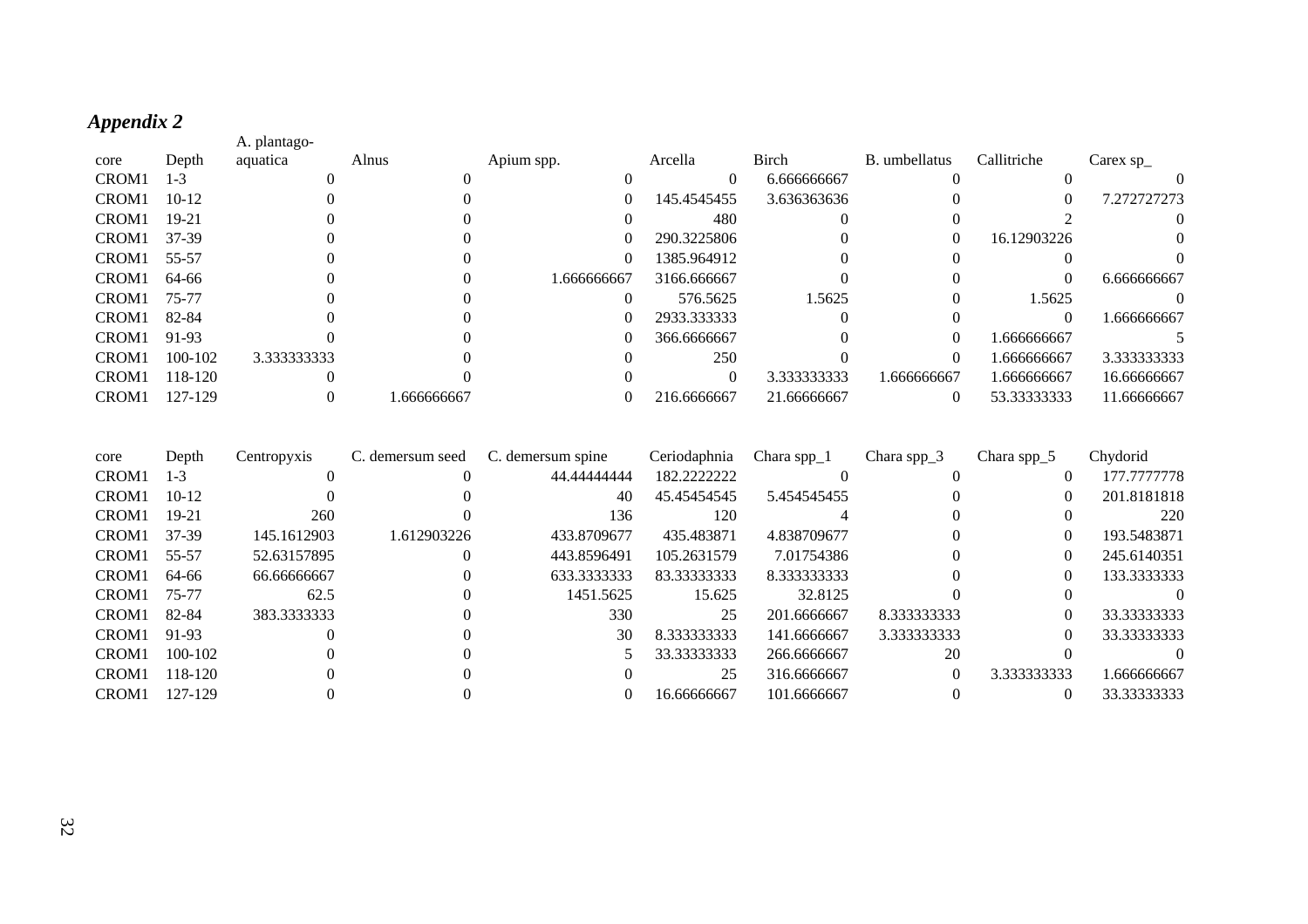|                   |           |             |                 |                  | D. hyalina  | Daphnia pulex |             | Epilobium   |                |
|-------------------|-----------|-------------|-----------------|------------------|-------------|---------------|-------------|-------------|----------------|
| core              | Depth     | C. mucedo   | Cyprinidae frag | Cyprinidae scale | agg.        | ephippia      | Difflugia   | palustre    | E. cannabinum  |
| CROM <sub>1</sub> | $1-3$     | 2.222222222 |                 | $\theta$         | 135.5555556 |               | <b>200</b>  |             | $\Omega$       |
| CROM <sub>1</sub> | $10-12$   | 5.454545455 |                 | 1.818181818      | 7.272727273 |               | 963.6363636 |             | O.             |
| CROM <sub>1</sub> | $19 - 21$ |             |                 |                  |             |               | 160         |             | $\Omega$       |
| CROM <sub>1</sub> | 37-39     | 3.225806452 | 3.225806452     |                  | 27.41935484 |               | 532.2580645 |             | $\Omega$       |
| CROM <sub>1</sub> | 55-57     | 38.59649123 |                 |                  | 7.01754386  | 3.50877193    | 175.4385965 |             | $\Omega$       |
| CROM <sub>1</sub> | 64-66     | 13.33333333 |                 |                  | 20          | 1.666666667   | 366.6666667 |             | $\Omega$       |
| CROM <sub>1</sub> | 75-77     | 42.1875     |                 |                  |             | 3.125         | 31.25       |             | 0              |
| CROM <sub>1</sub> | 82-84     | 96.66666667 |                 |                  | 1.66666667  | 1.666666667   | 1650        |             |                |
| CROM <sub>1</sub> | 91-93     | 75          |                 | $\theta$         | 11.66666667 | $\Omega$      | 16.66666667 | $\theta$    | 1.666666667    |
| CROM <sub>1</sub> | 100-102   | 33.33333333 |                 |                  | .666666667  |               | 383.3333333 | 1.666666667 | $\Omega$       |
| CROM <sub>1</sub> | 118-120   | 43.33333333 |                 |                  | 3.333333333 |               | 733.3333333 |             | $\Omega$       |
| CROM <sub>1</sub> | 127-129   | 18.33333333 |                 |                  | .666666667  | 1.666666667   |             | 1.666666667 | $\overline{0}$ |

|                   |             |              |             |              | Hydrocotyle | Hypericum   |             |             | Leydigia    |
|-------------------|-------------|--------------|-------------|--------------|-------------|-------------|-------------|-------------|-------------|
| core              | Depth       | Gleochidium  | Gleotrichia | Golden Moss  | vulgaris    | elodes      | Juncus      | Lemna       | ephippia    |
| CROM <sub>1</sub> | $1-3$       | 111.11111111 | 11.11111111 | 11.111111111 |             |             | 2.222222222 | 2.222222222 | 113.3333333 |
| CROM <sub>1</sub> | $10-12$     | 54.54545455  | 78.18181818 |              |             | $\Omega$    | 90.90909091 |             | 120         |
| CROM <sub>1</sub> | $19-21$     |              | 108         |              |             |             | 40          |             | 102         |
| CROM <sub>1</sub> | 37-39       |              | 177.4193548 |              |             | 0           | 66.12903226 | $\Omega$    | 58.06451613 |
| CROM <sub>1</sub> | 55-57       | $\theta$     | 1026.315789 |              |             |             | 175.4385965 | $\theta$    | 21.05263158 |
| CROM <sub>1</sub> | 64-66       |              | 908.3333333 | 83.33333333  | .666666667  | 1.666666667 | 100         | $\Omega$    | 6.666666667 |
| CROM <sub>1</sub> | 75-77       |              | 879.6875    | 45.3125      |             |             | 109.375     |             | 17.1875     |
| CROM <sub>1</sub> | 82-84       |              | 585         | 73.33333333  |             |             | 233.3333333 | 0           | .666666667  |
| CROM <sub>1</sub> | 91-93       |              | 1010        | 85           | .666666667  | 1.666666667 | 550         |             | $\theta$    |
| CROM <sub>1</sub> | $100 - 102$ |              | 660         | 561.6666667  | 1.666666667 | 1.666666667 | 1950        |             | $\Omega$    |
| CROM <sub>1</sub> | 118-120     |              | 535         | 400          | $\Omega$    | 3.333333333 | 3000        |             | $\Omega$    |
| CROM <sub>1</sub> | 127-129     |              | 320         | 480          |             |             | 5000        |             | 0           |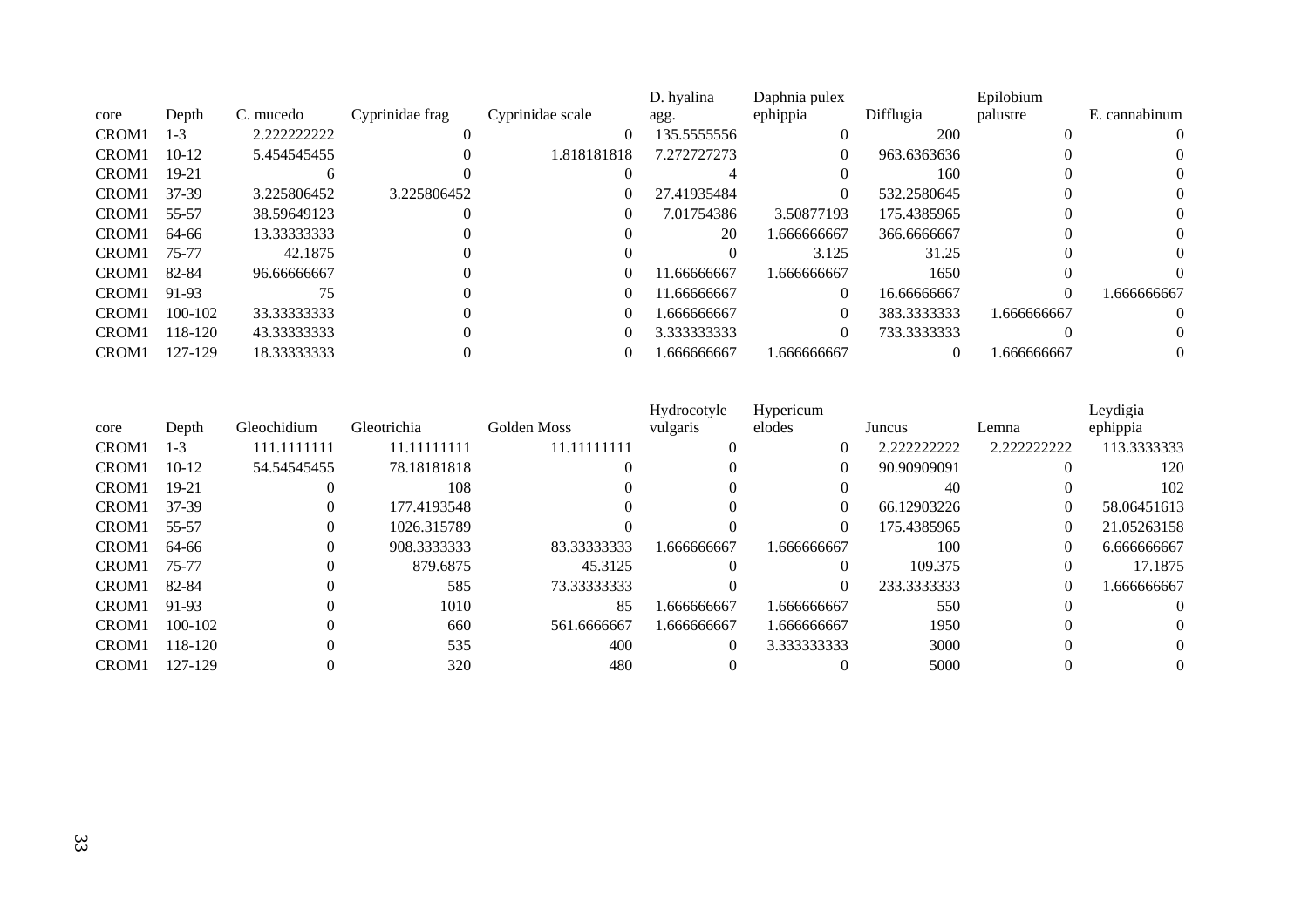|                   |           |                 |                  |         |              | Nymphaea    | Nymphaea<br>alba seed |             |              |             |
|-------------------|-----------|-----------------|------------------|---------|--------------|-------------|-----------------------|-------------|--------------|-------------|
| core              | Depth     | L. cristallinus | M. alterniflorum | Nitella |              | alba        | fragment              | Oribatei    | Orthotrichia | Oxyethira   |
| CROM <sub>1</sub> | $1 - 3$   | 2.222222222     |                  |         |              | $\theta$    | 2.222222222           | 66.66666667 |              | $\Omega$    |
| CROM <sub>1</sub> | $10-12$   |                 |                  |         |              | $\theta$    | 3.636363636           | 76.36363636 |              |             |
| CROM <sub>1</sub> | $19 - 21$ |                 |                  |         |              |             |                       | 24          |              |             |
| CROM <sub>1</sub> | 37-39     |                 |                  |         |              | $\theta$    | 6.451612903           | 119.3548387 | 8.064516129  |             |
| CROM <sub>1</sub> | 55-57     |                 |                  |         | $\Omega$     | 1.754385965 | 7.01754386            | 126.3157895 | 12.28070175  | 1.754385965 |
| CROM <sub>1</sub> | 64-66     |                 |                  |         | 1.666666667  | 3.333333333 | 10                    | 186.6666667 | 1.666666667  | $\Omega$    |
| CROM <sub>1</sub> | 75-77     |                 |                  |         |              | 4.6875      | 3.125                 | 15.625      | 4.6875       |             |
| CROM <sub>1</sub> | 82-84     |                 |                  |         | 0            | .666666667  | 3.333333333           | 233.3333333 | 40           | $\Omega$    |
| CROM <sub>1</sub> | 91-93     |                 |                  |         | 6.666666667  |             | $\Omega$              | 183.3333333 | 11.66666667  | 0           |
| CROM <sub>1</sub> | 100-102   |                 |                  |         | 53.33333333  |             | $\theta$              | 188.3333333 | 8.333333333  | 0           |
| CROM <sub>1</sub> | 118-120   |                 | .666666667       |         | 308.33333333 |             | $\Omega$              | 186.6666667 | 11.66666667  |             |
| CROM <sub>1</sub> | 127-129   | .666666667      |                  |         | 160          |             | $\theta$              | 176.6666667 |              |             |

|                   |             |              |             |             |          | Plumatella  |                 | P. friesii leaf | P. friesii leaf | Potamogeton    |
|-------------------|-------------|--------------|-------------|-------------|----------|-------------|-----------------|-----------------|-----------------|----------------|
| core              | Depth       | Percid scale | P. geometra | Pisidium    |          | spp         | P. friesii seed | frag            | tip             | leaf           |
| CROM <sub>1</sub> | $1-3$       |              |             | 2.222222222 |          | 180         |                 |                 |                 | $\Omega$       |
| CROM <sub>1</sub> | $10-12$     | 1.818181818  | 18.18181818 |             | $\theta$ | 312.7272727 |                 |                 |                 | $\theta$       |
| CROM <sub>1</sub> | $19-21$     |              | 22          |             |          | 360         |                 |                 |                 | $\Omega$       |
| CROM <sub>1</sub> | 37-39       |              | 24.19354839 |             | $\theta$ | 306.4516129 |                 |                 | 0               | 1.612903226    |
| CROM <sub>1</sub> | 55-57       |              | 52.63157895 |             | $\Omega$ | 666.6666667 | 0               | 1.754385965     |                 |                |
| CROM <sub>1</sub> | 64-66       |              | 15          |             | $\theta$ | 416.6666667 |                 | 6.666666667     | $\Omega$        | 3.333333333    |
| CROM <sub>1</sub> | 75-77       |              | 10.9375     |             | $\Omega$ | 440.625     |                 | 3.125           | 1.5625          | $\Omega$       |
| CROM <sub>1</sub> | 82-84       |              | 36.66666667 |             | $\theta$ | 491.6666667 | 6.666666667     | 10              |                 | $\Omega$       |
| CROM <sub>1</sub> | 91-93       |              | 25          |             | $\theta$ | 183.3333333 | 3.333333333     | 18.33333333     | 20              | $\theta$       |
| CROM <sub>1</sub> | $100 - 102$ |              | 16.66666667 |             | $\theta$ | 133.3333333 | 3.333333333     | 30              | 11.66666667     | $\overline{0}$ |
| CROM <sub>1</sub> | 118-120     |              | 1.666666667 |             |          | 50          |                 |                 |                 | $\theta$       |
| CROM <sub>1</sub> | 127-129     |              | .666666667  |             |          | 58.33333333 |                 | 28.33333333     | 16.66666667     | 0              |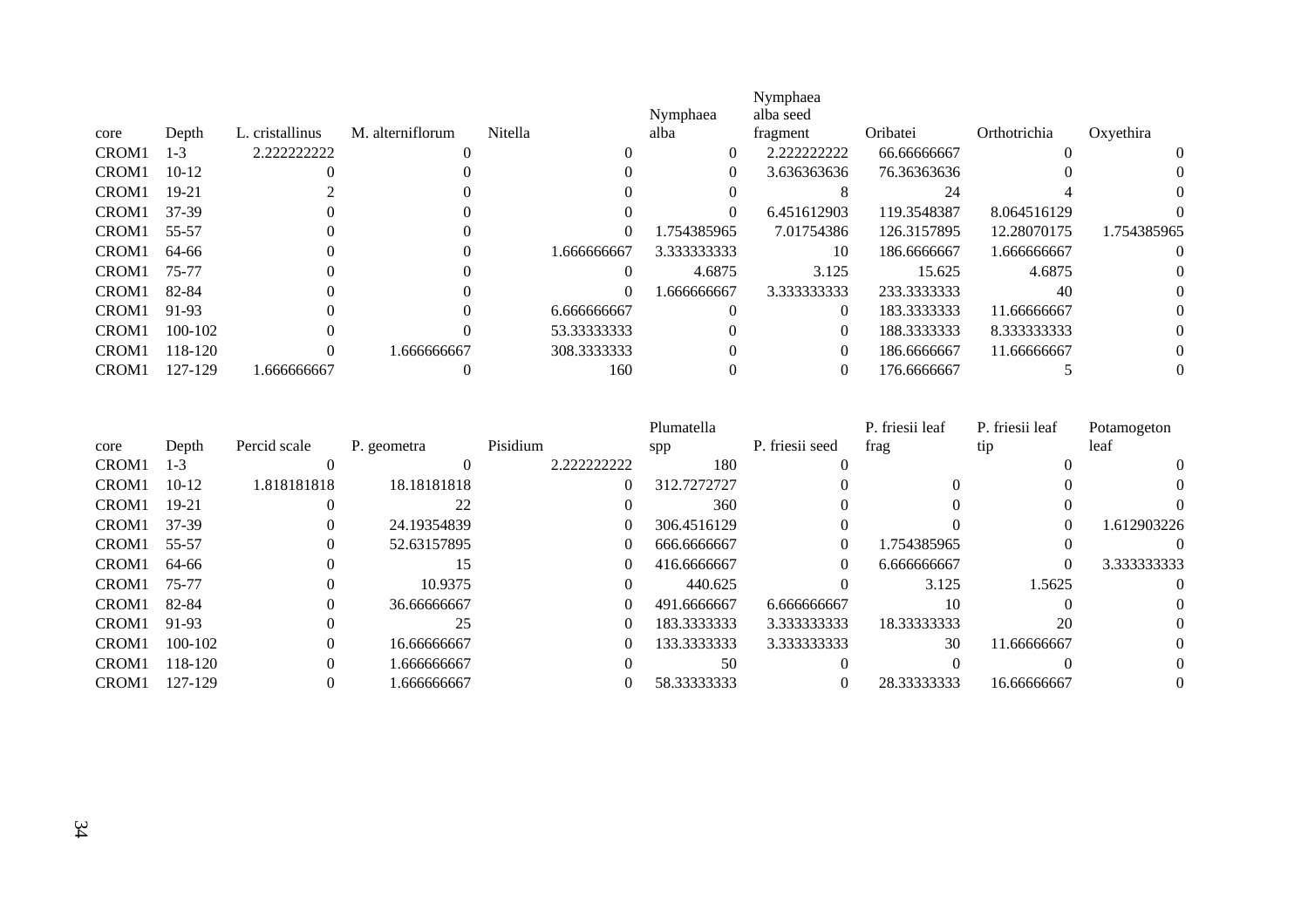|                   |             | P. obtusifolius |                    |                    | P. pusillus | P. pusillus leaf | P. pusillus |             |
|-------------------|-------------|-----------------|--------------------|--------------------|-------------|------------------|-------------|-------------|
| core              | Depth       | leaf tip        | P. praelongus seed | P. praelongus leaf | leaf frag   | tip              | seed        | Pot seed    |
| CROM <sub>1</sub> | $1 - 3$     |                 |                    |                    |             |                  |             | $\Omega$    |
| CROM <sub>1</sub> | $10 - 12$   |                 |                    |                    |             |                  |             |             |
| CROM <sub>1</sub> | $19 - 21$   |                 |                    |                    |             |                  |             | $\Omega$    |
| CROM <sub>1</sub> | 37-39       |                 |                    |                    |             |                  |             |             |
| CROM <sub>1</sub> | 55-57       | 1.754385965     |                    |                    | 3.50877193  | 10.52631579      |             | $\Omega$    |
| CROM <sub>1</sub> | 64-66       | 1.666666667     |                    |                    | $\Omega$    | 3.333333333      |             |             |
| CROM <sub>1</sub> | 75-77       |                 |                    |                    |             | 4.6875           |             |             |
| CROM <sub>1</sub> | 82-84       | 3.333333333     | 6.666666667        | 265                | 0           | 8.333333333      |             | 1.666666667 |
| CROM <sub>1</sub> | 91-93       | 3.333333333     |                    | 40                 | 5.          | 31.66666667      |             | 10          |
| CROM <sub>1</sub> | $100 - 102$ | 1.666667        |                    | 13.33333333        | 11.66666667 | 13.33333333      | 1.666666667 | 1.666666667 |
| CROM <sub>1</sub> | 118-120     | 3.333333333     |                    |                    | 8.333333333 |                  |             |             |
| CROM <sub>1</sub> | 127-129     | 21.66666667     |                    | 13.33333333        |             |                  |             | 3.333333333 |

|                   |         |               |              |                   |             | Ranunculus | Ranunculus  |             |             |
|-------------------|---------|---------------|--------------|-------------------|-------------|------------|-------------|-------------|-------------|
| core              | Depth   | Pot seed frag | Pot seed lid | Prosobranch operc | Ranunculus  | frag       | repens      | Rotifer egg | Rumex       |
| CROM1             | $1 - 3$ |               |              |                   |             |            |             | 22.22222222 | 0           |
| CROM <sub>1</sub> | $10-12$ |               |              | 1.818181818       |             |            |             | 109.0909091 |             |
| CROM <sub>1</sub> | $19-21$ |               |              |                   |             |            |             | 120         |             |
| CROM <sub>1</sub> | 37-39   | 1.612903226   |              |                   |             |            | $^{(1)}$    | 80.64516129 |             |
| CROM <sub>1</sub> | 55-57   |               |              |                   |             |            |             | 157.8947368 |             |
| CROM1             | 64-66   | 1.666666667   |              |                   |             | .666666667 |             | 50          |             |
| CROM <sub>1</sub> | 75-77   |               |              |                   |             |            |             |             |             |
| CROM <sub>1</sub> | 82-84   |               |              |                   |             |            |             | 50          |             |
| CROM <sub>1</sub> | 91-93   |               | 3.333333333  |                   | 1.666666667 |            |             | 16.66666667 |             |
| CROM <sub>1</sub> | 100-102 |               |              |                   | 6.666666667 |            |             | $\theta$    | 1.666666667 |
| CROM <sub>1</sub> | 118-120 |               |              |                   |             |            | 1.666666667 |             |             |
| CROM <sub>1</sub> | 127-129 |               | .666666667   |                   | 1.666666667 |            |             |             |             |
|                   |         |               |              |                   |             |            |             |             |             |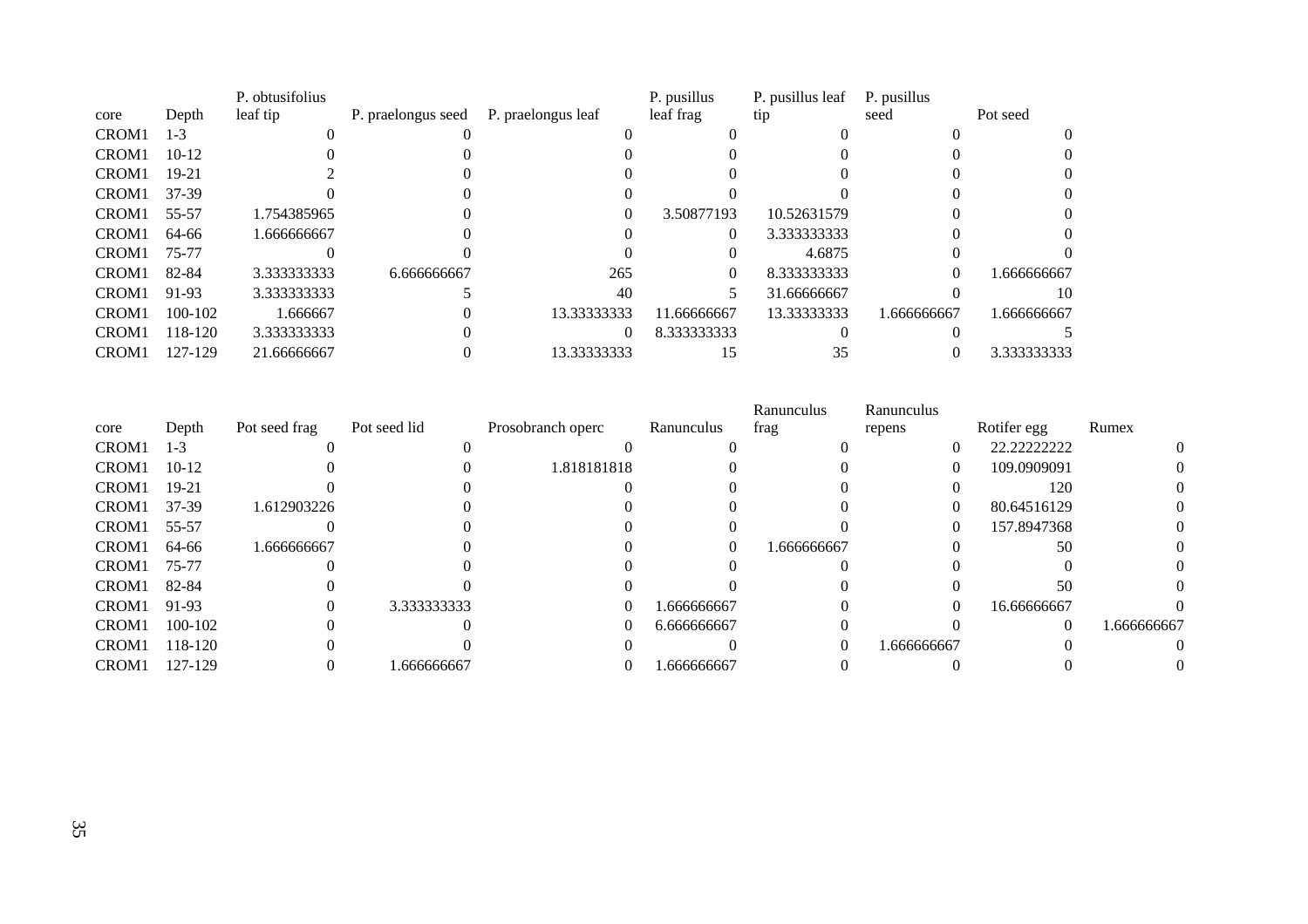|       |         | Sagittaria      |               |                             |                |               |              | <b>Stratiotes</b> |               |
|-------|---------|-----------------|---------------|-----------------------------|----------------|---------------|--------------|-------------------|---------------|
| core  | Depth   | sagittifolia    | scalloped egg | Scheonoplectus              | Simocephalus   | Sphagnum leaf | Sponge balls | aloides           | Trichoptera a |
| CROM1 | $1 - 3$ | $\theta$        | 177.7777778   | $\theta$                    | 13.33333333    | 55.55555556   | 26.66666667  | $\theta$          | $\left($      |
| CROM1 | $10-12$ | 1.818181818     | 18.18181818   | 0                           | 1.818181818    | 176.3636364   | 7.272727273  | 25.45454545       | $\theta$      |
| CROM1 | 19-21   | $\Omega$        | 20            | $\theta$                    | 14             | 448           | 64           | 164               |               |
| CROM1 | 37-39   | 0               | 16.12903226   | $\theta$                    | 9.677419355    | 525.8064516   | 14.51612903  | 187.0967742       |               |
| CROM1 | 55-57   | 0               | 17.54385965   | 1.754385965                 | 5.263157895    | 1984.210526   | 135.0877193  | 157.8947368       | 3.50877193    |
| CROM1 | 64-66   | 0               | 16.66666667   | $\theta$                    | 1.666666667    | 971.6666667   | 36.66666667  | 23.33333333       | 1.666666667   |
| CROM1 | 75-77   | $\Omega$        | 15.625        |                             | $\overline{0}$ | 123.4375      | 31.25        | $\Omega$          | 6.25          |
| CROM1 | 82-84   | $\Omega$        |               |                             | $\theta$       | 48.33333333   | 823.3333333  |                   | $\Omega$      |
| CROM1 | 91-93   |                 |               |                             | $\theta$       | 23.33333333   | 833.3333333  |                   |               |
| CROM1 | 100-102 | $\theta$        | 16.66666667   | 1.666666667                 | $\theta$       | 3.333333333   | 350          |                   |               |
| CROM1 | 118-120 |                 | $\Omega$      | $\Omega$                    | 21.66666667    | 33.33333333   | 5            |                   |               |
| CROM1 | 127-129 |                 | 500           |                             | $\Omega$       | 25            | 65           | $\theta$          | 1.666666667   |
| core  | Depth   | Trichoschleroid | Typha         | Zannichellia palustris seed |                |               |              |                   |               |
| CROM1 | $1 - 3$ |                 | 4.444444444   |                             |                |               |              |                   |               |
| CROM1 | $10-12$ |                 | 3.636363636   |                             |                |               |              |                   |               |
| CROM1 | 19-21   |                 | 8             |                             |                |               |              |                   |               |
| CROM1 | 37-39   | 32.25806452     | 6.451612903   |                             |                |               |              |                   |               |
| CROM1 | 55-57   | 52.63157895     | 57.89473684   |                             |                |               |              |                   |               |
| CROM1 | 64-66   | 200             | 8.333333333   |                             |                |               |              |                   |               |
| CROM1 | 75-77   | 109.375         | 4.6875        |                             |                |               |              |                   |               |
| CROM1 | 82-84   | 116.6666667     | 1.666666667   |                             |                |               |              |                   |               |
| CROM1 | 91-93   | $\Omega$        | 1.666666667   |                             |                |               |              |                   |               |
| CROM1 | 100-102 |                 |               | 1.666666667                 |                |               |              |                   |               |
| CROM1 | 118-120 |                 |               |                             |                |               |              |                   |               |
| CROM1 | 127-129 |                 |               |                             |                |               |              |                   |               |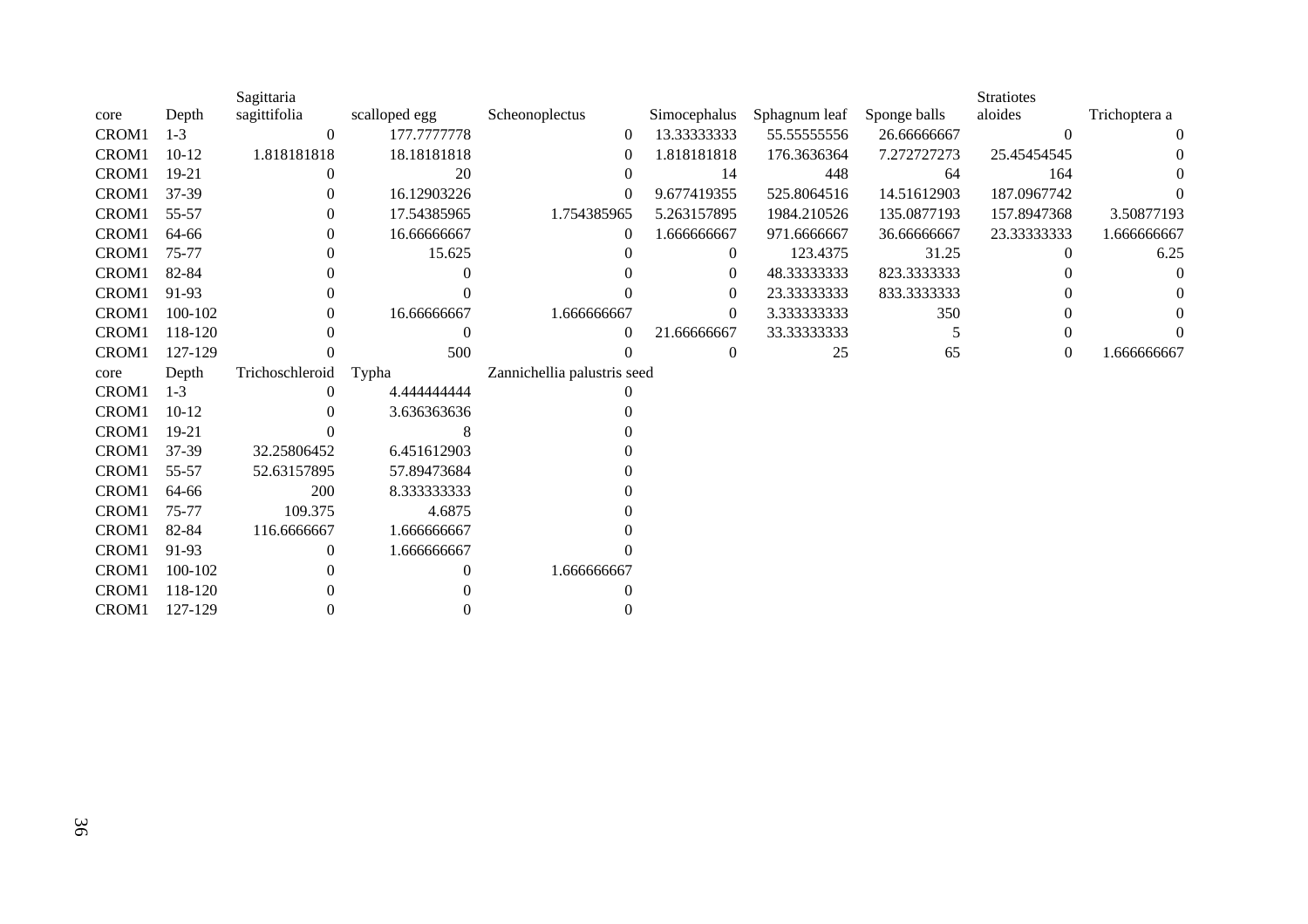## *Appendix 3*

| SampleName | Depth     | Bream scale | A. lacustris | Arcella     | Birch       | B. leachi   | B. tentaculata | C. rectirostris |
|------------|-----------|-------------|--------------|-------------|-------------|-------------|----------------|-----------------|
| UPTL1      | $1-3$     |             |              |             |             |             |                |                 |
| UPTL1      | $8-10$    |             |              | 404.7619048 | 2.380952381 |             |                |                 |
| UPTL1      | $15 - 17$ |             |              | 220         |             |             |                |                 |
| UPTL1      | 23-25     | 1.587301587 | 1.587301587  | 396.8253968 |             |             | 1.587301587    |                 |
| UPTL1      | 31-33     |             |              | 183.3333333 |             |             |                |                 |
| UPTL1      | 39-41     |             |              | 360         |             |             |                |                 |
| UPTL1      | 47-49     |             |              | 328.125     |             | 4.6875      | 3.125          |                 |
| UPTL1      | 55-57     |             |              | 196.7213115 |             |             | 6.557377049    |                 |
| UPTL1      | 63-65     |             |              | 1818.181818 |             |             | 0              | 18.18181818     |
| UPTL1      | 71-73     |             |              | 68.96551724 |             |             |                | 1.724137931     |
| UPTL1      | 78-80     |             |              | 138.4615385 |             |             |                | 15.38461538     |
| UPTL1      | 85-87     |             |              |             |             |             |                |                 |
| UPTL1      | 92-94     |             |              |             |             |             |                |                 |
| UPTL1      | 100-102   |             |              |             |             | 3.333333333 | 6.666666667    |                 |
| UPTL1      | 108-110   |             |              |             |             |             | 13.33333333    |                 |

<span id="page-36-0"></span>

| SampleName | Depth     | Ceriodaphnia | Chara spp $_1$ | Chara spp $_2$ | Chara spp $_3$ | Chara spp $_4$ | Chara spp $_5$ | Chydorid    |
|------------|-----------|--------------|----------------|----------------|----------------|----------------|----------------|-------------|
| UPTL1      | 1-3       | $\Omega$     | 243.1818182    |                | 6.818181818    |                | 72.72727273    |             |
| UPTL1      | $8 - 10$  | 47.61904762  | 33.33333333    |                | 4.761904762    | 16.66666667    | 116.6666667    | 428.5714286 |
| UPTL1      | $15-17$   | 80           | 78             |                |                |                | 76             | 100         |
| UPTL1      | $23 - 25$ | 17.46031746  | 20.63492063    | 4.761904762    |                | 22.22222222    | 47.61904762    | 63.49206349 |
| UPTL1      | 31-33     | $\Omega$     | 11.66666667    | 13.33333333    | 33.33333333    | 71.66666667    | 13.33333333    | 100         |
| UPTL1      | 39-41     |              | 74             | 34             |                | 272            | 38             | 140         |
| UPTL1      | 47-49     |              | 82.8125        | 45.3125        |                | 281.25         | 6.25           | 109.375     |
| UPTL1      | 55-57     | 16.39344262  | 39.3442623     | 26.2295082     |                | 124.5901639    | $\Omega$       | 65.57377049 |
| UPTL1      | 63-65     | $\Omega$     | 27.27272727    | 1.818181818    | 0              | 169.0909091    | 0              | 345.4545455 |
| UPTL1      | 71-73     |              | 3.448275862    |                |                | 8.620689655    | 1.724137931    | 241.3793103 |
| UPTL1      | 78-80     |              |                |                |                | 61.53846154    | $\Omega$       | 230.7692308 |
| UPTL1      | 85-87     | 16.66666667  | 1.666666667    | 8.333333333    |                |                |                | 75          |
| UPTL1      | 92-94     |              |                |                |                | 1.666666667    |                |             |
| UPTL1      | 100-102   |              | 10             | 40             | 6.666666667    | 8.333333333    |                |             |
| UPTL1      | 108-110   |              | 33.33333333    | 13.33333333    | 23.33333333    | 13.33333333    | 8.333333333    |             |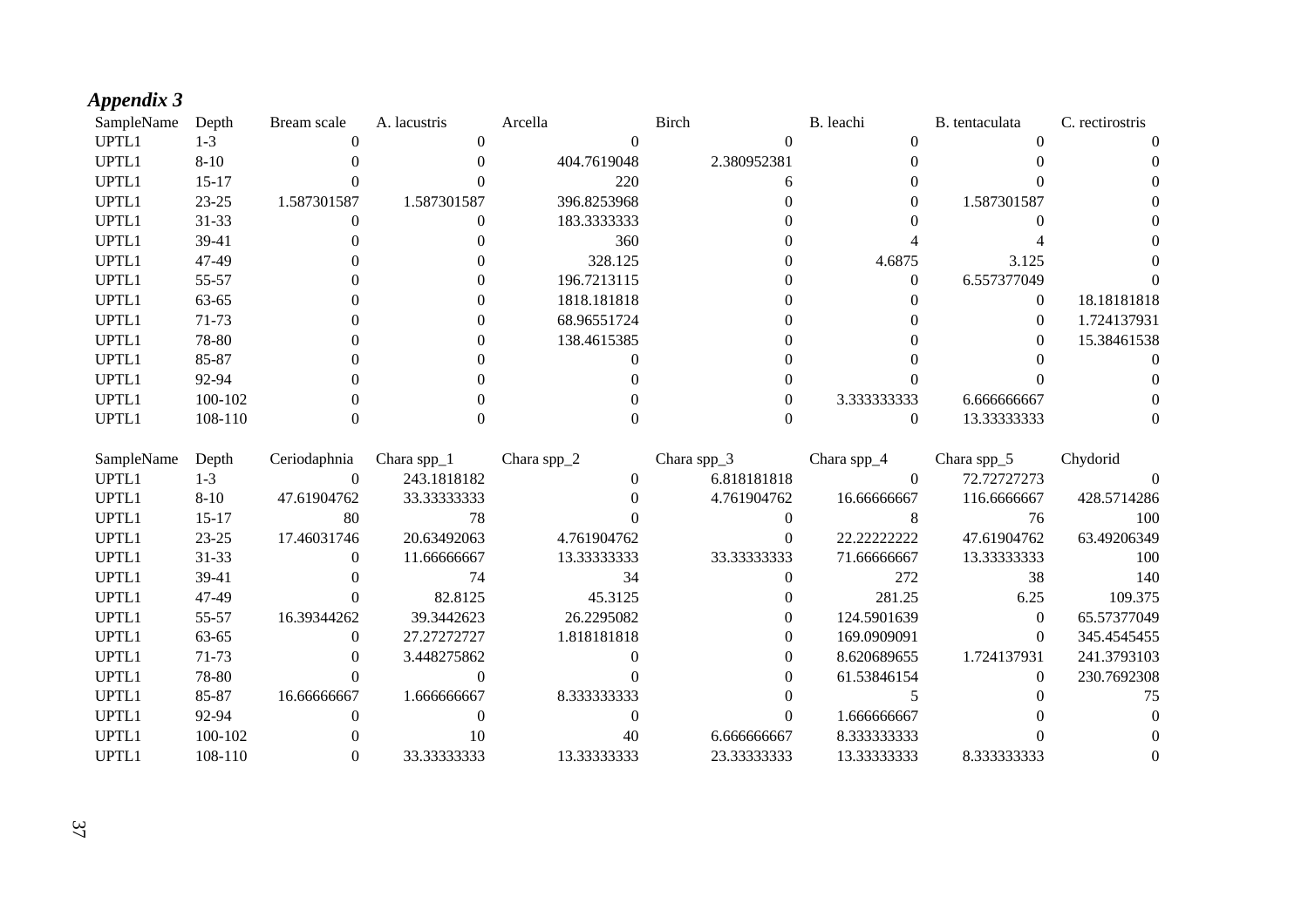| SampleName | Depth     | C. mucedo   | Cyprinidae frag | Cyprinidae scale | D. hyalina agg. | Daphnia magna | E. cannabinum | F. ulmaria  |
|------------|-----------|-------------|-----------------|------------------|-----------------|---------------|---------------|-------------|
| UPTL1      | $1-3$     | 4.545454545 |                 |                  | 34.09090909     | 36.36363636   |               |             |
| UPTL1      | $8 - 10$  | 4.761904762 |                 |                  | 33.33333333     | 16.66666667   | 2.380952381   |             |
| UPTL1      | $15-17$   |             |                 |                  | 16              | 48            |               |             |
| UPTL1      | $23 - 25$ | 3.174603175 |                 |                  | 7.936507937     | 12.6984127    |               |             |
| UPTL1      | $31 - 33$ | 11.66666667 | 8.333333333     |                  |                 | 1.666666667   |               |             |
| UPTL1      | 39-41     |             |                 |                  |                 |               |               |             |
| UPTL1      | 47-49     | 4.6875      |                 |                  |                 |               |               |             |
| UPTL1      | 55-57     | 18.03278689 | 1.639344262     |                  |                 |               |               |             |
| UPTL1      | $63 - 65$ | 5.454545455 |                 |                  |                 |               |               |             |
| UPTL1      | 71-73     | 5.172413793 |                 |                  |                 |               |               |             |
| UPTL1      | 78-80     | 6.153846154 |                 |                  |                 |               |               | 1.538461538 |
| UPTL1      | 85-87     | 8.333333333 |                 |                  |                 |               |               |             |
| UPTL1      | 92-94     |             |                 |                  |                 |               |               |             |
| UPTL1      | 100-102   |             | 6.666666667     |                  |                 |               |               |             |
| UPTL1      | 108-110   |             |                 | 3.333333333      |                 |               |               |             |

| SampleName | Depth     | Glochidia   | Gloetrichia  | G. crista   | Hippeutis complanata | Juncus      | Lemna       | Leydigia    |
|------------|-----------|-------------|--------------|-------------|----------------------|-------------|-------------|-------------|
| UPTL1      | $1-3$     |             |              |             | 2.272727273          |             | 0           | 27.27272727 |
| UPTL1      | $8 - 10$  | 23.80952381 |              | 2.380952381 | 4.761904762          |             |             |             |
| UPTL1      | $15-17$   | 60          |              | 22          |                      |             |             |             |
| UPTL1      | $23 - 25$ | 428.5714286 | 1.587301587  | 149.2063492 | 11.111111111         | 1.587301587 |             |             |
| UPTL1      | $31 - 33$ | 2166.666667 | 48.333333333 | 246.6666667 |                      |             |             |             |
| UPTL1      | 39-41     | 300         | 18           | 44          |                      |             |             | 120         |
| UPTL1      | 47-49     |             | 26.5625      | 7.8125      |                      |             |             | 18.75       |
| UPTL1      | 55-57     | 81.96721311 | 45.90163934  | 42.62295082 | 1.639344262          |             | 0           | 6.557377049 |
| UPTL1      | 63-65     |             |              | 5.454545455 | 1.818181818          |             | $\Omega$    | 25.45454545 |
| UPTL1      | 71-73     | 34.48275862 | 8.620689655  | 1.724137931 |                      |             | 0           | 25.86206897 |
| UPTL1      | 78-80     | 30.76923077 |              | 3.076923077 |                      |             | $\Omega$    | 52.30769231 |
| UPTL1      | 85-87     | 8.333333333 |              |             |                      |             | 1.666666667 | 28.33333333 |
| UPTL1      | 92-94     | 8.333333333 |              |             |                      | 8.333333333 | 0           | 8.333333333 |
| UPTL1      | 100-102   | 575         | 3.333333333  | 3.333333333 |                      |             |             |             |
| UPTL1      | 108-110   | 508.3333333 | 3.333333333  | 31.66666667 | 10                   | 18.33333333 |             | 13.33333333 |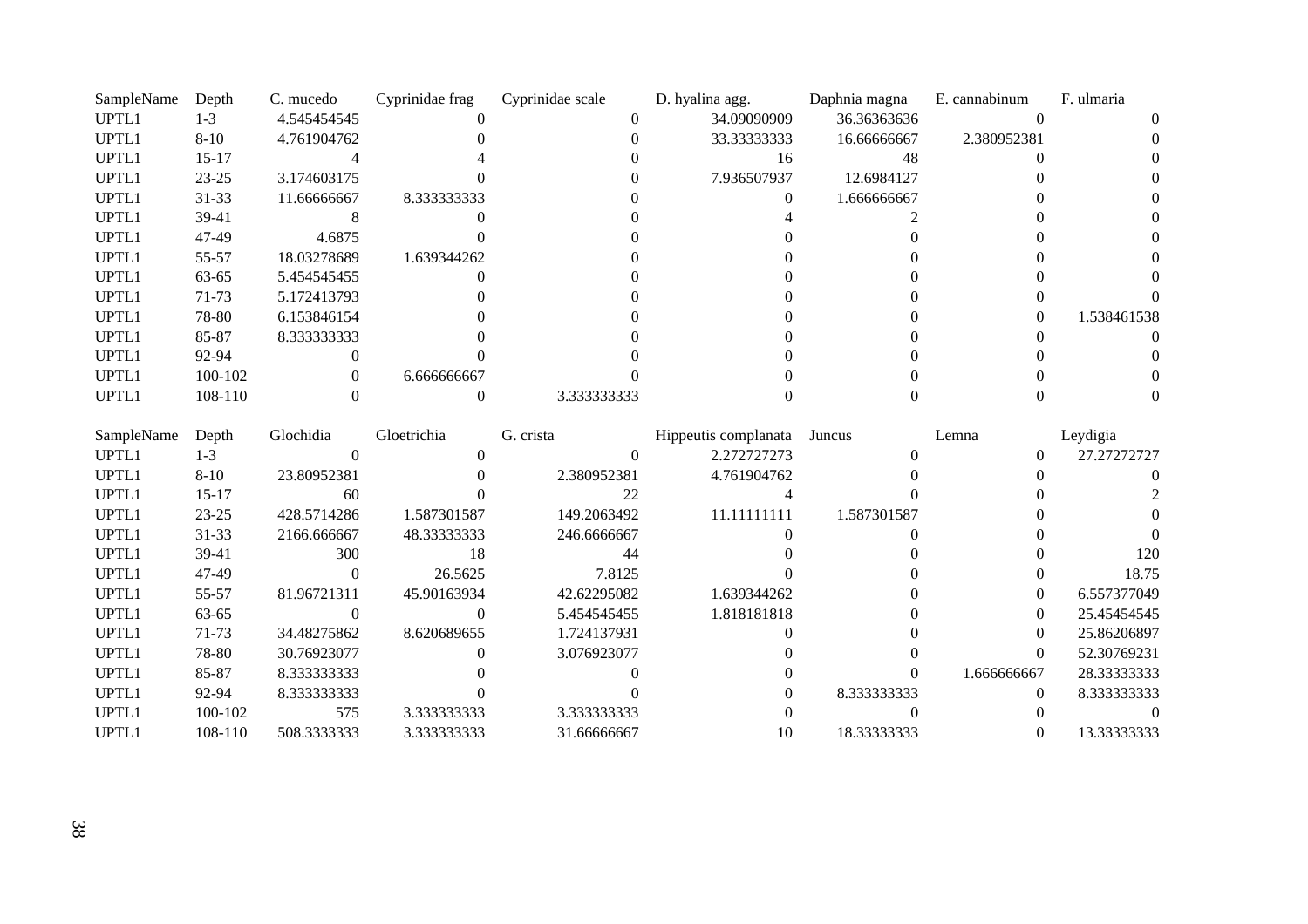|            |           |                 |                |                |                 |                   | Orange      |             |
|------------|-----------|-----------------|----------------|----------------|-----------------|-------------------|-------------|-------------|
| SampleName | Depth     | L. crystallinus | Lymnea peregra | N. marina seed | N. marina spine | N. alba seed frag | gelatinous  | Oribatei    |
| UPTL1      | 1-3       |                 |                |                | 56.81818182     |                   |             |             |
| UPTL1      | $8 - 10$  |                 |                |                | 23.80952381     | 2.380952381       |             | 47.61904762 |
| UPTL1      | $15 - 17$ |                 | 16             |                |                 |                   |             | 20          |
| UPTL1      | $23 - 25$ |                 | 98.41269841    |                |                 |                   | $^{(1)}$    | 17.46031746 |
| UPTL1      | $31 - 33$ |                 | 130            |                |                 |                   | $^{(1)}$    | 88.33333333 |
| UPTL1      | 39-41     |                 | 136            |                |                 |                   |             | 44          |
| UPTL1      | 47-49     |                 | 150            |                |                 |                   |             | 131.25      |
| UPTL1      | 55-57     |                 | 442.6229508    |                |                 |                   | 0           | 3.278688525 |
| UPTL1      | 63-65     |                 | 87.27272727    |                |                 |                   | $\theta$    | 72.72727273 |
| UPTL1      | 71-73     | 1.724137931     | 18.96551724    |                |                 |                   | $\Omega$    | 17.24137931 |
| UPTL1      | 78-80     | 0               | 96.92307692    | 1.538461538    |                 |                   | 461.5384615 | 15.38461538 |
| UPTL1      | 85-87     |                 | 1.666666667    |                |                 |                   | 1333.333333 |             |
| UPTL1      | 92-94     |                 |                |                |                 |                   | 2500        |             |
| UPTL1      | 100-102   |                 | 100            | 1.666666667    |                 |                   |             |             |
| UPTL1      | 108-110   |                 |                |                |                 |                   |             | 16.66666667 |

| SampleName | Depth     | Orthotrichia | Percid frag | Percid scale | Phragmites root | Physa       | P. geometra | Pisidium    |
|------------|-----------|--------------|-------------|--------------|-----------------|-------------|-------------|-------------|
| UPTL1      | $1-3$     |              |             |              |                 |             | 2.272727273 |             |
| UPTL1      | $8 - 10$  |              |             | 2.380952381  | 33.33333333     |             |             | 4.761904762 |
| UPTL1      | $15-17$   |              |             |              |                 |             |             |             |
| UPTL1      | $23 - 25$ |              |             |              | 49.20634921     | 7.936507937 |             | 6.349206349 |
| UPTL1      | 31-33     |              | 3.333333333 | 6.666666667  |                 | 11.66666667 | 11.66666667 | 8.333333333 |
| UPTL1      | 39-41     |              |             |              |                 |             |             |             |
| UPTL1      | 47-49     |              |             |              |                 | 1.5625      | 10.9375     | 1.5625      |
| UPTL1      | 55-57     | 32.78688525  |             | 1.639344262  |                 |             | 24.59016393 | 1.639344262 |
| UPTL1      | 63-65     | 10.90909091  |             |              |                 |             | 14.54545455 | $\Omega$    |
| UPTL1      | 71-73     | 3.448275862  |             | 1.724137931  |                 |             | 8.620689655 |             |
| UPTL1      | 78-80     | 4.615384615  |             |              |                 | 4.615384615 | 7.692307692 |             |
| UPTL1      | 85-87     |              |             |              |                 |             |             |             |
| UPTL1      | 92-94     |              |             |              | 8.333333333     |             |             |             |
| UPTL1      | 100-102   | 8.333333333  |             | 10           | 8.333333333     |             | 1.666666667 | 3.333333333 |
| UPTL1      | 108-110   | 1.666666667  |             | 3.333333333  |                 |             | 1.666666667 | 11.66666667 |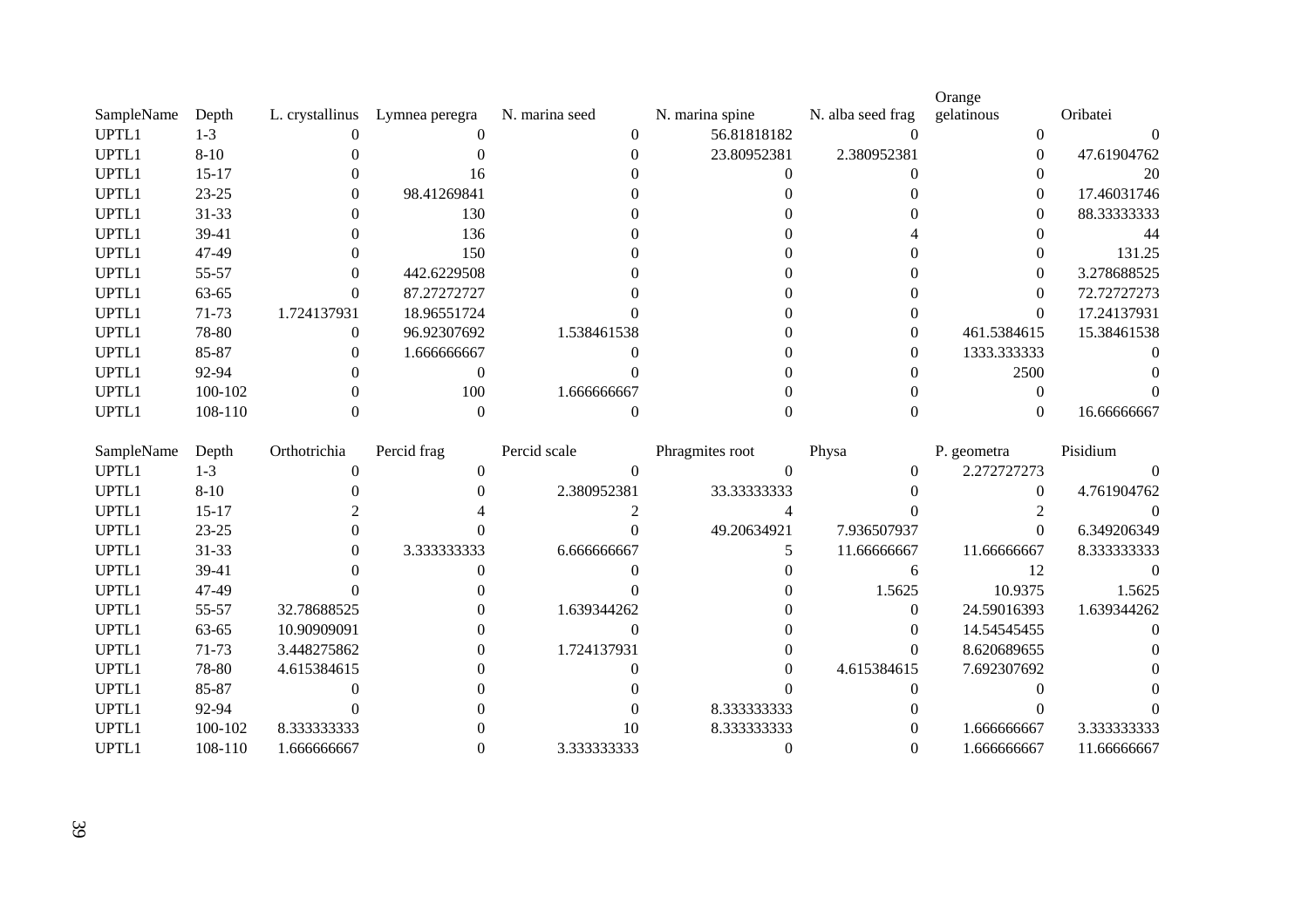|            |           | Planorbis   |              |              |             | Pleuroxus   |             | P.friesii leaf |
|------------|-----------|-------------|--------------|--------------|-------------|-------------|-------------|----------------|
| SampleName | Depth     | albus       | P. carinatus | P. planorbis | P. vortex   | truncatus   | Plumatella  | frag           |
| UPTL1      | $1-3$     |             |              |              |             | $\Omega$    | 45.45454545 | $\Omega$       |
| UPTL1      | $8-10$    | 4.761904762 |              |              |             | 23.80952381 | 154.7619048 |                |
| UPTL1      | $15-17$   | 16          |              |              |             |             |             |                |
| UPTL1      | $23 - 25$ | 84.12698413 |              | 6.349206349  | 3.174603175 | 15.87301587 | 238.0952381 |                |
| UPTL1      | $31 - 33$ | 75          |              |              | 3.333333333 | $\left($    | 66.66666667 | 13.33333333    |
| UPTL1      | 39-41     | 30          |              |              |             |             | 130         |                |
| UPTL1      | 47-49     | 14.0625     |              | 1.5625       |             |             | 218.75      |                |
| UPTL1      | 55-57     | 100         |              |              |             |             | 98.36065574 | 16.39344262    |
| UPTL1      | 63-65     | 3.636363636 |              |              | 0           | 18.18181818 | 381.8181818 | 3.636363636    |
| UPTL1      | 71-73     | 8.620689655 |              |              |             | $\Omega$    | 68.96551724 |                |
| UPTL1      | 78-80     | 7.692307692 |              |              |             |             | 69.23076923 | 12.30769231    |
| UPTL1      | 85-87     |             |              |              |             | $\Omega$    | 8.333333333 |                |
| UPTL1      | 92-94     |             |              |              |             | $\Omega$    | 3.333333333 |                |
| UPTL1      | 100-102   | 1.666666667 |              |              |             |             |             |                |
| UPTL1      | 108-110   | 8.333333333 | 8.333333333  |              |             |             | 16.66666667 |                |

|            |           | P. friesii leaf | Potamogeton       | Potamogeton seed | Prosobranch |            | Ranunculus |             |
|------------|-----------|-----------------|-------------------|------------------|-------------|------------|------------|-------------|
| SampleName | Depth     | tip             | pusillus leaf tip | fragment         | operculum   | Ranunculus | repens     | Rotifer egg |
| UPTL1      | $1-3$     |                 |                   |                  | 2.272727273 |            | $\theta$   | 113.6363636 |
| UPTL1      | $8-10$    |                 | 2.380952381       |                  | 2.380952381 |            |            | 952.3809524 |
| UPTL1      | $15-17$   |                 |                   |                  |             |            |            |             |
| UPTL1      | $23 - 25$ | 1.587301587     |                   |                  | 1.587301587 |            |            |             |
| UPTL1      | $31 - 33$ | 3.333333333     |                   |                  | 10          |            |            |             |
| UPTL1      | 39-41     |                 |                   |                  |             |            |            |             |
| UPTL1      | 47-49     |                 |                   | 1.5625           | 1.5625      |            |            |             |
| UPTL1      | 55-57     | 1.639344262     | 14.75409836       |                  | 1.639344262 |            |            |             |
| UPTL1      | 63-65     |                 |                   |                  | 5.454545455 |            |            |             |
| UPTL1      | 71-73     |                 |                   |                  |             |            |            |             |
| UPTL1      | 78-80     | 1.538461538     |                   |                  |             |            |            |             |
| UPTL1      | 85-87     |                 |                   |                  | 1.666666667 |            |            |             |
| UPTL1      | 92-94     |                 |                   |                  | 6.666666667 |            |            |             |
| UPTL1      | 100-102   |                 |                   |                  | 10          |            |            |             |
| UPTL1      | 108-110   |                 |                   |                  | 20          |            |            |             |